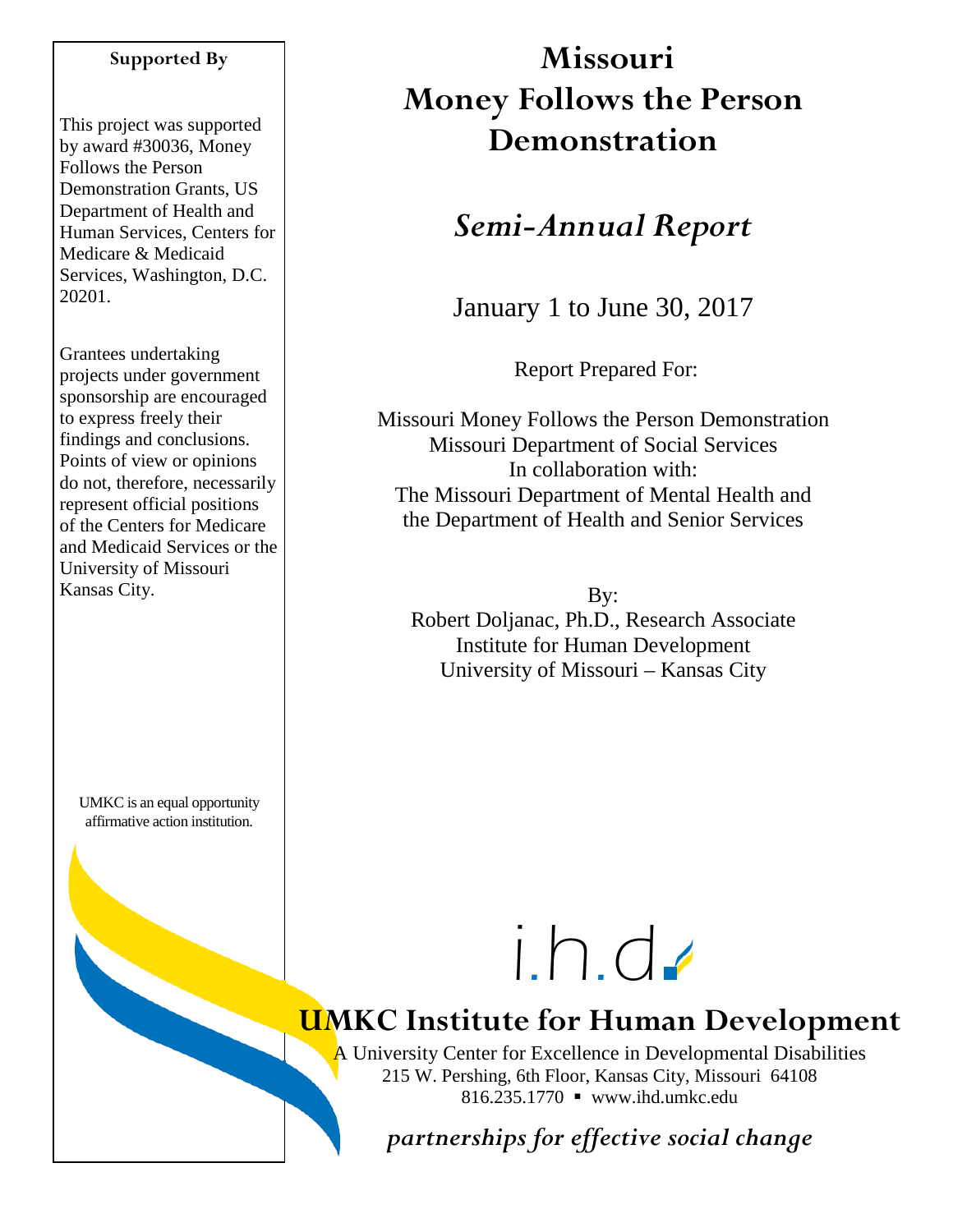# **TABLE OF CONTENTS**

| Area 1: Establish practices and policies to screen, identify, and assess persons who<br>are candidates for transitioning into the community through the MFP Project 8 |
|-----------------------------------------------------------------------------------------------------------------------------------------------------------------------|
| Objective 1a: Changes in relevant policies and procedures related to screening,                                                                                       |
|                                                                                                                                                                       |
| Objective 1b: Number of eligible MFP participants who choose to participate in                                                                                        |
| Area 2: Development of flexible financing strategies or other budget transfer                                                                                         |
|                                                                                                                                                                       |
| Objective 2a: Changes in the balance of long term care funding between                                                                                                |
|                                                                                                                                                                       |
| Objective 2b: Increases in the number of persons funded under the Medicaid                                                                                            |
|                                                                                                                                                                       |
| Objective 2c: Increases in the amount of funding for supplemental services                                                                                            |
|                                                                                                                                                                       |
| Area 3: Availability and accessibility of supportive services for MFP participants18                                                                                  |
| Objective 3a: Level of consumer involvement in planning transitions and delivery                                                                                      |
|                                                                                                                                                                       |
| Objective 3b: Types of housing selected by participants in MFP 19                                                                                                     |
| Objective 3c: Number of MFP participants who choose to self-direct services21                                                                                         |
| Objective 3d: Number of individuals who were unable to transition due to a lack                                                                                       |
|                                                                                                                                                                       |
| Objective 3e: Types and amount of transition services including supplemental                                                                                          |
|                                                                                                                                                                       |
| Objective 3f: Why individuals interested in participating in MFP were unable to                                                                                       |
|                                                                                                                                                                       |
| Area 4: Performance of a cost analysis on support services for individuals                                                                                            |
|                                                                                                                                                                       |
| Objective 4a: Cost of Medicaid services prior to participating in MFP 27                                                                                              |
| Objective 4b: Cost of Medicaid services after transitioning and participating in                                                                                      |
|                                                                                                                                                                       |
|                                                                                                                                                                       |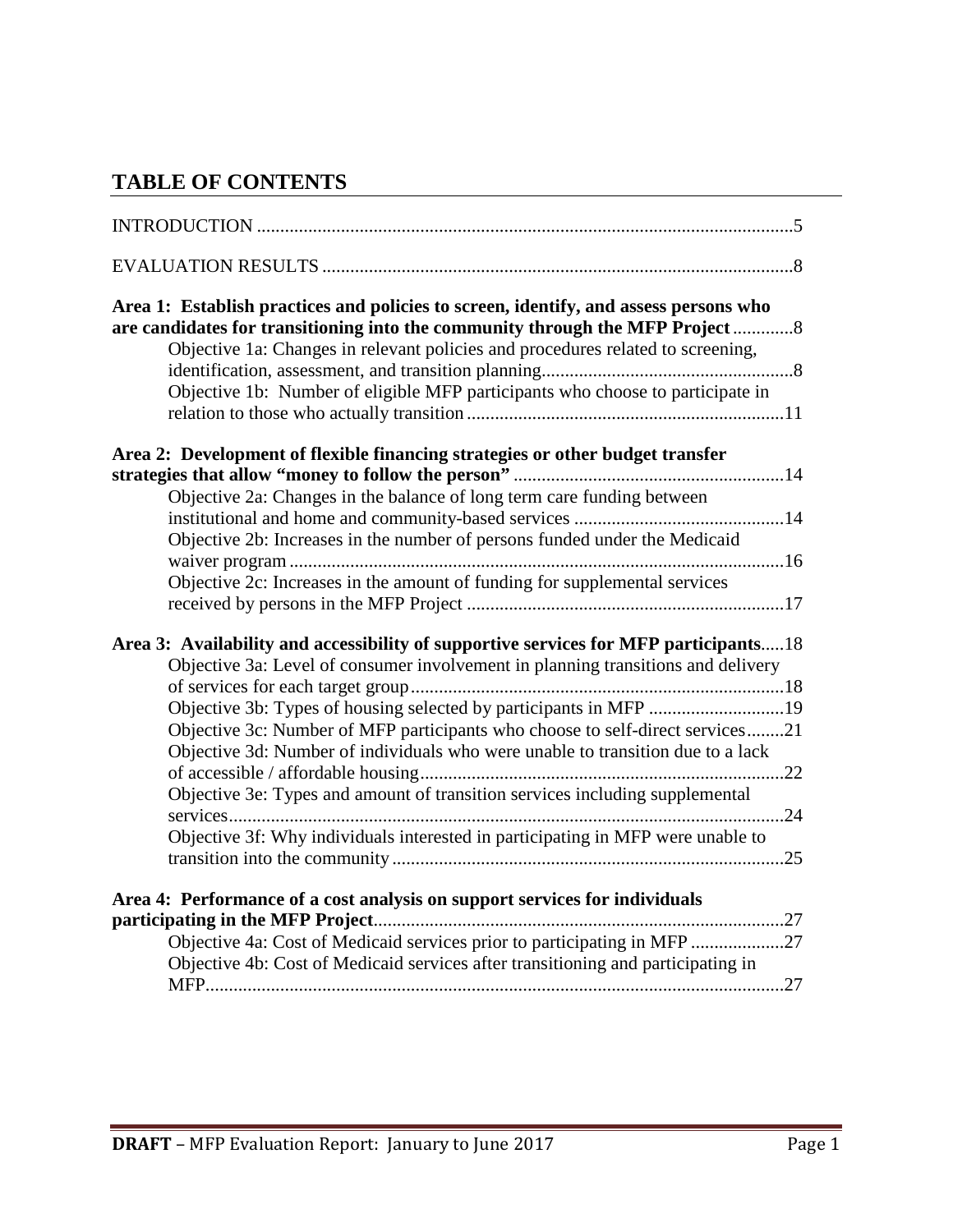| Area 5: Development of policies and practices to improve quality management<br>systems to monitor services and supports provided to participants in the MFP                                                                                                     |  |
|-----------------------------------------------------------------------------------------------------------------------------------------------------------------------------------------------------------------------------------------------------------------|--|
| Objective 5a: Level of satisfaction with home and community-based services and                                                                                                                                                                                  |  |
|                                                                                                                                                                                                                                                                 |  |
|                                                                                                                                                                                                                                                                 |  |
| Area 6: Persons eligible to participate in MFP, who decline or cease participation,<br>will be evaluated to determine the reasons for their decisions. Individuals who die<br>while participating in MFP will have the cause of death examined to help identify |  |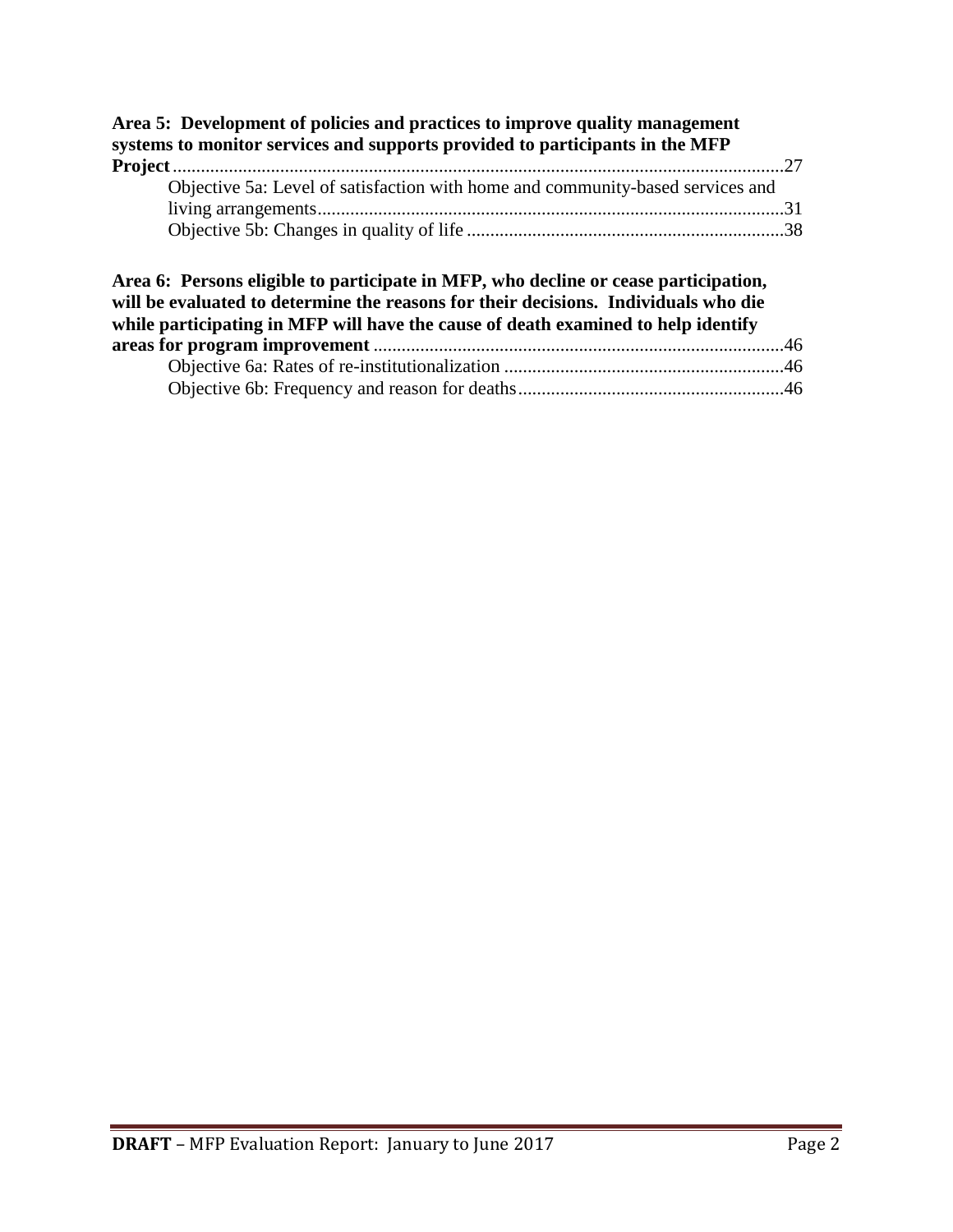# **TABLE OF TABLES**

| Table 1. Number persons assessed and/or transitioned this reporting period12             |
|------------------------------------------------------------------------------------------|
| Table 2a. Qualified HCBS expenditures for this reporting period 15                       |
| Table 2b. Annual proportion of LTC expenditures for persons with DD spent on HCBS        |
|                                                                                          |
|                                                                                          |
| Table 5. Number of MFP participants who choose to self-direct services 22                |
|                                                                                          |
|                                                                                          |
| Table 8. Improvements in Quality of Life Domains from baseline to first yr. follow-up 39 |
| Table 9. Significant differences between assessments in Quality of Life Domains by       |
| Table 10. Outcomes and data elements for measuring progress toward Area 1, Objectives    |
| Table 11. Outcomes and data elements for measuring progress toward Area 2, Objectives    |
| Table 12. Outcomes and data elements for measuring progress toward Area 3, Objectives    |
| Table 13. Outcomes and data elements for measuring progress toward Area 4, Objectives    |
| Table 14. Outcomes and data elements for measuring progress toward Area 5, Objective     |
| Table 15. Outcomes and data elements for measuring progress toward Area 6, Objective     |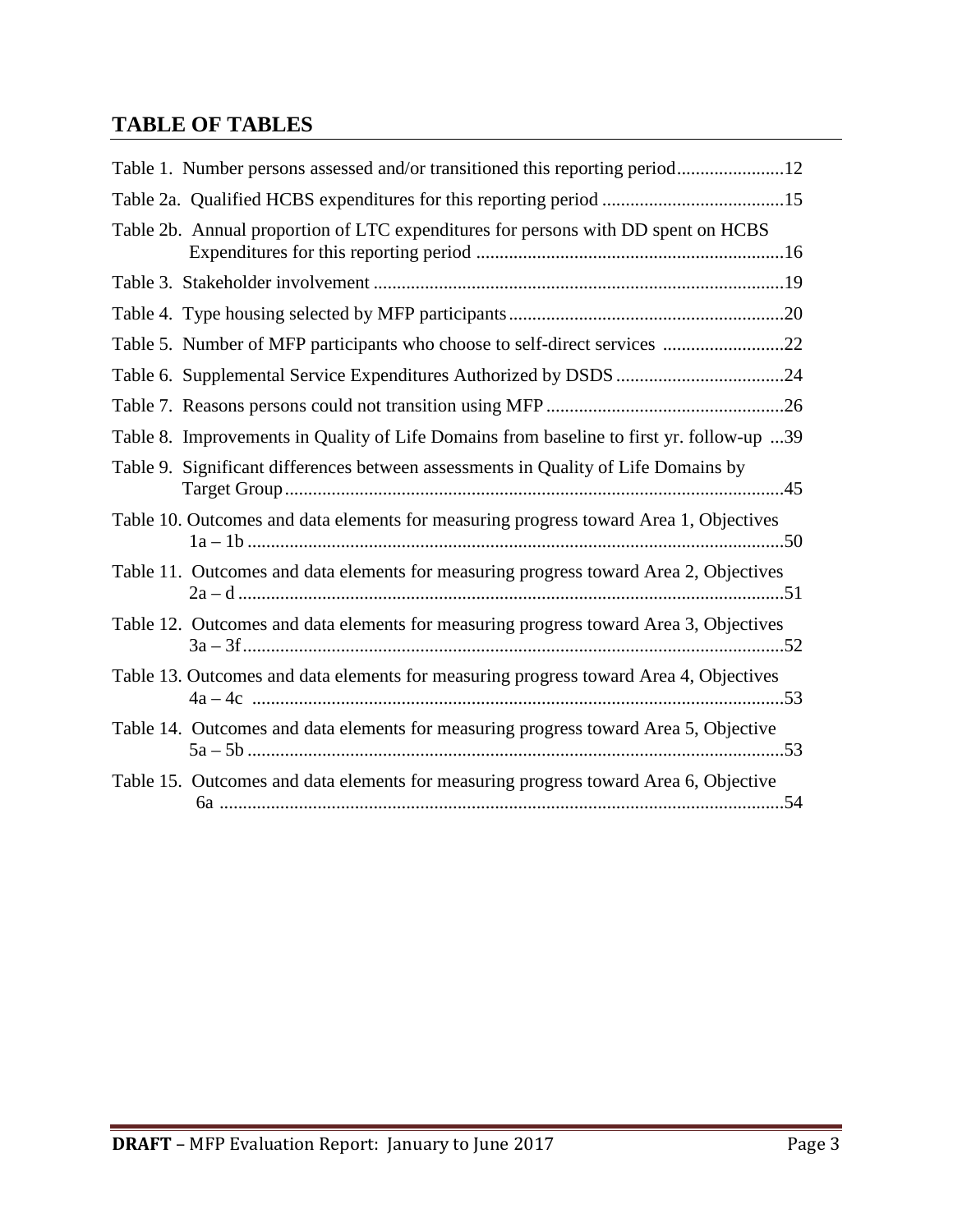# **TABLE OF FIGURES**

| Figure 3a. Type of housing selected by MFP participants this reporting period20  |  |
|----------------------------------------------------------------------------------|--|
| Figure 3b. Type of housing selected by MFP participants since start of project21 |  |
|                                                                                  |  |
|                                                                                  |  |
| Figure 6. MO MFP participants who desired to work for pay after one year35       |  |
|                                                                                  |  |
| Figure 8. MO MFP participants who desired to work for pay after two-years38      |  |
|                                                                                  |  |
|                                                                                  |  |
|                                                                                  |  |
|                                                                                  |  |
|                                                                                  |  |
|                                                                                  |  |
|                                                                                  |  |

# **APPENDIX**

| Appendix A: |  |
|-------------|--|
|             |  |
|             |  |
|             |  |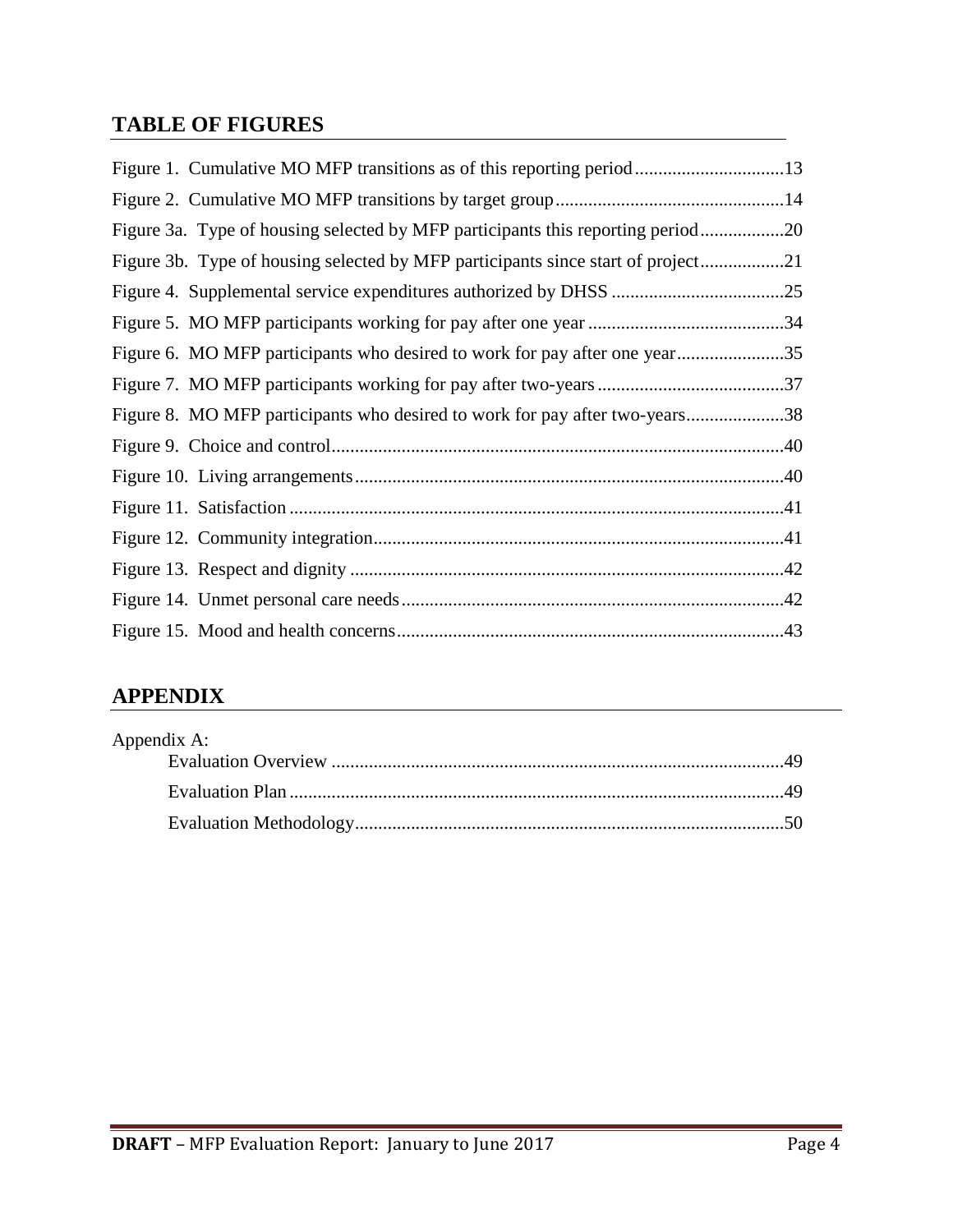# **INTRODUCTION**

The federal Money Follows the Person demonstration was authorized by Congress as part of the 2005 Deficit Reduction Act (DRA) and was extended under the Affordable Care Act (ACA). MFP offers states the opportunity to receive enhanced federal matching funds for covered Home and Community-based Services (HCBS) for 12 months for each Medicaid beneficiary who transitions from an institutional setting to back to a community-based setting as a Money Follows the Person (MFP) participant.

The Center for Medicare and Medicaid Services (CMS) has defined Money Follows the Person (MFP) as "a system of flexible-financing for long-term services and supports that enable available funds to move with the individual to the most appropriate and preferred setting as the individual's needs and preferences change." This approach has two major components. One component is a financial system that allows sufficient Medicaid funds to be spent on home and community-based services. This often involves a redistribution of State funds between the long term institutional care (LTC) and community-based state plan and waiver programs. The second component is a nursing facility transition program that identifies consumers in institutions who wish to transition to the community and helps them to do so.

This grant supports State efforts to: a) rebalance LTC support systems so that individuals have a choice where they live and receive services; b) transition individuals from institutions who want to live in the community; and c) promote a strategic approach to implement a system that provides person-centered, appropriate, needs based quality of care and quality of life services that ensures the provision of, and improvement of such services in both home and communitybased settings.

The overall goal of the Money Follows the Person Demonstration (MFP) is to support and assist persons with disabilities or who are aging to make the transition from nursing homes and state habilitation centers to quality community settings that can meet their individual support needs and preferences. This project will enhance existing state efforts to reduce the use of institutional, long-term care services and increase the use of home and community-based programs.

The purpose of this report is to help evaluate the effectiveness of the State of Missouri's Money Follows the Person Project, provide information for program improvement and provide information to speak with the state legislature to gain support to sustain and to grow the program. This evaluation process will generate data briefs and reports that can be used to inform key legislative members and others. These reports can also be used by MFP stakeholders as part of community outreach to attract individuals to participate in the program and return more individuals to the community.

This program evaluation will examine points throughout the transition process from institutions to community settings. These stages include but are not limited to how the persons in the project are selected as participants; the type of funding they will receive; the type of residence they will occupy; the support services they will receive; and their satisfaction with these services. Information will be gathered on MFP participants that leave the program to help identify the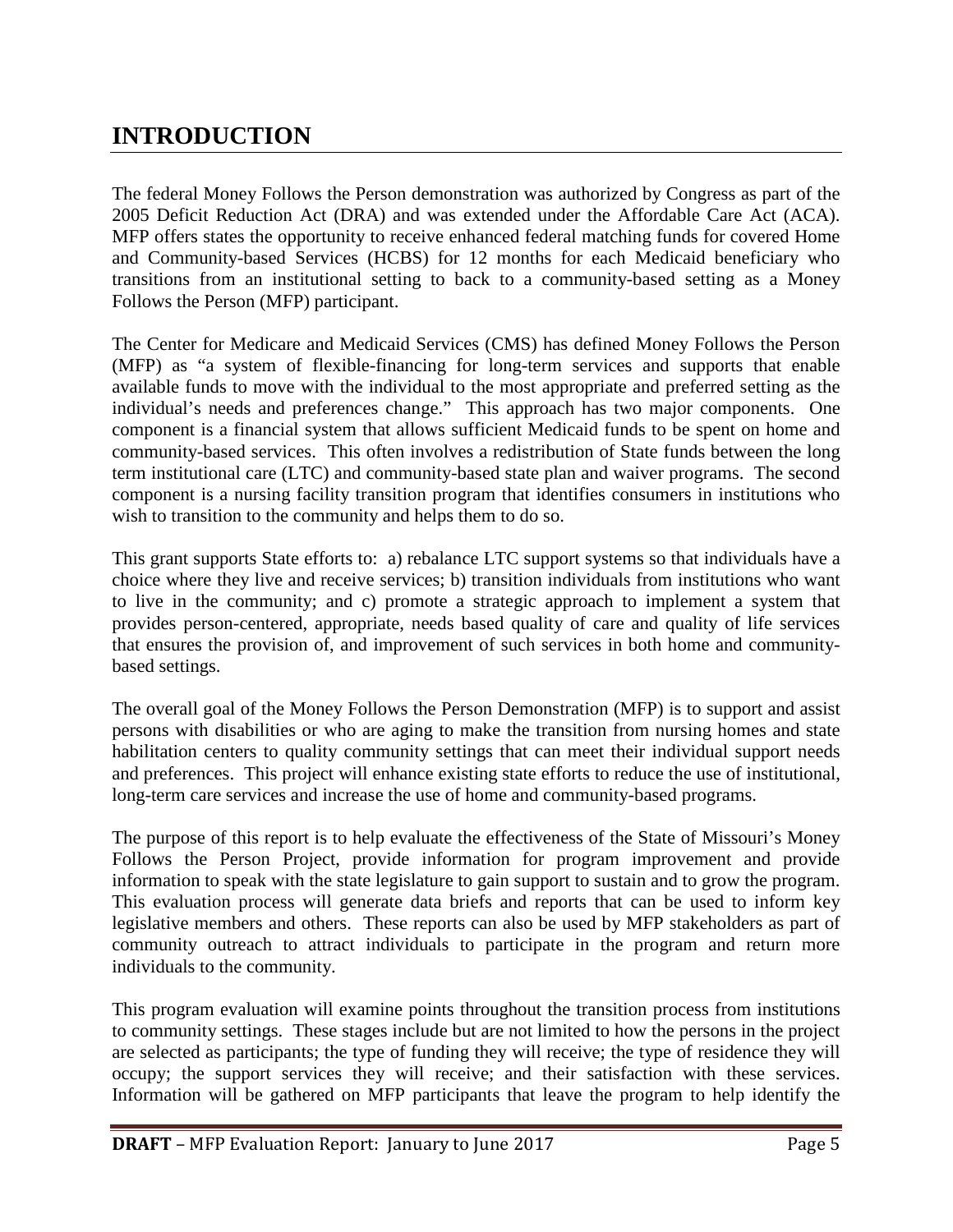reasons for their leaving. This information can be used to identify trends and aid in the development of supports and services to help keep individuals living in community settings. This will become important as individuals with more complicated needs return to the community and aid the MFP Project in reaching their benchmarks for successful community transitions.

The following objectives have been developed to examine and evaluate various aspects of the MFP project. It is intended that these objectives will provide feedback on essential components of the project that are necessary for the project to be successful.

Area 1: Establish practices and policies to screen, identify, and assess persons who are candidates for transitioning into the community through the MFP project.

- **Objective 1a:** Changes in relevant policies and procedures related to screening, identification, assessment, and transition planning.
- **Objective 1b:** Number in each target group who choose to participate and those who actually transition.

**Area 2:** Development of flexible financing strategies or other budget transfer strategies that allow "money to follow the person".

- **Objective 2a**: Changes in the balance of long term care funding between institutional and home and community-based services.
- **Objective 2b**: Increases in the number of persons funded under the Medicaid Waiver program.
- **Objective 2c**: Increases in the amount of funding for supplemental services received by persons in the MFP Project.

**Area 3:** Availability and accessibility of supportive services for MFP participants. Supportive services include a full array of health services, 'one time' transitions services, adaptive medical equipment, housing and transportation.

- **Objective 3a**: Level of consumer involvement in planning transitions and delivery of services.
- **Objective 3b:** Types of housing selected by participants in MFP.

**Objective 3c:** Number of MFP participants who self-direct services.

**Objective 3d**: Number of individuals who were unable to transition due to lack of housing.

**Objective 3e:** Types and amounts of transition services, including demonstration and supplemental services, used by MFP participants.

**Objective 3f:** Why individuals interested in participating in MFP were unable to transition.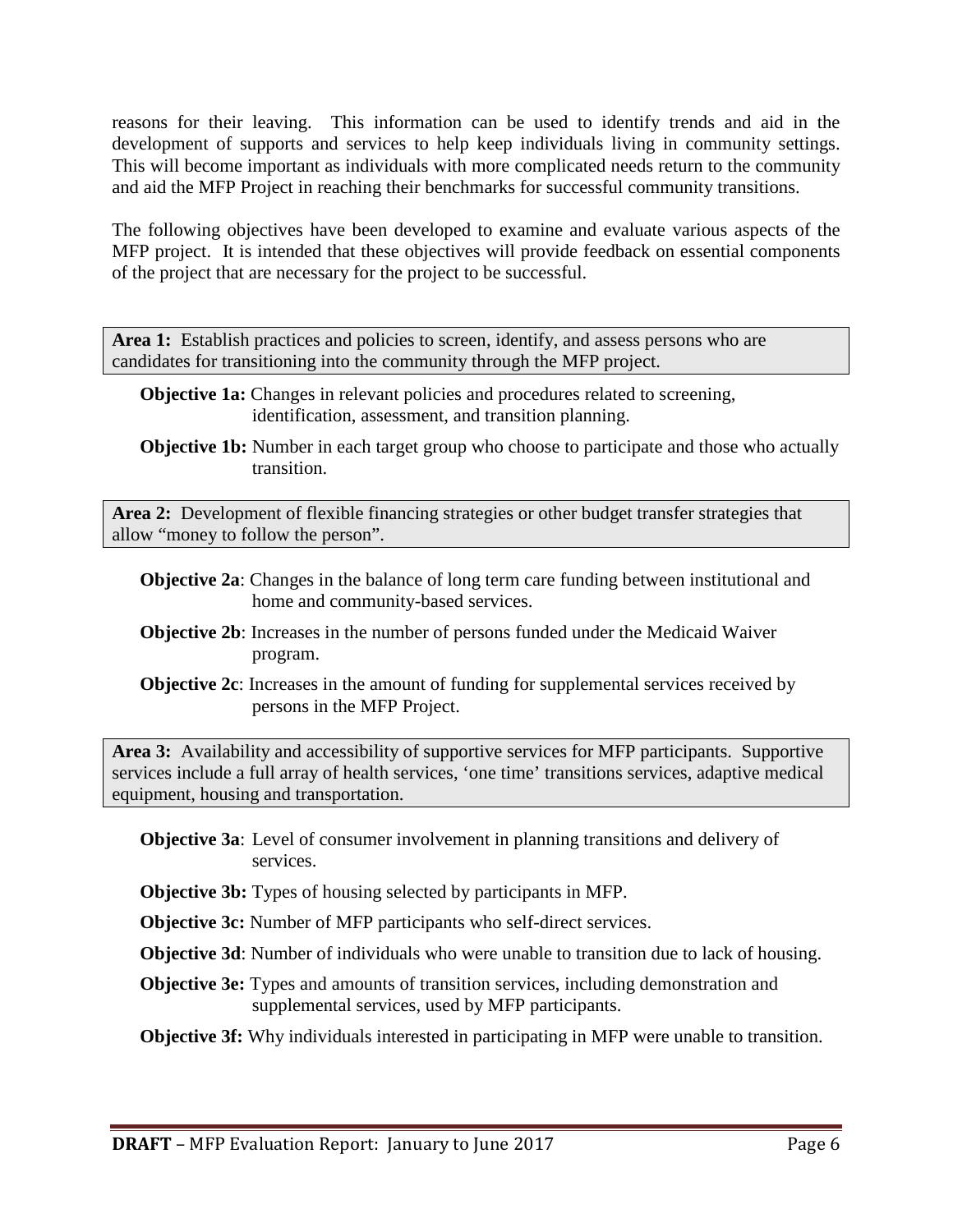**Area 4:** Performance of a cost analysis on support service costs for individuals participating in the MFP Project.

**Objective 4a**: Medicaid costs prior to participation in MFP. **Objective 4b**: Medicaid costs following transition and participating in MFP.

Area 5: Development of policies and practices to improve quality management systems to monitor services and supports provided to participants in the MFP Project.

**Objective 5a**: Level of satisfaction with home and community-based services including living arrangements.

**Objective 5b:** Changes in quality of life.

**Area 6:** Persons eligible to participate in MFP and who decline or those persons enrolled in MFP and who cease participation in MFP will be evaluated to determine the reasons for their decisions. Individuals who die while participating in MFP will also have their cause of death examined.

**Objective 6a**: Rates of re-institutionalization of MFP participants and reasons cited. **Objective 6b**: Frequency and reason for deaths.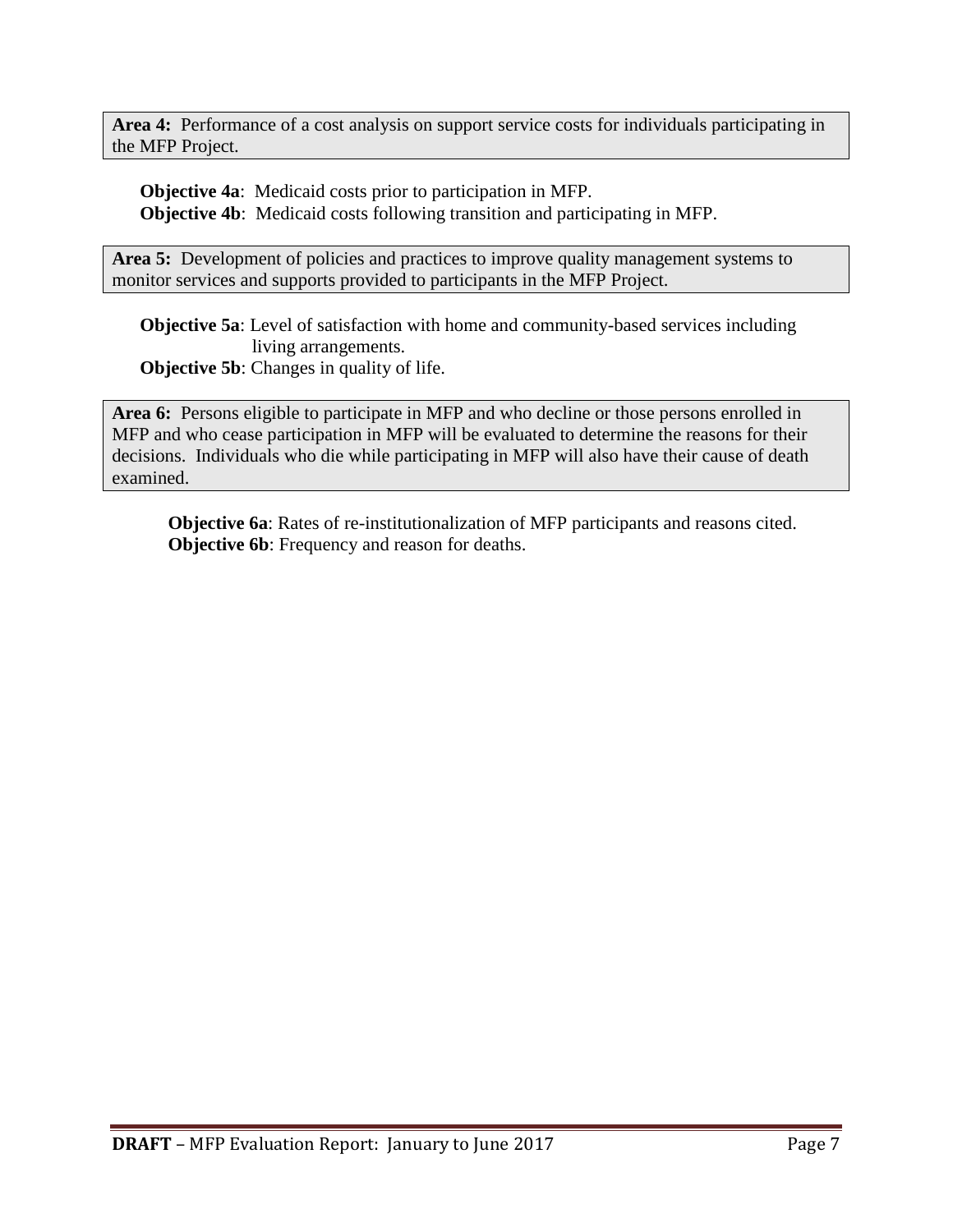# **EVALUATION RESULTS**

The Evaluation Results section provides a description of the Money Follows the Person Demonstration activities and progress made with regard for each goal and objective. For each area goal, the objectives, outcomes, strategies or activities, and data measures are stated. This is followed by a discussion of the progress made during January 2017 through June 2017. For some data measures, baseline data was available. In this circumstance, progress over time is reported. When baseline data is not available, the discussion is limited to progress made during this reporting period, which may serve for comparison in upcoming years.

Area 1: Establish practices and policies to screen, identify, and assess persons who are candidates for transitioning into the community through the MFP project.

The rationale for this goal is to examine state policies and procedures for changes that will affect individuals who express a desire to leave an institutional living setting and return to the community. This goal is intended to help determine if the state has made permanent changes in their system to ensure that persons have access to a transparent process for returning to their communities.

**Objective 1a:** Changes in relevant State policies and procedures related to screening, identification, assessment, and transition planning.

The Missouri Money Follows the Person Demonstration Project has targeted three groups of persons to be involved in the program: persons with developmental disabilities including those with developmental disabilities and mental illness; persons with a physical disability; and the aged. The state agencies involved in providing services to these groups will be surveyed based on the populations they serve. Persons with an intellectual or developmental disability (DD) will be served by the Department of Mental Health (DMH) – Division of Developmental Disabilities (DDD). The aged (aged 63 and older) and persons with physical disabilities under the age of 63 (PD) will be served by the Department of Health and Senior Services (DHSS) – Division of Senior and Disability Services (DSDS).

For this reporting period, representatives from the Department of Mental Health – Division of Developmental Disabilities reported no new or pending legislative initiatives that would affect the current MO MFP Program. The DMH continues to implement staff positions related to transitions that included Employment Coordinators, Family Support Coordinators, and Community Living Coordinators in each of the Developmental Disabilities Regional Offices. The Community Living Coordinators are tasked with providing assistance in locating living situations for individuals interested in transitioning into the community. Each Regional Office will have a Self-Advocacy Specialist who is to work with families and others on self-awareness and diversity issues. The office will also have a Self-Directed Support Coordinator whose role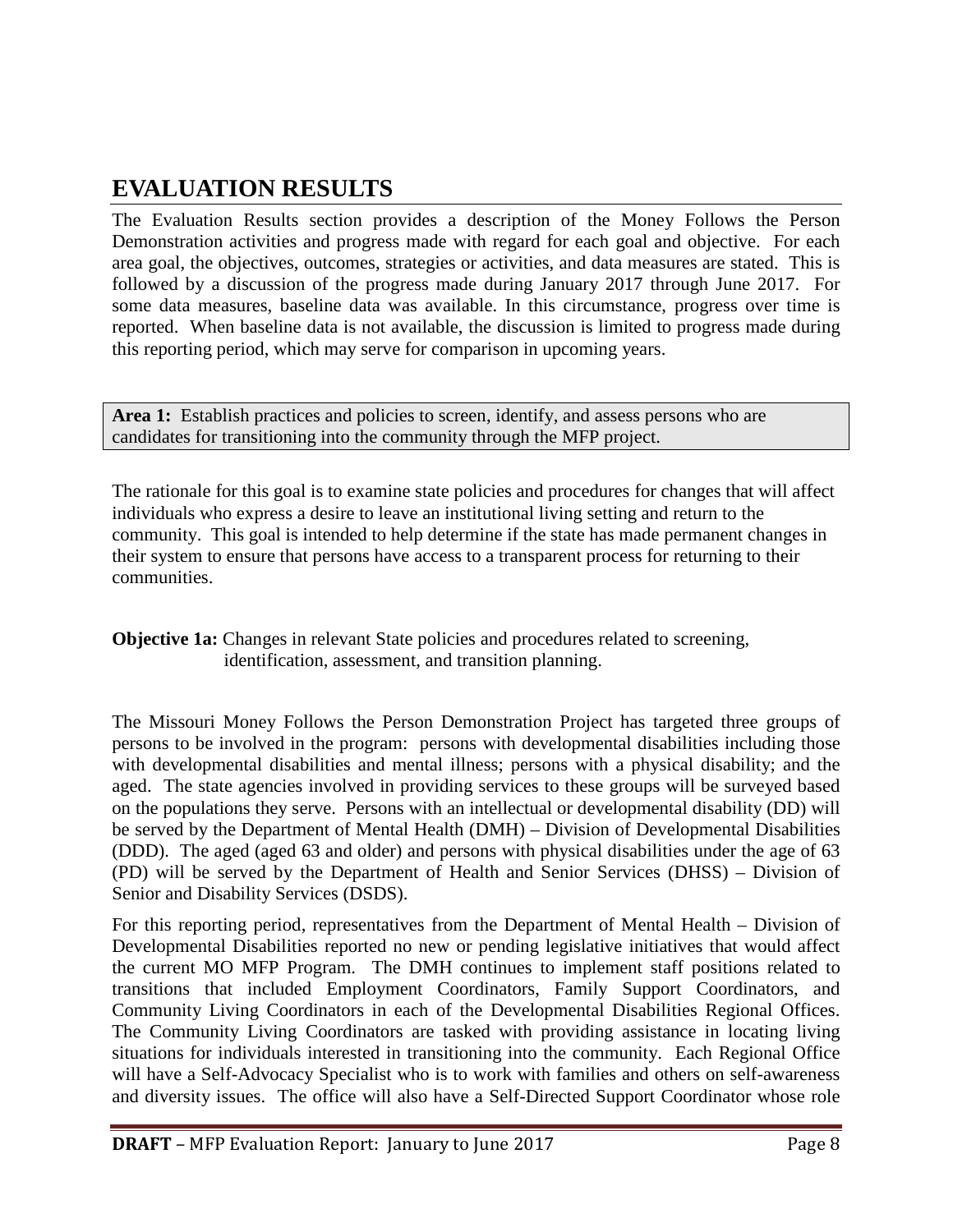will be to provide guidance, help and support to persons self-directing their services. The DMH has continues to use expanded Target Case management (TCM) services to help manage growing caseloads and provide families more access to their service coordinator. The DMH also provides onetime transition expenses to qualified individuals. These expenses are intended to help with start-up costs for such supports as Behavior Analysis and other expenses such as assistive technology and job support.

The Division of Developmental Disabilities continues to have a major focus on guardianship outreach in regard to transition for the DD and DD/MI target groups. At times, it has proven difficult to obtain guardianship consent for this population. To help address this problem, the division developed and implemented a series of approaches. This includes the sharing of transition success stories on video and in parent organization meetings, meeting one-on-one with peers, and providing videos on community housing options. The MO MFP stakeholder group also addresses this issue with guardians across all target populations. On a legal front, HB 626 and SB 465 Guardianship and Conservatorship Reform legislation was introduced in both the Missouri House and the Missouri Senate in 2017. This legislation would affect all target groups and would allow for varying degrees of guardianship. Although this legislation did not pass in 2017, much work was done with house and senate members to answer questions and provide education regarding the need for guardianship reform. Plans are to reintroduce this legislation for 2018 during pre-filing which will occur in December 2018. The division has also made efforts to provide technical assistance and training for DMH's Community Living Coordinators and Service Coordinators in order for them to gain a better understanding of the process for transitioning people with DD out of nursing homes.

From January to June 2017, representatives from the Department of Social Services – Division of Health and Senior Services reported no new or pending legislative initiatives that would affect the current MO MFP Program. The Department of Health and Senior Services continued to use their HCBS Web Tool or InterRAI Home Care Assessment (Inter RAI HC) which is intended to enhance the client assessment process and HCBS authorization. The Inter RAI HC focuses on a person's functioning and quality of life by assessing needs, strengths, and preferences. Upon completion, the Inter RAI HC calculates the participants nursing facility level of care for eligibility purposes. This assessment is also intended to help provide a continuity of care across settings and promote a person-centered evaluation. This assessment tool is very clinical in nature and some MO MFP participants have difficulty in meeting a 21-point nursing facility level of care and may not be authorized for HCBS. During this reporting period. it was decided that in cases where the individual will not be authorized for HCBS, attempts would be made to use an individual's natural community and other non-paid supports to assist with unmet needs.

To help address this problem with service authorization, a MFP Home and Community-based Services Referral/Assessment form was developed for the DSDS MFP Regional Coordinators. The purpose of this form was to ensure consistency statewide when gathering information on MFP participants who will not be authorized for HCBS. This form has less content and is not as clinically extensive as the Inter RAI HC.

In conjunction with the HCBS Web Tool, DHSS has implemented a data base system, the Case Compass which focuses on gathering pertinent information on critical incidents/abuse, neglect and exploitation involving their clients which includes MO MFP participants. The Division of Senior and Disability Services has replaced their third-party assessors with HCBS Call Center (15 FTE) and Assessment Teams (75 FTE). These teams have been tasked with processing new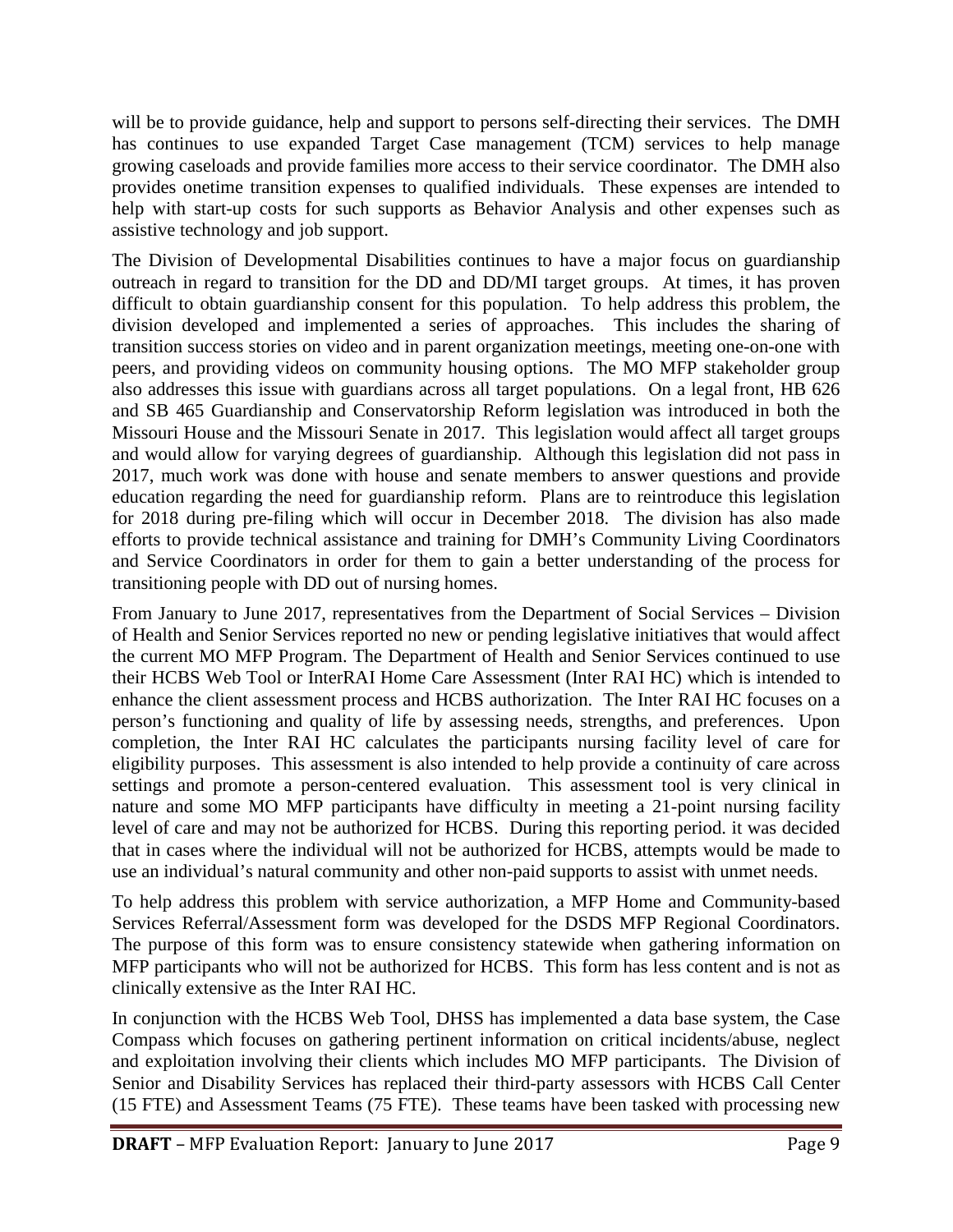requests for Medicaid supported community services and to conduct pre-screening assessments, assessments of level of care and evaluate requested changes in individual plans. These Call Center and Assessment Teams continue to be used. Additional placement slots were added to the Medically Fragile Adult Waiver. After MO MFP ends, state funds will continue to support these additional slots.

Issues such as the annual Medicaid recertification process and switching Medicaid funding from institutional to community-based have periodically surfaced since the start of the MO MFP program. The DHSS and Family Support Division (FSD) collaborated to have an FSD employee placed at DHSS to assist with Medicaid issues that impact a person's ability to receive HCBSs. This benefits all HCBS Medicaid recipients including MO MFP participants who are experiencing difficulty with their Medicaid coverage.

The MOCOR (Missouri Community Options and Resources) partners (Missouri Departments of Health & Senior Services, Mental Health and Social Services) continue to operate a website and a toll-free phone number. The site enables users to assess, learn and search for long-term support information and services throughout Missouri. Beginning in 2012, Community Options Counseling (COC) can be provided to individuals with an active discharge plan as long as they have resided in a nursing facility for 90 consecutive days minus Medicare paid days for the purposes of short-term rehabilitation services. A transition plan template was developed through the CQI process and this plan became a contractual requirement beginning in 2014. This transition plan must be completed prior to a transition for each MFP participant.

The Missouri Division of regulation and Licensure (DRL) informed the DSDS that they had received complaints from nursing homes regarding the outcome of referrals for COC services. To address their concerns, the DSDS developed a form to be left at the nursing home following COC. If an individual is not referred for MFP transition coordination services, the nursing home is informed as to the reason. A standardized format was developed for DSDS Regional Coordinators to use following their assessment to inform contracted transition coordinators of personal issues that should be addressed in the transition plan in order to better insure the delivery of needed support services.

MO MFP Contractors began using a revised uniform transition plan template called the Transition Plan and Payment Invoice Score (TP) that officially became part of contract renewals. This transition plan template is more user friendly e.g. some questions were reassigned to more appropriate areas depending on subject matter, reduced redundancy, and items made more specific to MO MFP which allows for more person-centered planning. Contractors will need to send a completed TP to the DSDS MFP Regional Coordinator prior to a move, for review to ensure everything is in place to mitigate risk once a participant moves to the community. The TP is to ensure contractors submit them accurately and in a timely manner to help prevent the misallocation of funds for the coming contractual period. The timely submission of transition plans for review/approval and the accurate and timely submission of monthly payment invoices are now ongoing performance measures for contractors.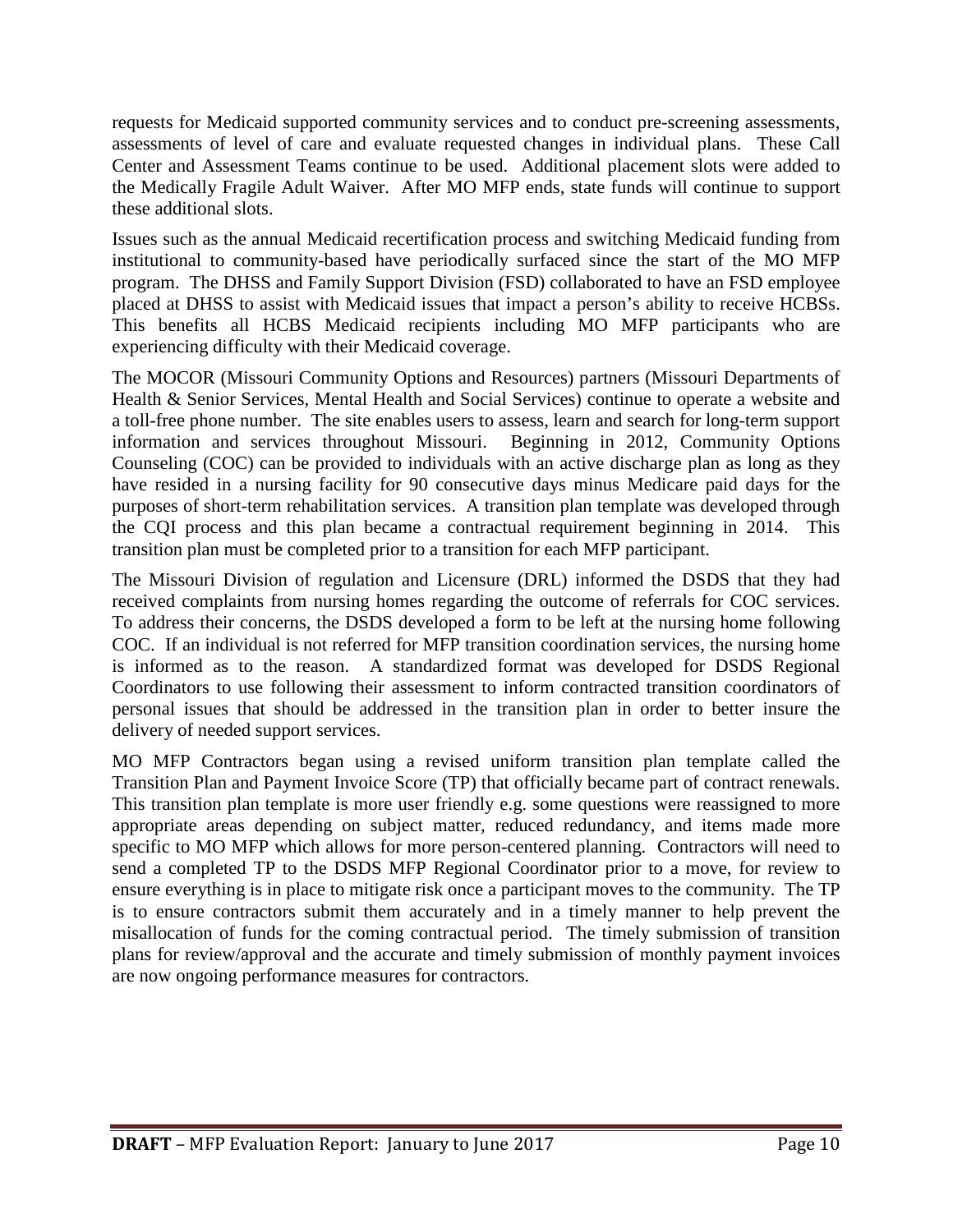#### **Objective 1b:** Number of eligible MFP participants who choose to participate in relation to those who actually transition.

To be eligible to participate in MFP, an individual must have resided in a habilitation center or nursing facility for at least 90 days of non-Medicare funded rehabilitation; received MO HealthNet benefits in the care facility for one day; and transition to a home that is leased or owned by the participant or participant's family or move to residential housing with no more than four individuals living in the house. From January 2017 to June 2017, a total of 265 persons were assessed to determine eligibility for participation in MFP. Again, for the period covered in this report, 92 persons who were identified as being eligible for MFP transitioned into the community using this program.

In addition to self-referrals for information on the MO MFP Program MO MFP utilizes resident responses to Section Q on the MDS to aid in identifying individuals who have a desire to transition back to the community. There were some initial problems in obtaining referrals using Section Q. The MO MFP program initiated some steps to address this problem. The implementation of the Section Q website accompanied by training for nursing home staff on the process to report "Yes" responses to Section Q with the intention of aiding the MO MFP project in achieving transition goals. The MO MFP program created a website for nursing home staff to enter MDS Section Q referrals online. The MO DSS developed and sent out a Provider Bulletin to nursing homes on MDS Section Q to remind nursing homes on the requirement for them to administer the MDS questionnaire to residents how to make an online Section Q referral.

Some problems were reported in obtaining referrals using Section Q and the MO MFP program took steps to address this problem. An information reference card for nursing facility staff called "MDS Section Q, Options Counseling and MFP Quick Reference" continues to be used. This reference card was created by a desire to better equip nursing home staff (Social Workers, MDS Coordinators) with basic reference information, ranging from the proper website to input Section Q referrals, how to initiate a direct referral, and more details about how the potential participants via the Q+ index. This training along with continued outreach efforts to nursing homes appears to be having an impact.

There continued to be steady rate in referrals from facilities based on Section Q for this period. Between January and June 2017, 120 persons were referred to MO MFP through Section Q and 11 of these individuals were then enrolled in the MFP program and transitioned to the community. It is expected that individuals identified through Section Q during this time period will likely show as enrolled in the program next reporting period, as actual transitions can take months to occur. As more individuals move out of nursing facilities due to MFP, people are becoming aware of the program and the Missouri MFP Project continues to receive more selfreferrals regarding the program and possible eligibility. MO MFP is also receiving more contacts from family members regarding the program and what it might be able to do for their family members. The use of the MO MFP website and brochures will continue to be used for outreach.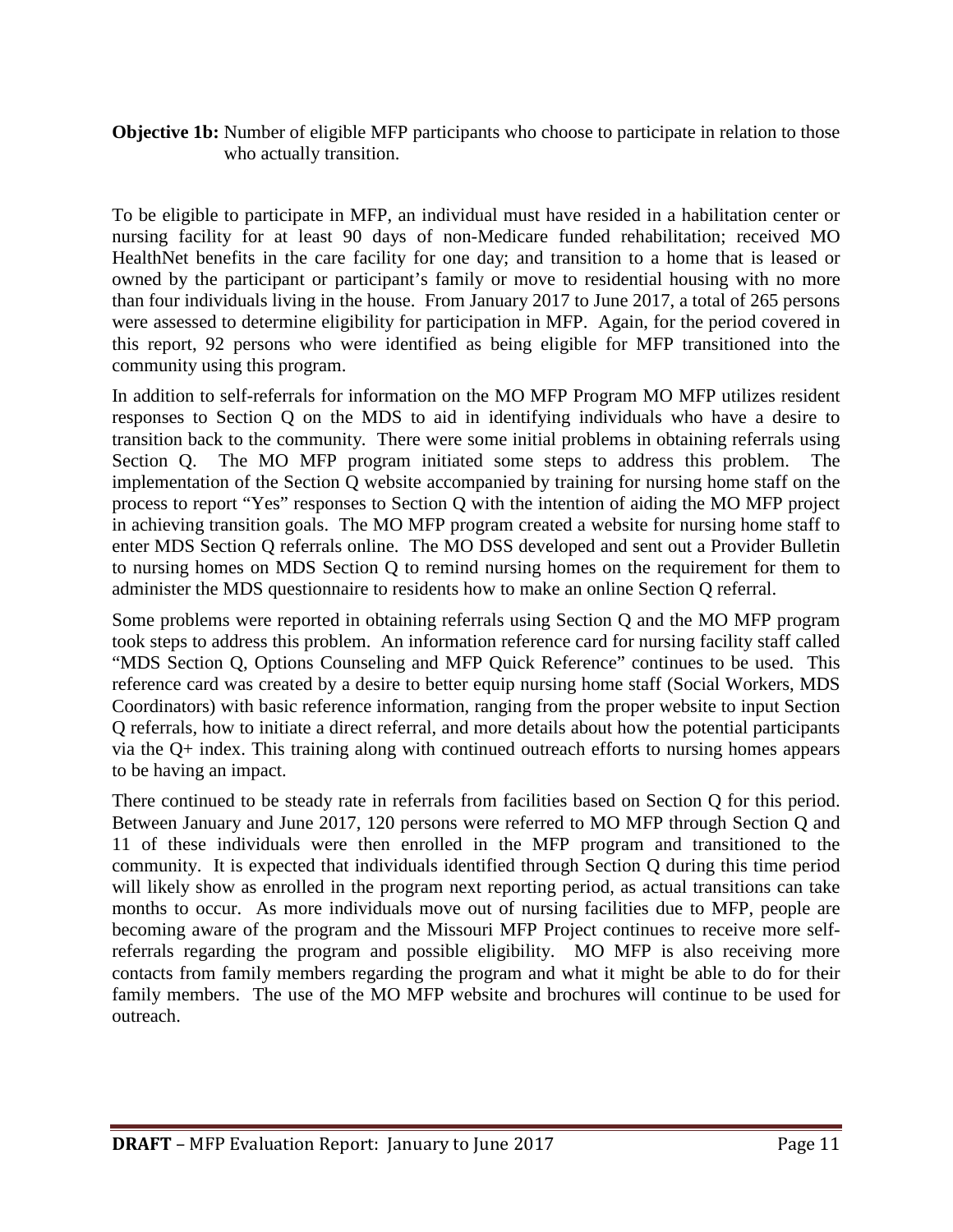**Table 1.**

| Assessment and Transition Status. January to June 2017                                                             |      |     |     |       |  |
|--------------------------------------------------------------------------------------------------------------------|------|-----|-----|-------|--|
|                                                                                                                    | Aged | DD  | PD  | DD/MI |  |
| Number of institutionalized residents<br>assessed to determine eligibility for MFP<br>during this reporting period | 89   | 16  | 158 | 2     |  |
| Number of eligible institution residents<br>who transitioned during this reporting<br>period                       | 27   | 13  | 51  |       |  |
| Cumulative number of eligible<br>institutionalized residents who transitioned<br>due to MFP                        | 386  | 373 | 773 | 38    |  |

#### **MO MFP**

#### **Assessment and Transition Status: January to June 2017**

The 92 MO MFP transitions reported for the time-period covered in this report, while slightly below semi-annual goals, are consistent with rates from earlier years where annual goals were met or exceeded. This pattern of transitions will be monitored in future reports to see if it continues.

As a result of these combined efforts, by the end of June 2017, a total of 1,520 individuals had enrolled in the MO MFP project and returned to live in the community. Figure 1 shows the cumulative progress the MO MFP project has made in the state of Missouri in returning individuals to their community.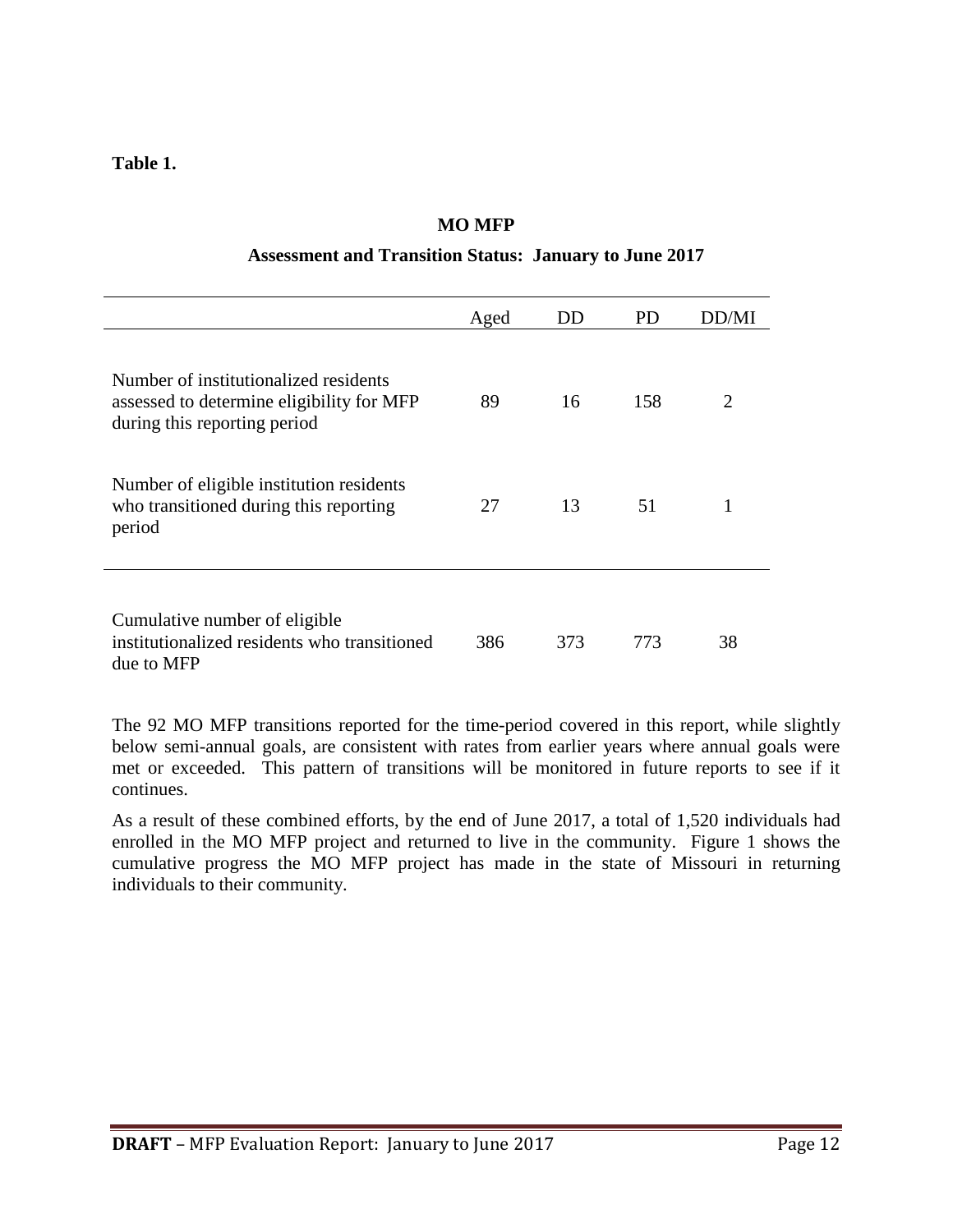#### **Figure 1.**



# **Cumulative MFP Enrollees, Current MFP Participants, and New MFP Enrollees January to June 2017**

Between January to June 2017, the largest number of persons enrolling in the MFP program and returning to the community was in the Physically Disabled target group (n=51). An additional 27 Aged, 13 persons with a DD and 1 individual in the DD/MI group also made this transition back to the community. As stated earlier, this rate of transitions is slightly below semi-annual target goals, but consistent with patterns from earlier years. Figure 2 shows the cumulative community transitions broken down by target group with the project target goals for each group. Transition goals are set by the state.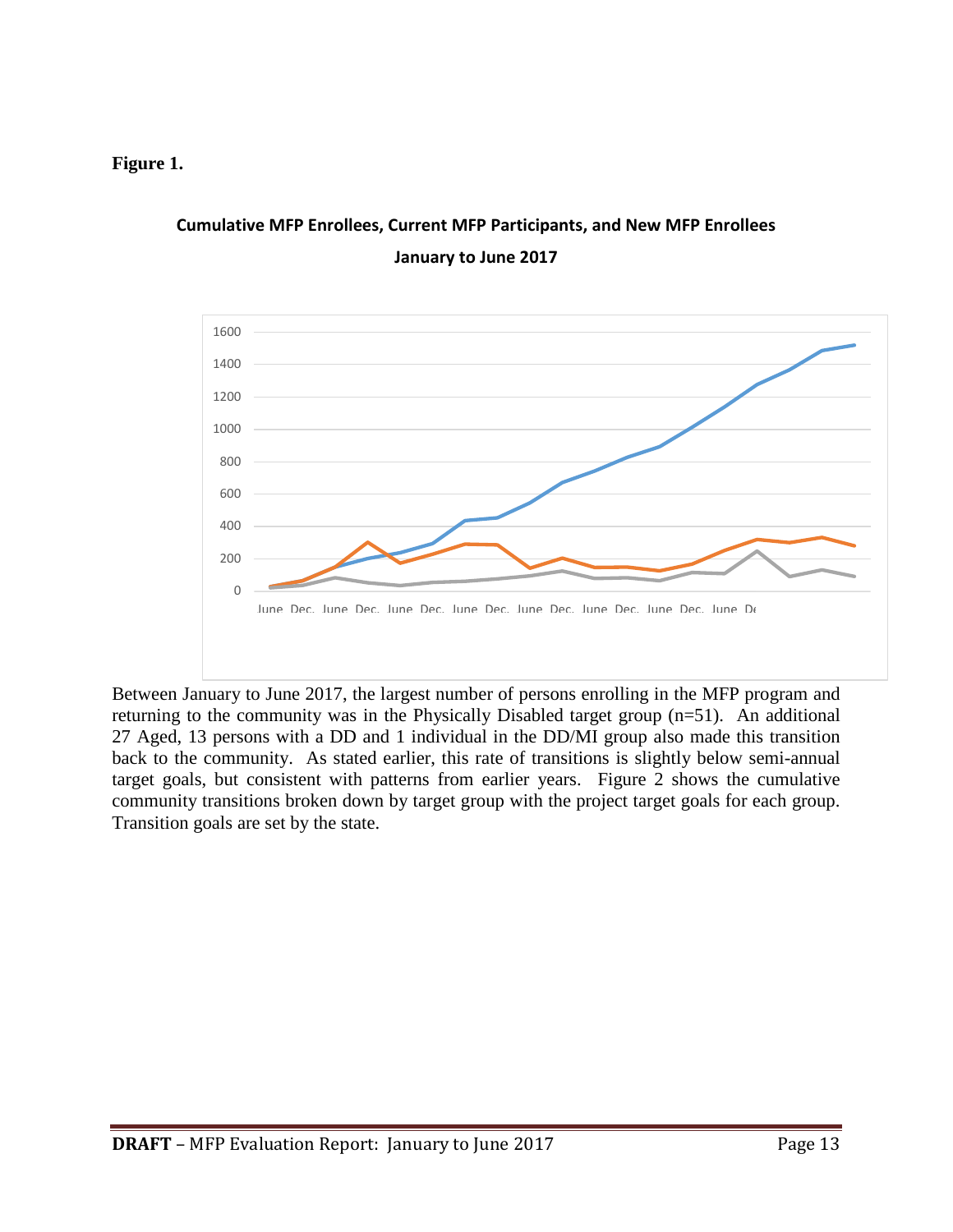#### **Figure 2.**



**Cumulative Transitions as of June 2017 by Target Group**

**Area 2:** Development of flexible financing strategies or other budget transfer strategies that allow "money to follow the person".

The rationale for this goal was to examine state policies and approaches to ensuring that funding continues to be provided for persons who transition back into the community in order for them to obtain needed support services to fully participate in their community.

**Objective 2a**: Changes in the balance of long term care funding between institutional and home and community-based services.

The DHSS reported that during this reporting period, there were no changes in state policies or procedures relevant to budgeting and financing for the aged or the PD enrolled in the MO MFP program that would affect the transitioning of money from LTC institutions to community programs. During this reporting period, the DHSS did report an increase in the number of HCBS providers contracting with Medicaid. This increases access to HCBS for all individuals in the aged and the PD populations in the state. On July 1, 2016, HCBS providers received a payment increase. This positively affects the aged and PD populations. The DHSS continues to offer an Adult Day Care Waiver and as a service to the Aged and Disabled Waiver. As a result of the approval by CMS of a waiver amendment, the MO DDD is authorized to provide 8,500 slots under the Missouri Comprehensive Waiver. The Community Support Waiver authorizes an additional 1,575, slots to eligible individuals.

The State of Missouri continues to anticipate a 4 percent increase in total Medicaid HCBS expenditures for each year of the demonstration program. For this reporting period, the State of Missouri continued to make increases in the amount of expenditures for total HCBS Medicaid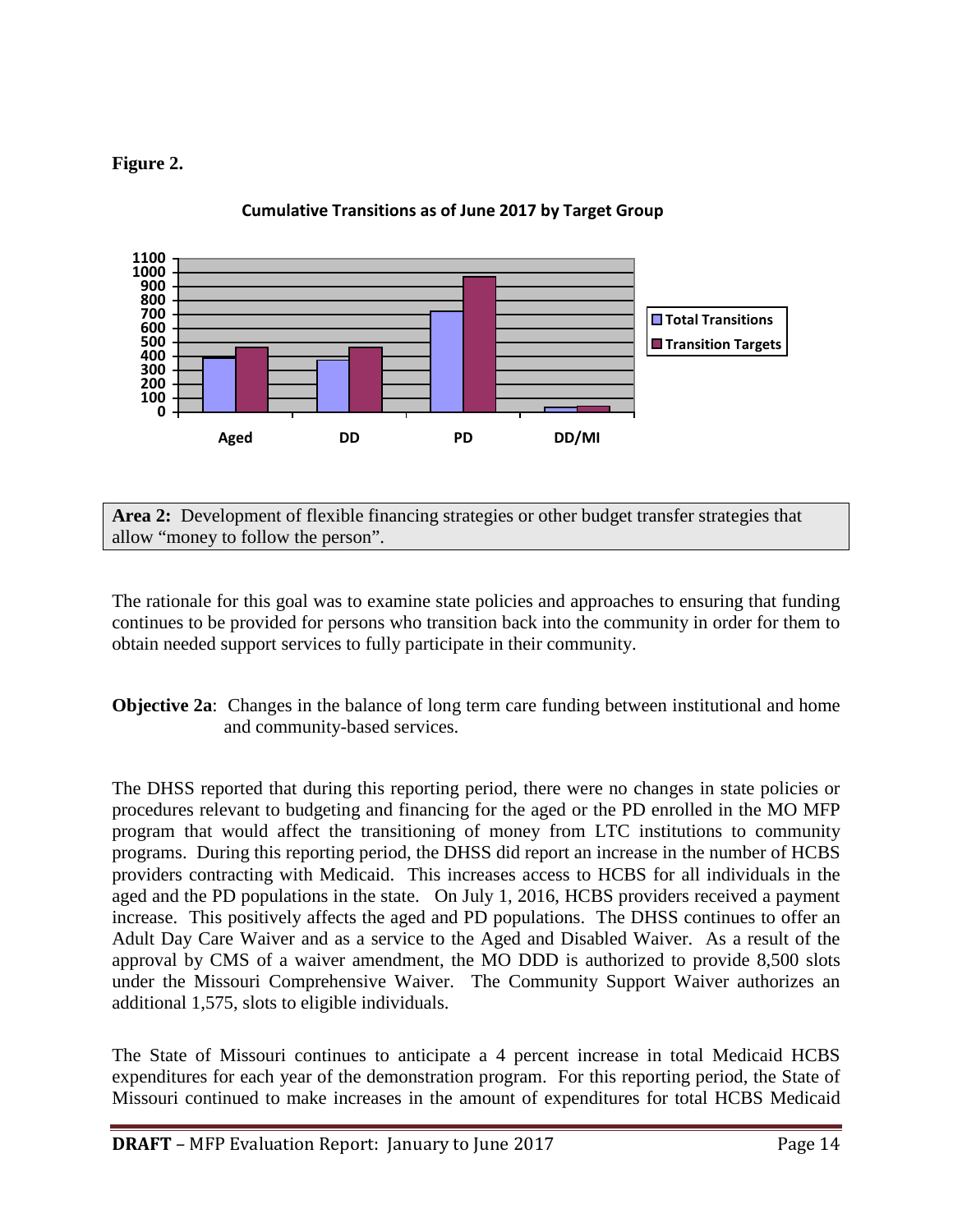expenditures (federal and state funds) for all Medicaid recipients. This includes, but is not limited to, MFP participants (See Table 2a).

#### **Table 2a.**

| Year | <b>Target Level</b><br>Spending | Percent Annual<br><b>Growth Projected</b> | <b>Total Spending for</b><br>the Calendar Year | Percent of Target<br>Level Reached |
|------|---------------------------------|-------------------------------------------|------------------------------------------------|------------------------------------|
| 2008 | \$867,401,313                   | $\overline{4}$                            | \$848,348,408                                  | 97.80%                             |
| 2009 | \$902,095,157                   | $\overline{4}$                            | \$950,207,636                                  | 105.33%                            |
| 2010 | \$938,176,756                   | $\overline{4}$                            | \$1,032,654,952                                | 110.07%                            |
| 2011 | \$975,701,618                   | $\overline{4}$                            | \$1,032,114,154                                | 105.78%                            |
| 2012 | \$1,014,727,475                 | $\overline{4}$                            | \$1,164,955,196                                | 114.80%                            |
| 2013 | \$1,055,314,366                 | $\overline{4}$                            | \$1,273,658,732                                | 120.69%                            |
| 2014 | \$1,097,524,733                 | $\overline{4}$                            | \$1,390,326,473                                | 109.16%                            |
| 2015 | \$1,141,423,514                 | $\overline{4}$                            | \$1,515,511,457                                | 132.77%                            |
| 2016 | \$1,187,078,247                 | $\overline{4}$                            | \$1,641,726,950                                | 138.30%                            |
| 2017 | \$1,234,559,169                 | $\overline{4}$                            |                                                |                                    |

#### **Qualified Total Medicaid HCBS Expenditures**

An example of the State of Missouri's commitment to changing the balance in long term funding can be observed in annual funding levels reported by the Missouri Division of Developmental Disabilities for LTC expenditures spent on HCBS support and services for persons with DD (See Table 2b). The State of Missouri anticipates a 2 percent increase in total Medicaid HCBS expenditures for persons with DD for each year of the demonstration program due to awareness of available services in response to implementation of the MFP demonstration. For this reporting period, the State of Missouri surpassed their second spending period target and allowed them to reach their annual target goal.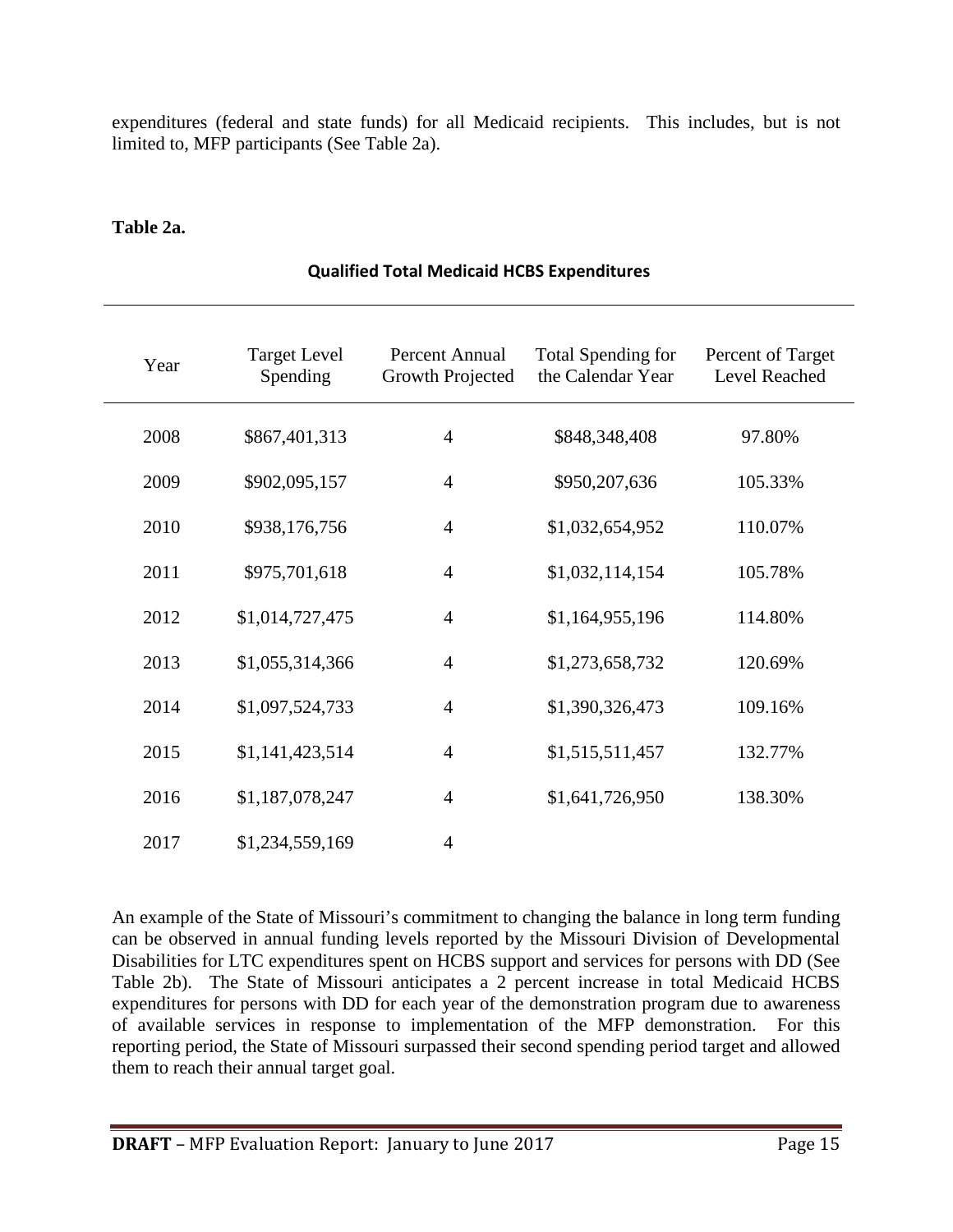#### **Table 2b.**

| Year | <b>Annual Target Level</b><br>Spending | <b>First Spending Period</b> | <b>Second Spending</b><br>Period |
|------|----------------------------------------|------------------------------|----------------------------------|
| 2008 | 75.0                                   | 73.0                         | 73.0                             |
| 2009 | 77.0                                   | 79.0                         | 78.0                             |
| 2010 | 79.0                                   | 85.0                         | 77.0                             |
| 2011 | 81.0                                   | 82.0                         | 82.0                             |
| 2012 | 83.0                                   | 63.0                         | 73.0                             |
| 2013 | 85.0                                   | 84.0                         | 85.0                             |
| 2014 | 87.0                                   | 86.0                         | 87.0                             |
| 2015 | 89.0                                   | 88.0                         | 90.0                             |
| 2016 | 91.0                                   | 89.0                         | 92.5                             |
| 2017 | 93.0                                   | 89.0                         |                                  |

#### **Annual Proportion of LTC Expenditures for Persons with DD Spent on HCBS Expenditures Through the DD Waiver as of June 2016**

#### **Objective 2b:** Increases in the number of persons funded under the Medicaid waiver program.

The state of Missouri has several active waiver programs that target specific groups. The DHSS continues to offer an Adult Day Care Waiver as a service to the Aged and Disabled Waiver. Additional slots were added for the Medically Fragile Adult Waiver (formerly called the Physical Disabilities Waiver). After the completion of the MO MFP Program, state funds will be used to provide support for these slots. Under the MO Comprehensive Waiver, the MO DDD is able to now provide 8,500 slots. The Community Support Waiver provides 1,575 slots and has had an increase in the annual cost limit.

The state Missouri also operates a Prevention Waiver called "Partnership for Hope" for individuals with a developmental disability. This waiver is a partnership between the Division of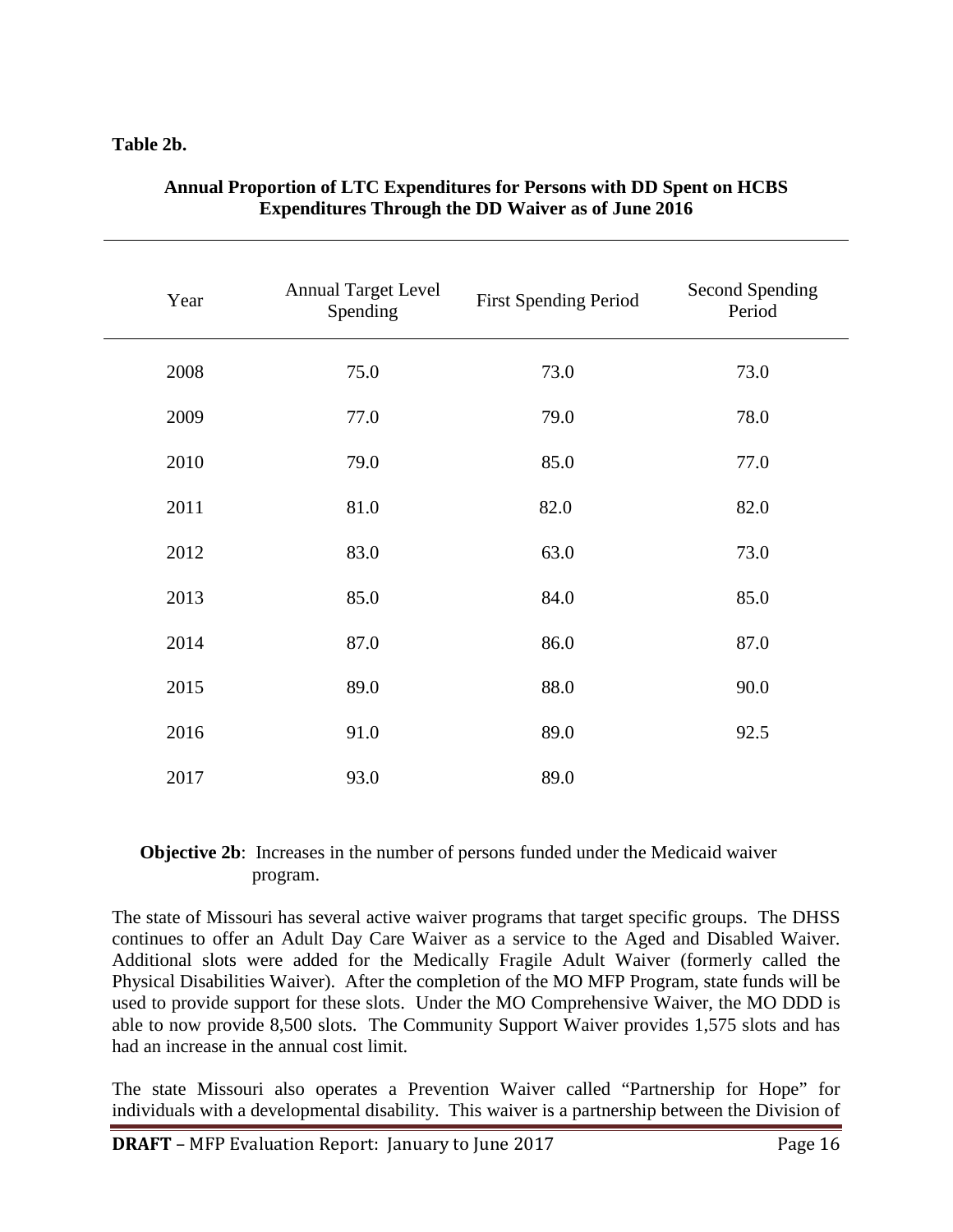Developmental Disabilities and 103 counties in MO. This waiver serves individuals who can live in the community and be supported with an annual cost cap of \$12,000 or less. It is intended that this waiver will help reduce the states waiver waiting list and help prevent future out of home/institutional placements.

The DMH increased capacity in the Community Support waiver by adding 550 slots that was approved by CMS on May 8, 2017. This increase was to accommodate individuals transferring from the Partnership for Hope (PFH) Waiver to the Community Support Waiver because of individual's additional needs causing their costs to exceed the Partnership for Hope waiver cost cap. There was also an amendment to the PFH waiver to add the Community Transition service to that waiver. This PFH amendment was approved by CMS on May 9, 2017.

The MO Departments of Social Services, Health and Senior Services and Mental Health continue to offer adult day care services and supports under the Adult Day Health Care Services (ADHC) waiver. Individuals who are authorized for day care services under the waiver are now billed in 15-minute units instead of half/full day authorizations. These organized programs consist of therapeutic, rehabilitative and social activities provided outside the home, for a period of less than twenty-four (24) hours, to persons with functional impairments of at least a nursing facility level of care. ADHC is funded through MO HealthNet with the Department of Social Services, MO HealthNet Division (MHD) and Social Services Block Grant (SSBG) with the Department of Health and Senior Services.

#### **Objective 2c**: Increases in the amount of funding for demonstration transition services received by persons in the MFP Project.

For this reporting period, the amount of funding for demonstration transition services is directly tied to the number of individuals served. Funding for demonstration transition services is set at up to (\$2,400 per person) from the Federal Government through the MFP Project. As the number of persons served through MFP continues to increase, there is a corresponding increase in the total amount of funding in this area.

Many individuals in the Aged and Physically Disabled target groups have complex health and safety needs that require 24-hour services or a more substantial amount of support services than is allowed by the state. As a consequence, some individuals that might be interested in MFP are disallowed due to these financial restraints. However, with the right unpaid supports, some of these individuals have transitioned through MO MFP and have been successful. HCBS waivers continue to remain under the Nursing Facility Cost Cap.

Individuals in the DD and DD/MI target groups are not eligible for funding from this source because transition funds already exist in the current DD waiver. The DDD has recognized the need for one-time startup expenses as consumers transition to the community. To meet this need, the DDD has developed the Community Transition Service that provides up to \$3,000 in funding for essential start-up costs. This one-time service was added to the Community Support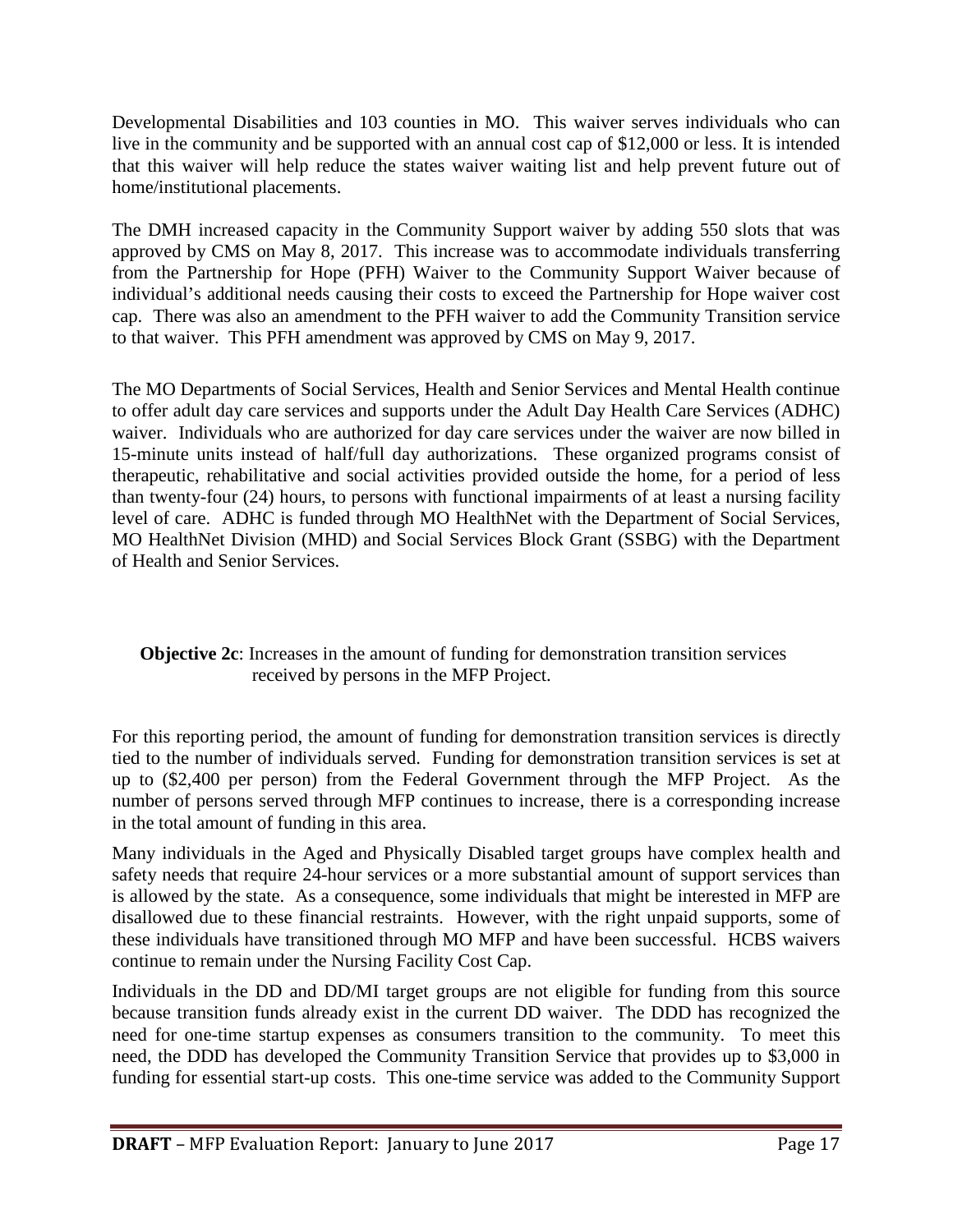Waiver via the waiver renewal. The DDD will continue to track these transition expenses as well as expenses incurred for expanded specialized community services.

**Area 3:** Availability and accessibility of supplemental services for MFP participants. Demonstration services include a full array of health services, 'one time' transitions services, adaptive medical equipment, housing and transportation.

The purpose of this goal was to examine the availability and accessibility of demonstration services in the community. The achievement of this goal is necessary to ensure that persons who leave an institutional setting have access to the services and supports needed to live and thrive in the community to the fullest extent possible. Well-trained community support services will also be needed to help prevent the need for persons to return to an institutional setting for health or safety issues.

#### **Objective 3a**: Level of consumer involvement in planning transitions and delivery of services for each target group.

Consumer involvement at both the individual and family level has been and continues to be a strong and consistent theme throughout the planning and implementation of this demonstration program through the MO MFP Stakeholder Group. The Missouri MFP Project works closely with other state agencies, commissions, and state advisory groups to address issues related to the transformation of the long-term care system. The State of Missouri MFP Project continues to operate its outreach activities through a grass roots model. Consumers and their families continue to provide input through various groups that meet across the state. Consumers and families are asked to provide feedback on MO MFP processes, progress and any other concerns and generate recommendations. The MO MFP Stakeholder Committee formed an Outreach and Marketing Subcommittee to discuss and develop possible outreach strategies and other approaches to help move the MFP program forward. Missouri has requested 100% financing from the MFP grant to fund travel expenses for families and self-advocates in order that they may better attend and participate in the MO MFP stakeholder meetings.

Consumers are active participants in the MO MFP Stakeholder Quarterly Meetings. They offer personal input on the transition process and the challenges they experience on a daily basis. Consumer involvement has been beneficial in providing feedback on experiences while living in an institutional setting and then transitioning back to the community. There are currently six self-advocates on the MO MFP Stakeholders list. Approximately two to three self-advocates attend each meeting. The MO MFP Project has found it a challenge for all eight to participate at each meeting. It continues to be the project's goal to increase this level of participation.

The MFP stakeholders group continues to work with their respective communities throughout the state to spread information regarding the MO MFP program. Non-consumers aid in the outreach process by providing information to their respective communities about MFP. Both consumers and non-consumers also help identify barriers and problems they see in the transition process and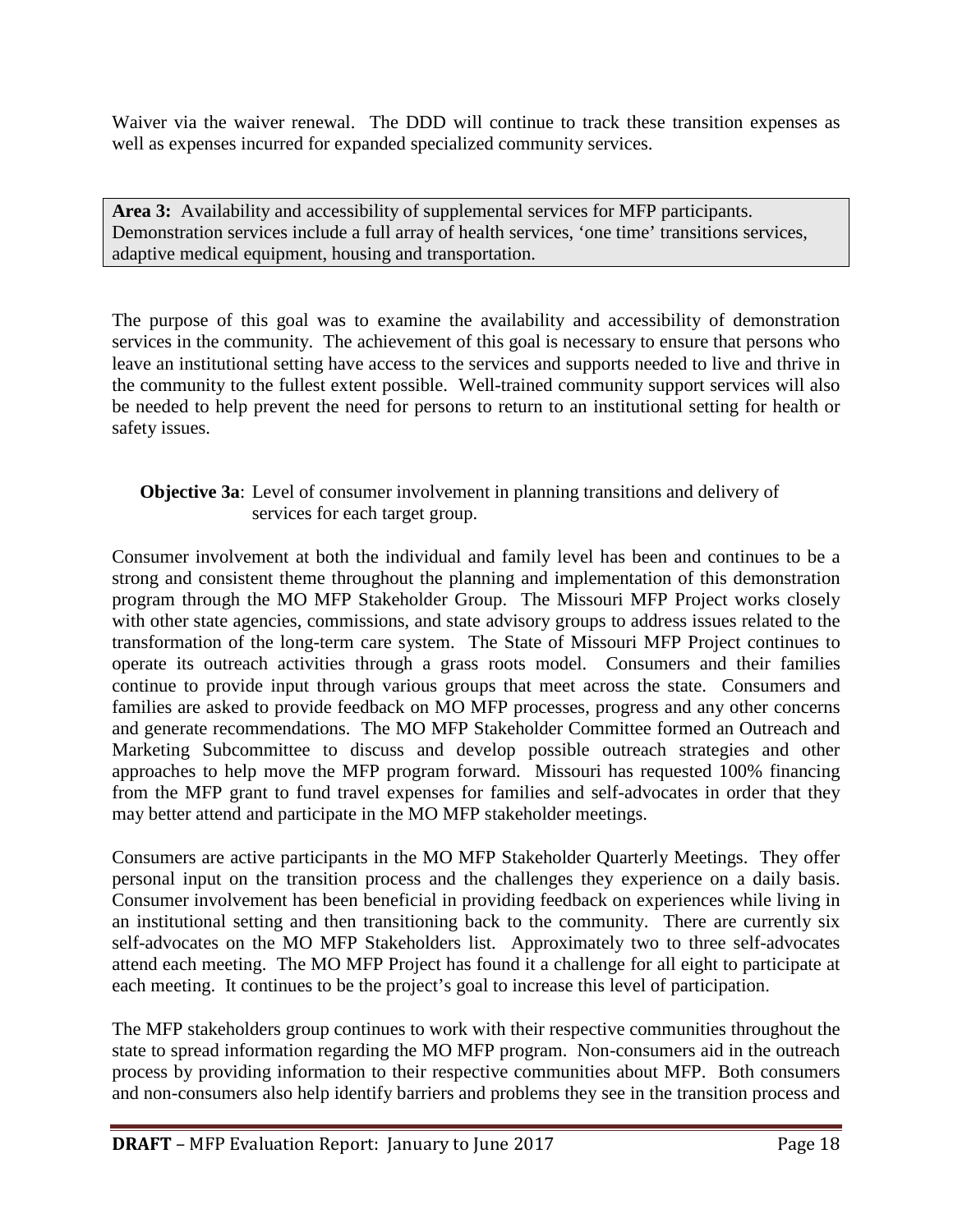help generate possible solutions. The MO MFP website and program brochures continue to be used to supplement in-person outreach activities.

#### **Table 3.**

|                                          | Provided input<br>on MFP<br>policies or<br>procedures | Helped to<br>promote or<br>market<br><b>MFP</b><br>program | Involved in<br>housing<br>development | Involved in<br>Quality of<br>Care<br>assurance | Attended<br><b>MFP</b><br>Advisory<br>meetings | Other |
|------------------------------------------|-------------------------------------------------------|------------------------------------------------------------|---------------------------------------|------------------------------------------------|------------------------------------------------|-------|
| Consumers<br>Families                    | X                                                     | X                                                          |                                       | $\mathbf X$                                    | $\boldsymbol{\mathrm{X}}$                      |       |
| Advocacy<br>Organizations<br><b>HCBS</b> | $\boldsymbol{X}$                                      | $\mathbf X$                                                | X                                     | X                                              | X                                              |       |
| Providers<br>Institutional<br>Providers  | X<br>X                                                | X<br>X                                                     | X<br>X                                | X<br>$\mathbf X$                               | X<br>X                                         |       |
| Labor/Worker<br>Association(s)           |                                                       |                                                            |                                       |                                                |                                                |       |
| <b>Public Housing</b><br>Agency(s)       |                                                       |                                                            |                                       |                                                |                                                |       |
| Other State<br>Agencies                  | X                                                     | $\mathbf X$                                                | $\mathbf X$                           | $\mathbf X$                                    | $\mathbf X$                                    |       |
| Non-Profit<br>Housing Assoc.             |                                                       |                                                            |                                       |                                                |                                                |       |

#### **Stakeholder Involvement January to June 2017**

**Objective 3b:** Types of housing selected by MFP participants in each target group.

For the reporting period of January to June 2017 (See Table 4 and Figure 3a), the majority of persons in the aged or physical disability target groups making the transition to the community using the MO MFP Project have chosen to live in either apartments or individual home settings. Group home living situations of four or fewer individuals continue to be selected primarily by individuals experiencing a DD and by some individuals with a PD.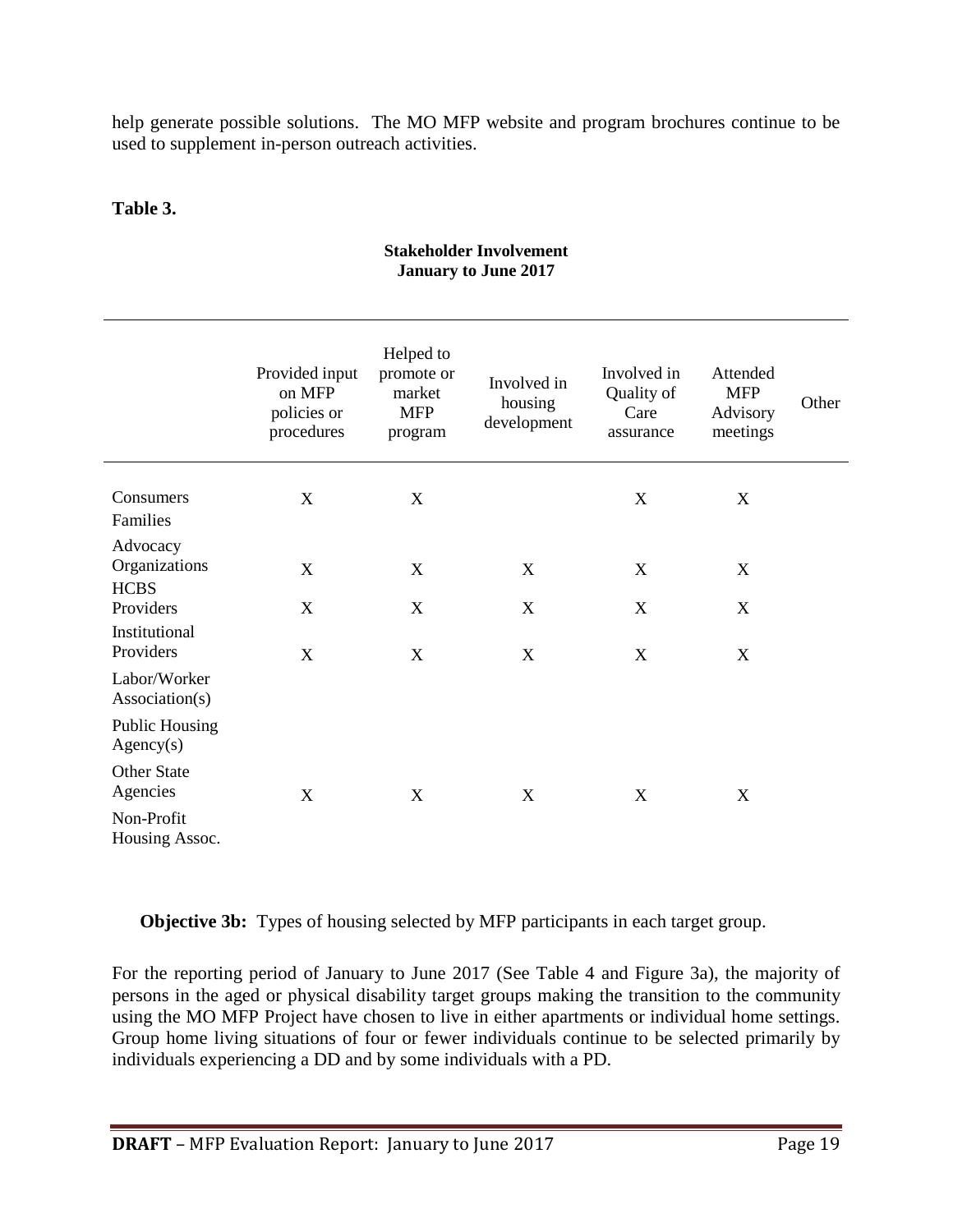#### **Table 4.**

|  |  | Housing Type Chosen by MFP Participants Who Transitioned Between January to June 2017 |  |  |  |
|--|--|---------------------------------------------------------------------------------------|--|--|--|
|  |  |                                                                                       |  |  |  |
|  |  |                                                                                       |  |  |  |

|                                        | Aged             | Physical Disability | DD       | DD/MI |
|----------------------------------------|------------------|---------------------|----------|-------|
| Home (Owned or Leased)                 |                  |                     | $\theta$ |       |
| Apartment (Individual Lease)           | 22               | 45                  |          |       |
| Group Home<br>(4 or fewer individuals) | $\boldsymbol{0}$ |                     | 12       |       |

#### **Figure 3a.**



The types of housing selected by participants in the targeted groups of the MO MFP project since the start of the MO MFP project can be seen in Figure 3b. Since the start of the MO MFP program through the end of June 2017, 63% of program participants had transitioned to apartments, 24% moved to a group home of four or fewer persons, and 13% returned to a home owned or leased by the participant or a family member.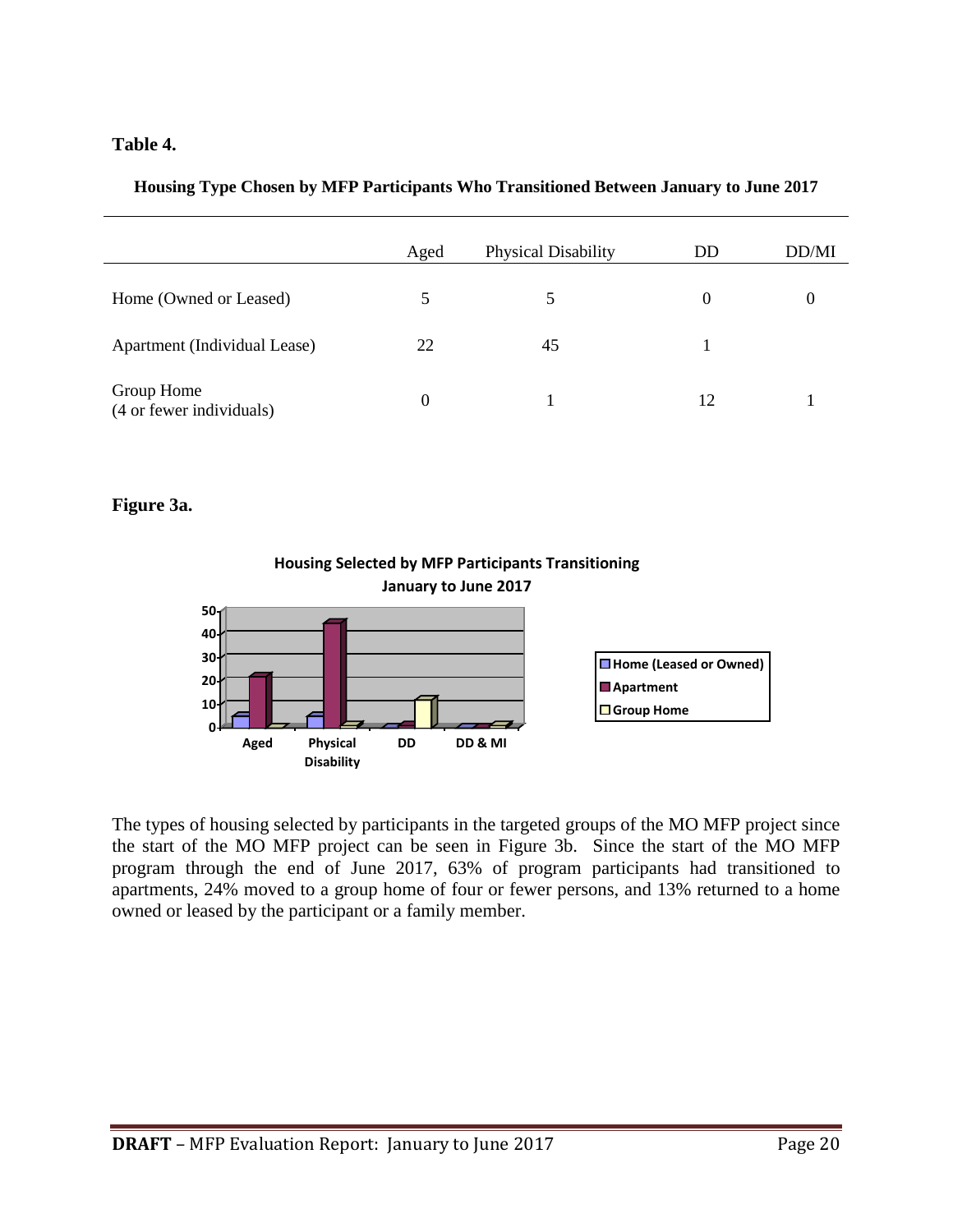#### **Figure 3b.**



**Type Housing Selected by MO MFP Participants Since the Start of the Project**

MO MFP participants who were aged or had a physical disability transitioned to an apartment setting at rates of 77% and 84%. Persons with a developmental disability predominantly moved to small group homes ( $DD = 93\%$  and  $DD/MI = 72\%$ ).

**Objective 3c**: Number of MFP participants who choose to self-direct.

Since the beginning of the MO MFP project, 450 participants (29%) were reported as having used some level of self-directed services. Of these individuals, 119 were in the aged group, 319 in the PD group, 11 experienced a DD and one was in the co-morbid DD/MI group.

For the current reporting period ending in June 2017, 68 persons (See Table 5) were listed as self-directing their support services. The largest number of persons (50) who elected this option was in the PD target group followed by individuals in the Aged target group (18). For this reporting period, 50 persons in the PD target group and 18 in the Aged target group elected to hire and supervise their own personal assistants. In the area of finance, 42 individuals in the PD group and 17 in the Aged category chose to manage their own budgets.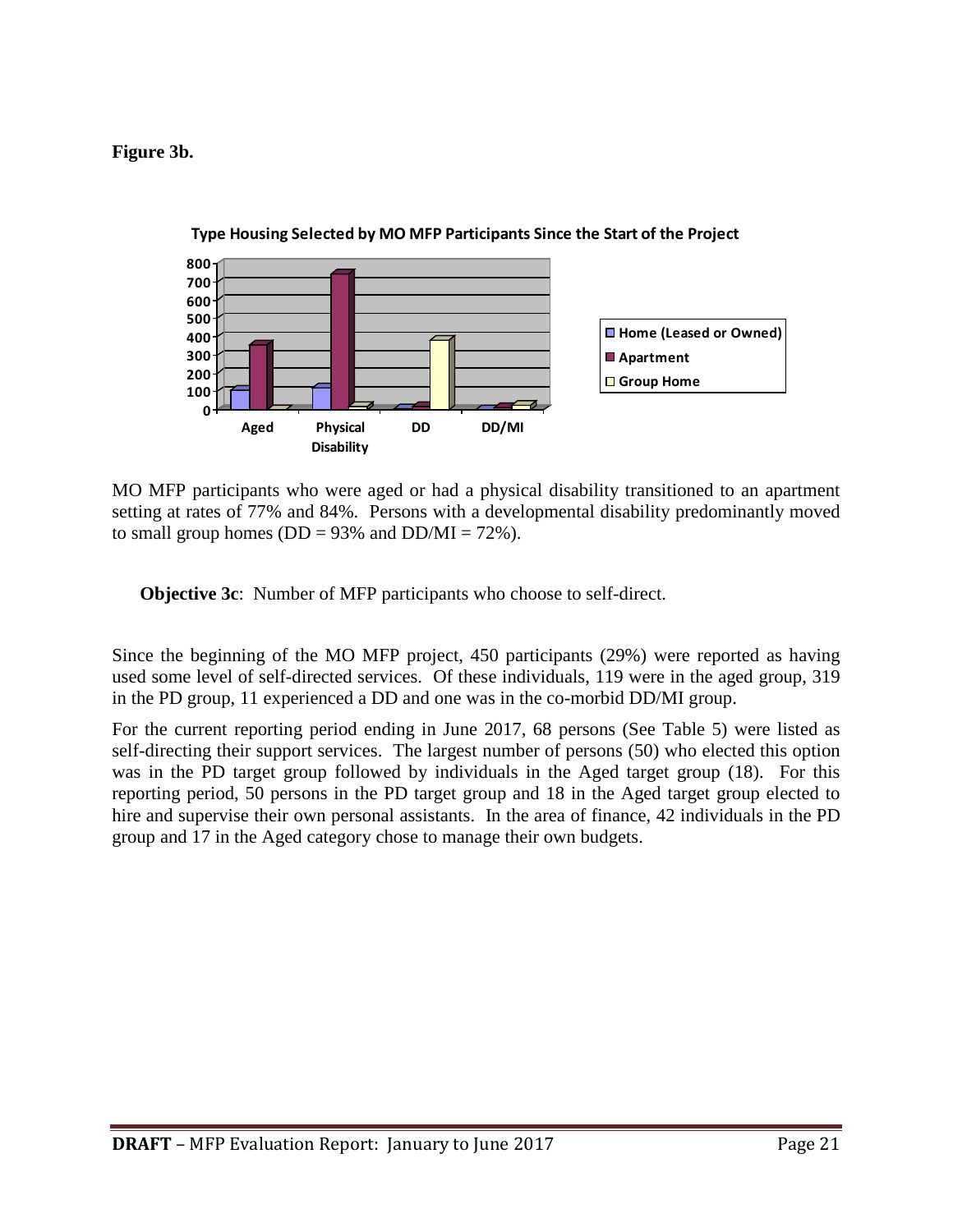#### **Table 5.**

|  | Number of Current MFP Participants in a Self-Direction Program as of the End of June 2017 |
|--|-------------------------------------------------------------------------------------------|
|  |                                                                                           |

|                                                       | Aged | <b>Physical Disability</b> | DD | DD/MI |
|-------------------------------------------------------|------|----------------------------|----|-------|
| Number MFP participants<br>enrolled in self-direction | 18   | 50                         |    |       |
| Used self-direction to:                               |      |                            |    |       |
| Hire or supervise own<br>personal assistants          | 18   | 50                         |    |       |
| Manage own allowance or<br>service budget             | 17   | 42                         |    |       |

During this reporting period, four participants with a physical disability and one person in the aged group elected to opt out of their self-direction programs.

#### **Objective 3d:** The number of individuals who were unable to transition due to lack of accessible/affordable housing.

As stated in earlier reports, the availability of affordable and accessible housing for MFP participants continues to be problematic across the state in particular for aged and physically disabled individuals residing in nursing facilities who wish to return to the community. Problems are especially noted for rural areas where fewer affordable rental units are available. To help address the housing barriers to transitions, MFP has partnered with the Missouri Housing Development Commission (MHDC) which is the housing finance agency for the state.

As described in the 2016 First Period Evaluation Report, the MHDC has partnered with regional agencies to develop housing practices and approaches that meets the needs of their areas. This approach will allow for development that benefits individuals who need affordable, accessible housing including those transitioning to the community from an institutional setting through MO MFP. This approach has been adapted across the state. In September 2016, a statewide meeting on affordable, accessible housing was held in partnership with the Governor's Council on Disability and the Missouri Developmental Disabilities Council. This meeting was attended by individuals representing 21 agencies from across the state. As an outcome of this meeting it was determined that a local, grassroots approach would be more effective than a statewide housing team to pursue affordable, accessible housing and this approach will be followed throughout the state. This effort was expanded during this reporting period as three neighboring counties with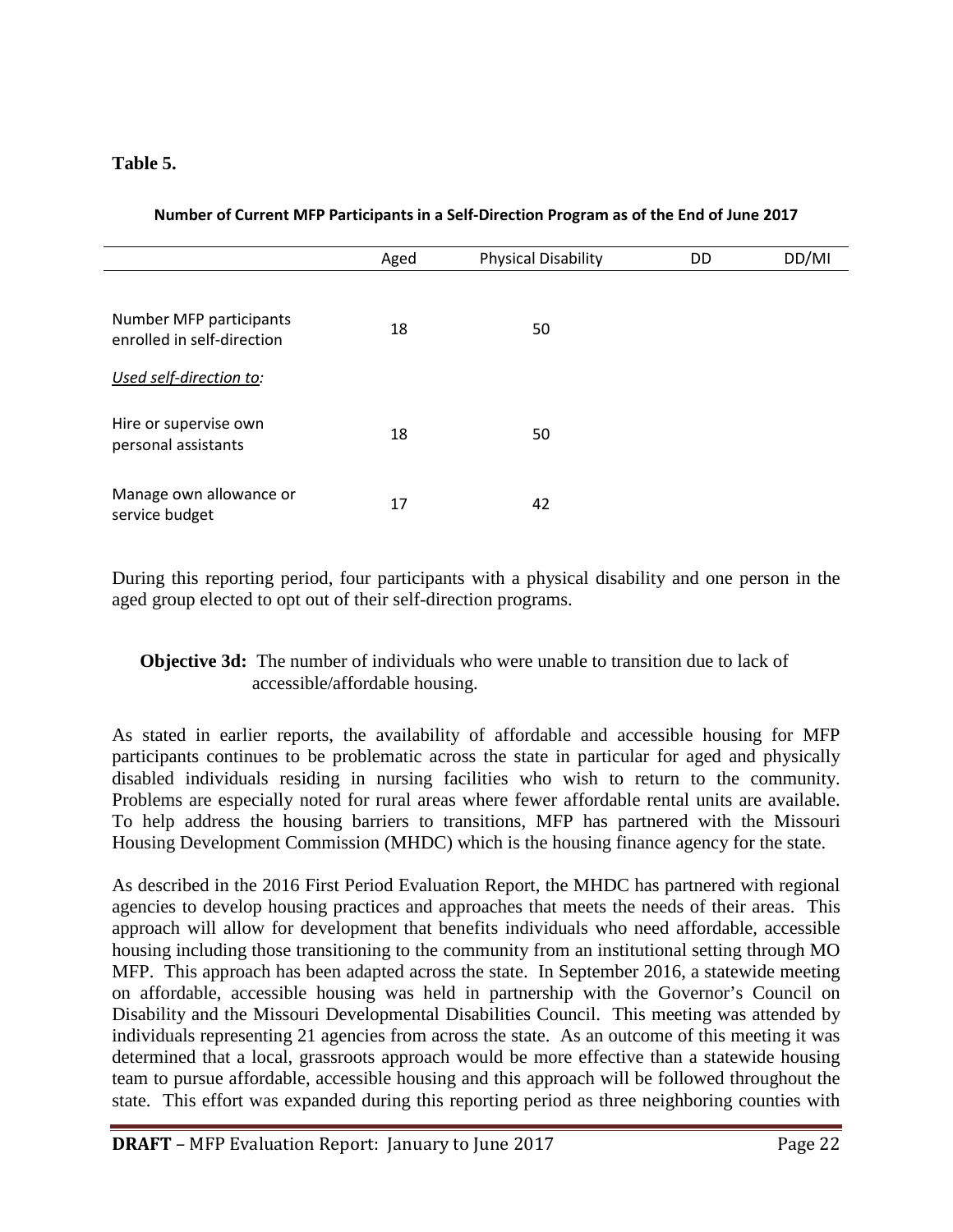similar profiles and problems have agreed to develop a local housing team to address their mutual housing problems.

In addition to the regional/local approach to housing concerns, some additional statewide approaches to address housing needs have been developed. A statewide housing registry was a goal identified with the Governor's Council on Disability. To help reach this goal, MoHousing (MoH) continues to develop a "resource tool" that includes affordable housing locators and other resources to assist individuals with housing related needs.

The DDD contracted with MoH to develop and provide Support Coordinators on accessing available resources including the HCBS Waiver for home modifications. This initiative was developed to increase awareness and utilization of home modification services for individuals receiving DD supports including those transitioning from an institutional setting to the community.

MO DHSS staff and contracted transition coordinators continue to struggle assessing risk placements of community placements for individuals with a history of alcohol or substance abuse, and severe mental illness. Continuous Quality Improvement meetings have shared the knowledge that these individuals can be successfully transitioned if needed support services are in place, the individual is willing to use these services, and transition coordinators closely monitor these cases and quickly respond to problems as they arise.

Wait lists for housing vouchers remain closed the majority of time. When vouchers become available, the short time period of availability does not allow for individuals who wish to transition to apply. In many cases, these individuals have not yet been identified to notify them of available housing. The MO MFP Project has a target goal to have around 96 pending transitions at all times. As of the end of June 2017, the MO MFP Project had 128 candidates that were "in the pipeline" and expected to enroll in MFP.

The MO MFP Project has set an annual target goal to keep the number of MFP eligible individuals who are unable to transition because they were unable to obtain affordable/accessible housing below an annual rate of three percent. For this reporting period, there were 225 reported instances where an individual was unable to transition into the community either because they could not find affordable, accessible housing, or chose a type of housing that did not meet the definition of a MFP qualified residence. This is slightly above the stated target percentage but within acceptable limits. This increase appears to be contributable to increasing numbers of potential MFP participants and the fact that efforts to identify housing barriers are resulting in better reporting of problems. In many cases, the failure to transition is because affordable housing is not available in a timely manner. The MFP Director and other continue to work with public housing authorities to apply for vouchers made available through future NOFAs and to develop other solutions to the problem.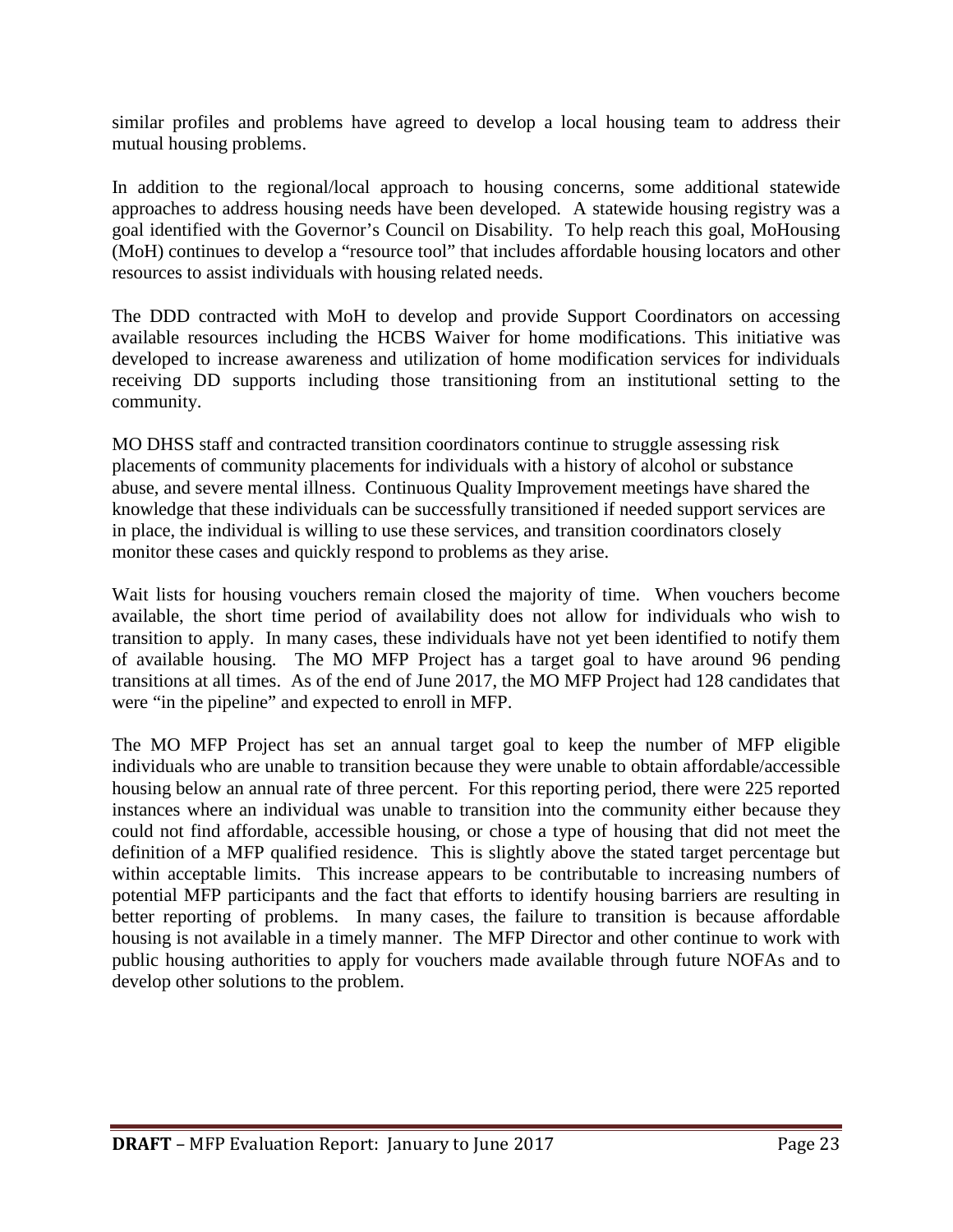#### **Objective 3e:** Types and amounts of transition services, including demonstration and supplemental services, used by MFP participants.

MO MFP funds are utilized to reimburse contractors for Transition Coordination Services. Contractors are eligible to receive \$1,350 at the time of transition; \$675 if the individual remains in the community for 6 months; and \$675 if the individual remains in the community for a total of 12 months. MFP funds are also utilized to reimburse contractors for Options Counseling services at a rate of \$300 per session, per resident, per year.

The DHSS Division of Senior and Disability Services has used and anticipates continuing to use funds on one-time expenses as a result of consumers transitioning into the community. A maximum of \$2,400 for such demonstration services is allotted for each MFP participant in the aged or physically disabled target groups who transitions from a nursing facility to the community. From January to June 2017, the DHSS authorized \$129,206.89 on demonstration services for 19 individuals making the transition into the community in the Aged group and 55 individuals in the PD group. The breakdown of DHSS authorized demonstration service expenditures can be seen below in Table 6.

#### **Table 6.**

|                                             | Amount       | <b>Percent</b> |
|---------------------------------------------|--------------|----------------|
|                                             |              |                |
| <b>Rent Deposits</b>                        | \$35,046.55  | 27.12%         |
| <b>Utility Deposits</b>                     | \$4,370.35   | 3.38%          |
| <b>Cleaning Supplies</b>                    | \$2,867.19   | 2.22%          |
| <b>Toiletries</b>                           | \$1,396.56   | 1.08%          |
| Furniture                                   | \$42,855.45  | 33.17%         |
| Household Items                             | \$20,812.31  | 16.11%         |
| Groceries                                   | \$8,397.08   | 6.50%          |
| Miscellaneous (including medical equipment) | \$13,461.40  | 10.42%         |
| Total                                       | \$129,206.89 | 100%           |

#### **Supplemental Service Expenditures Authorized by DHSS – January to June 2017**

As can be seen in Figure 4, the majority of demonstration service expenditures authorized by the Missouri DHSS for this reporting period was used to purchase furniture, pay for rent deposits, household items and other items needed to help establish a viable living setting in the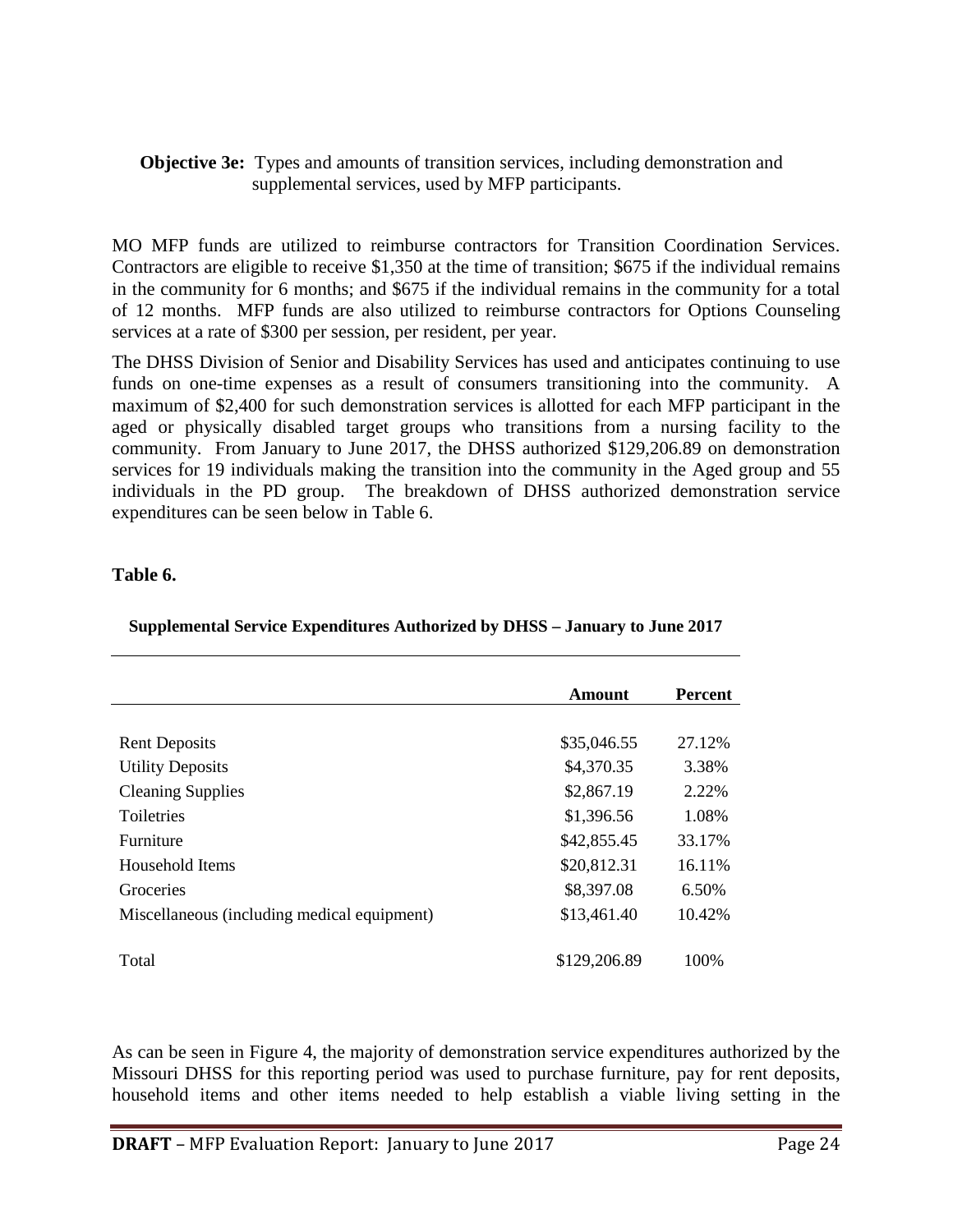community. These demonstration service expenditures continue to play an important and vital role in helping individuals return to the community.

**Figure 4.**



**Objective 3f:** Why individuals interested in participating in MFP were unable to transition to the community.

Through the end of June 2017, a total of 1,601 eligible persons were unable to transition into the community from long term care facilities by using the Missouri MFP Program. The reasons given for this inability to return to a community living setting can be found in Table 7. For the Aged and Physically Disabled, the reasons for not transitioning were most often due to health and safety concerns in the community. Other denials for program participation were due to the individual requiring 24-hour oversight since Missouri's current state and waiver programs do not provide for this level of paid support. Other barriers to transitioning included a lack of housing and past criminal action or abuse issues that affected housing options. Some potential program participants declined to transition due to the need for high spend down of their finances and others changed their mind or had unrealistic expectations for the transition.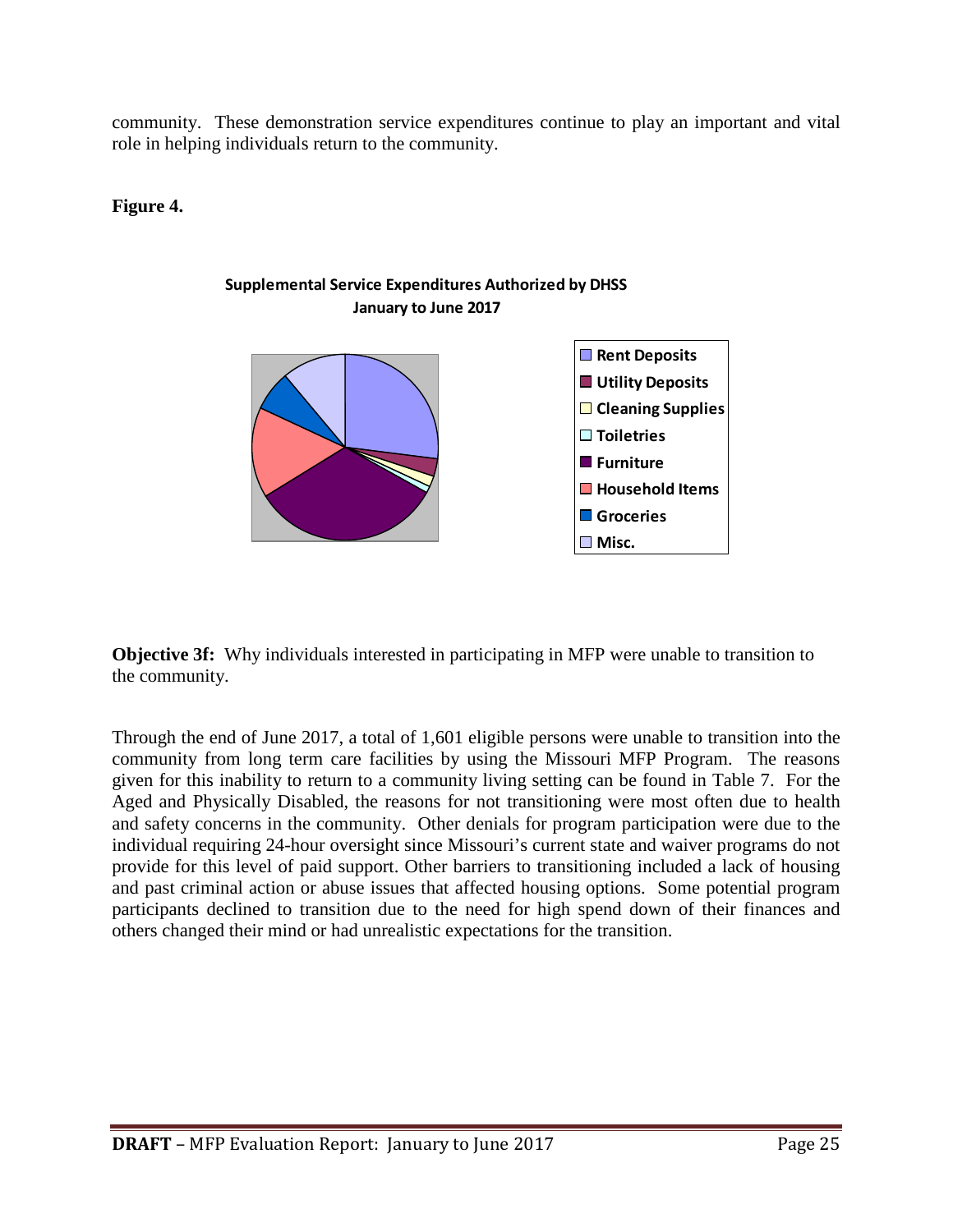### **Table 7.**

|                                                                                                                                                                                               | $12 - 10$    | $6 - 11$       | $12 - 11$   | $6 - 12$ | $12 - 12$   | $6 - 13$  | $12 - 13$ | $6 - 14$    | $12 - 14$ | $6 - 15$ | $12 - 15$   | $6 - 16$ | $12 - 16$ | $6 - 17$  |
|-----------------------------------------------------------------------------------------------------------------------------------------------------------------------------------------------|--------------|----------------|-------------|----------|-------------|-----------|-----------|-------------|-----------|----------|-------------|----------|-----------|-----------|
| Individual transitioned to the<br>community but did not enroll in Mo MFP                                                                                                                      | 1            | 0              | 0           | 0        | $\mathbf 0$ | $\pmb{0}$ | $\pmb{0}$ | $\mathbf 0$ | $\Omega$  | 0        | $\mathbf 0$ | 0        | 0         | $\pmb{0}$ |
| Individuals physical health, mental<br>health or other service needs were<br>greater than what could be<br>accommodated in the community or<br>through the state's current waiver<br>programs | 20           | 8              | 71          | 76       | 141         | 170       | 205       | 255         | 303       | 349      | 389         | 432      | 479       | 516       |
| Individual could not find affordable,<br>accessible housing or chose a type of<br>residence that does not meet the<br>definition of MFP qualified residence                                   | $\mathbf{1}$ | 0              | 19          | 19       | 25          | 34        | 41        | 57          | 71        | 154      | 135         | 159      | 188       | 225       |
| Individual changed mind about<br>transtitioning, did not cooperate in the<br>planning process, had unrealistic<br>expectations or preferred to remain in<br>the institution                   | 9            |                | 44          | 58       | 92          | 123       | 145       | 176         | 203       | 241      | 267         | 302      | 333       | 370       |
| Individual's family member or guardian<br>refused to grant permission or would<br>not provide back-up support                                                                                 | 3            | $\overline{2}$ | 15          | 15       | 24          | 29        | 31        | 38          | 41        | 45       | 47          | 47       | 49        | 50        |
| Other including high spend-down                                                                                                                                                               | $\mathbf 0$  | 0              | $\mathbf 0$ | 0        | $\mathbf 0$ | 97        | 124       | 142         | 168       | 231      | 266         | 324      | 382       | 440       |

Reasons Persons Could Not Transition Using the MO MFP Program Through June 2017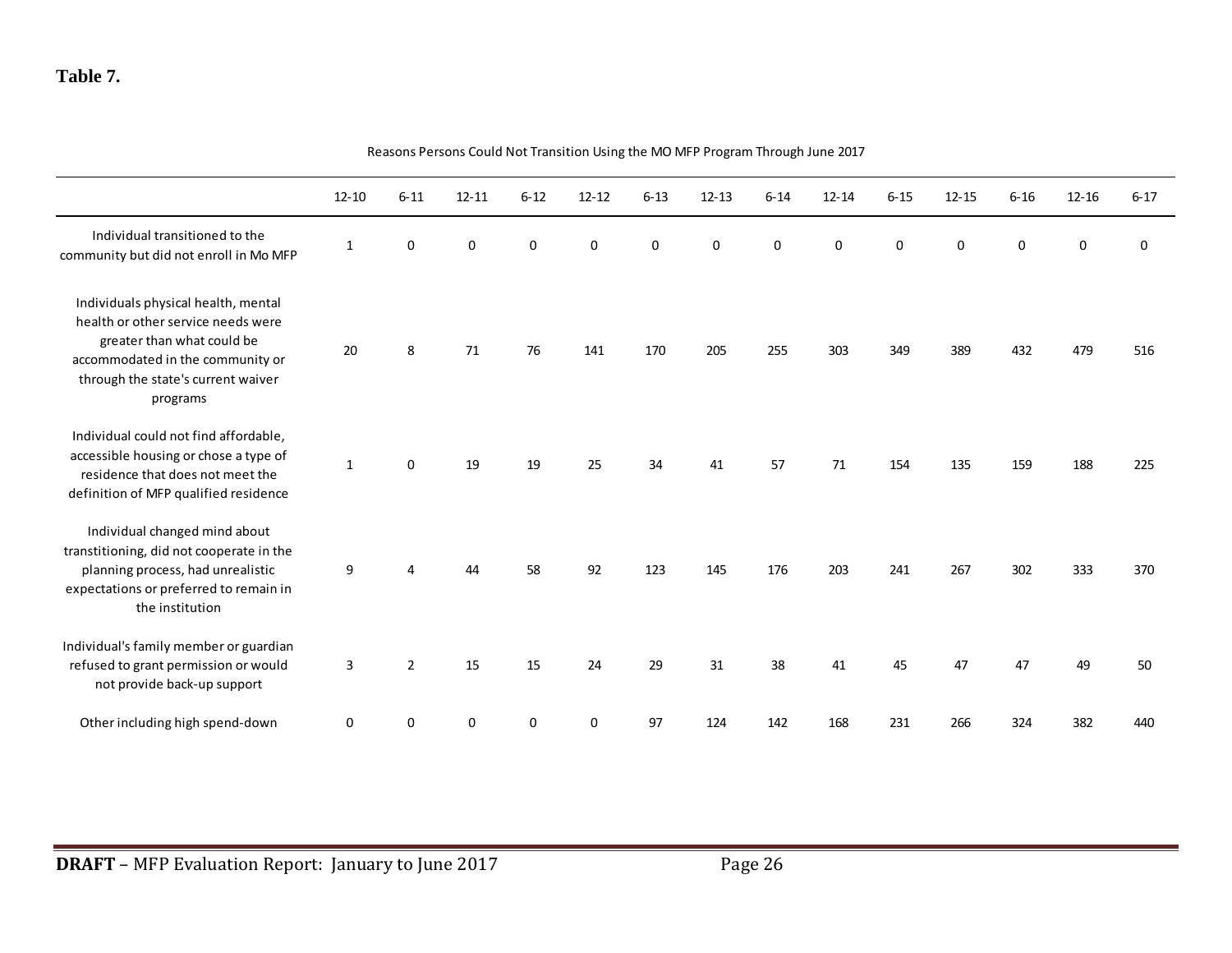**Area 4:** Performance of a cost analysis on support service costs for individuals participating in the MFP Project.

Another major intent of the MO MFP program is to demonstrate that disabled and aged persons can live in their communities with proper support and that this support would cost Medicaid less than it currently spends for institutional care. The purpose of this goal was to examine the financial costs of having individuals live and receive supports in their community. These expenses would then be compared against the costs of similar services and supports in a longterm care living facility. It is intended that this information might help form state policy regarding supporting individuals to reside in their home communities as opposed to living in an institutional setting.

**Objective 4a**: Medicaid costs prior to participation in MFP.

The data needed for this objective will be obtained from several different data sets maintained by various state agencies in Missouri. At the time of this report, the process and methodology were still being developed to obtain this information. As a result, the analyses needed to address this objective cannot be performed.

**Objective 4b**: Medicaid costs following transition.

The data needed for this objective will be obtained from several different data sets maintained by various state agencies in Missouri. At the time of this report, the process and methodology were still being developed to obtain this information. As a result, the analyses needed to address this objective cannot be performed.

**Area 5:** Development of policies and practices to improve quality management systems to monitor services and supports provided to participants in the MFP Project.

One of the intentions of the MFP Rebalancing Demonstration Grant was to create systematic changes in state policy and practices that would extend beyond the duration of the grant. The purpose of this goal is to examine the state of Missouri's ability to create a system of policies and practices that would insure that support services delivered to consumers were of a consistent quality that addressed their needs and helped insure their ability to participate fully in their communities.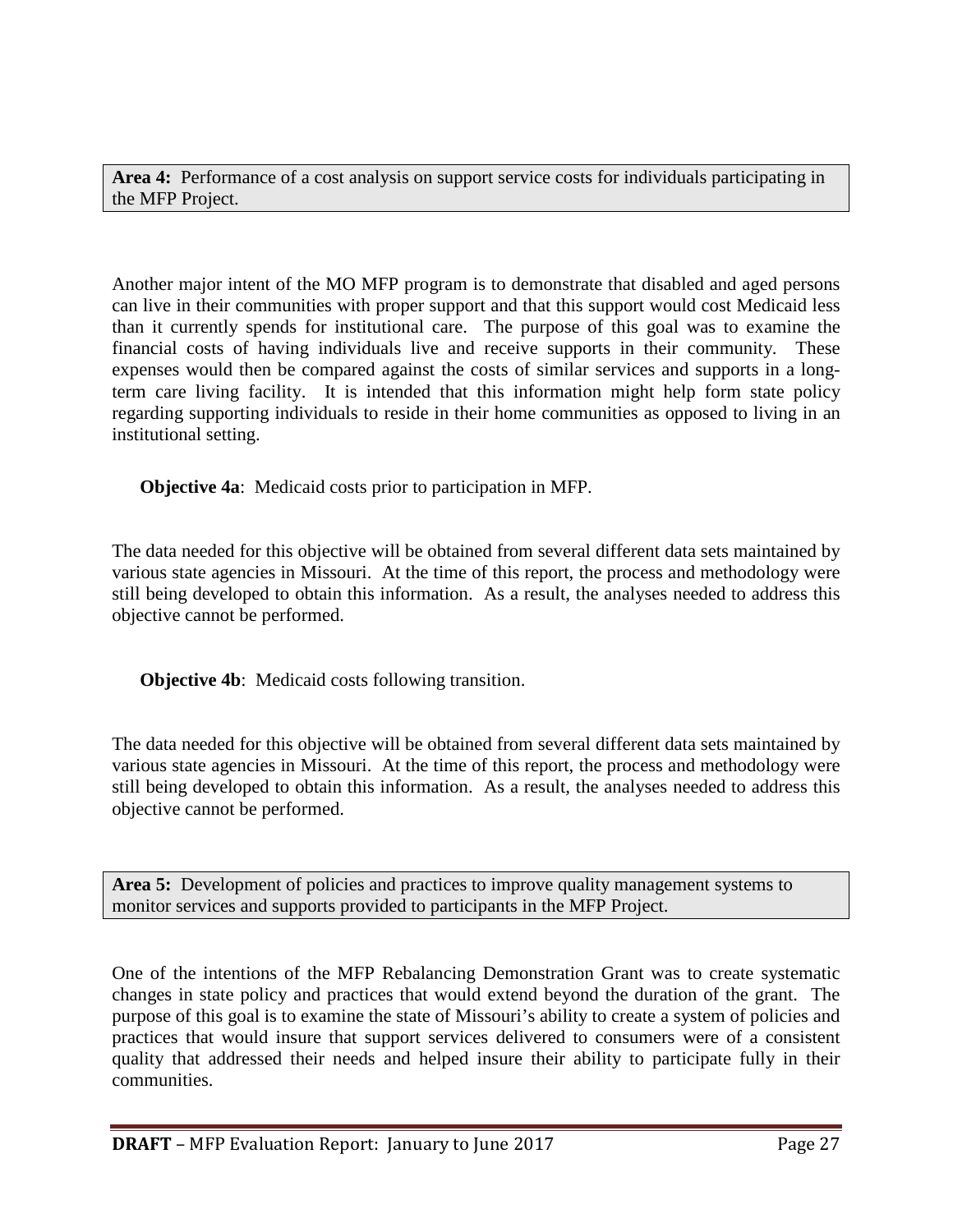The development and implementation of quality management systems to monitor and improve the delivery of appropriate supports to MO MFP participants continues to be a priority of state agencies participating in the Project. One component of the state of Missouri's intent to improve the delivery of quality services was the creation and implementation of web-based data collection systems. These systems have been developed and the state of Missouri MFP project continued to use its Web Tool to collect MFP data. The state of Missouri is unable to allow contracted transition staff direct access to databases which store information on abuse or neglect. This information can be important when developing transition plans that will ensure participant safety in the community. DHSS/MFP Regional Coordinators now include pertinent information from these databases when notifying contracted transition coordinators of the results of the Level of Care Assessment, which is conducted to determine if the individual is eligible for Home & Community-based Services after transition. Transition coordinators will continue to use this information to develop supports that will ensure safety in the community.

For the Aged and Physically Disabled target groups, the DHSS/DSDS continues to use its HCBS Cyber Access Web Tool. This tool contains the Inter RAI HC to help guide comprehensive care and service planning in community-based settings. It focuses on the person's functioning and quality of life by assessing individual needs, strengths and preferences. In an effort to support the use of the HCBS Web Tool within Cyber Access, DSDS has developed a specific internet location to consolidate Web Tool information. Enhancements were made to the HCBS Web Tool to make it more user friendly. Financial Management Services (FMS) was added as an automatic display when Consumer Directed Personal Care – Independent Living Waiver was approved. The HCBS Web Tool is also the inter-departmental system used between DSS (The Medicaid Agency) and DHSS (The HCBS Authorizing Agency) for all Medicaid recipients.

During this reporting period, it was decided that all referrals received on MFP participants regardless of whether or not the participant will be authorized HCBS, will be entered in the HCBS Web Tool. This decision was made in order to streamline and improve transparency with regard to the provision of services and issues that can affect an MFP participant. Because any Medicaid provider, not just MFP contractors can view confidential information on any Medicaid recipient, MFP Contract Oversight staff along with DHSS Policy staff had to decide what forms would be uploaded and attached to participant records in this system. The person centered transition plan was identified as one of these forms. However, to be in compliance with confidentiality regulation, any wording that directly indicated concerns a participant might face in the community as a result of previous Adult Abuse, Neglect, & Exploitation hotlines had to be amended.

The DSDS uses the MO Case Compass to monitor adult protective service investigations and the follow-up required for protective services. A monthly contact form was developed through the DSDS Continuous Quality Improvement (CQI) process and adopted by all contractors across the state. This monthly contact form serves as a guide for transition coordinators when conducting monthly meetings with participants. This form is inclusive and is designed to ensure that all pertinent aspects of a participant's life is reviewed. Sections on the form include substance abuse, access to community services and barriers to this access, medical/mental health, personal care assistance, assistive technology, critical incidents, social activities, and finances. The goal is to review any changes that have occurred since the last visit and to ensure health and safety in the community.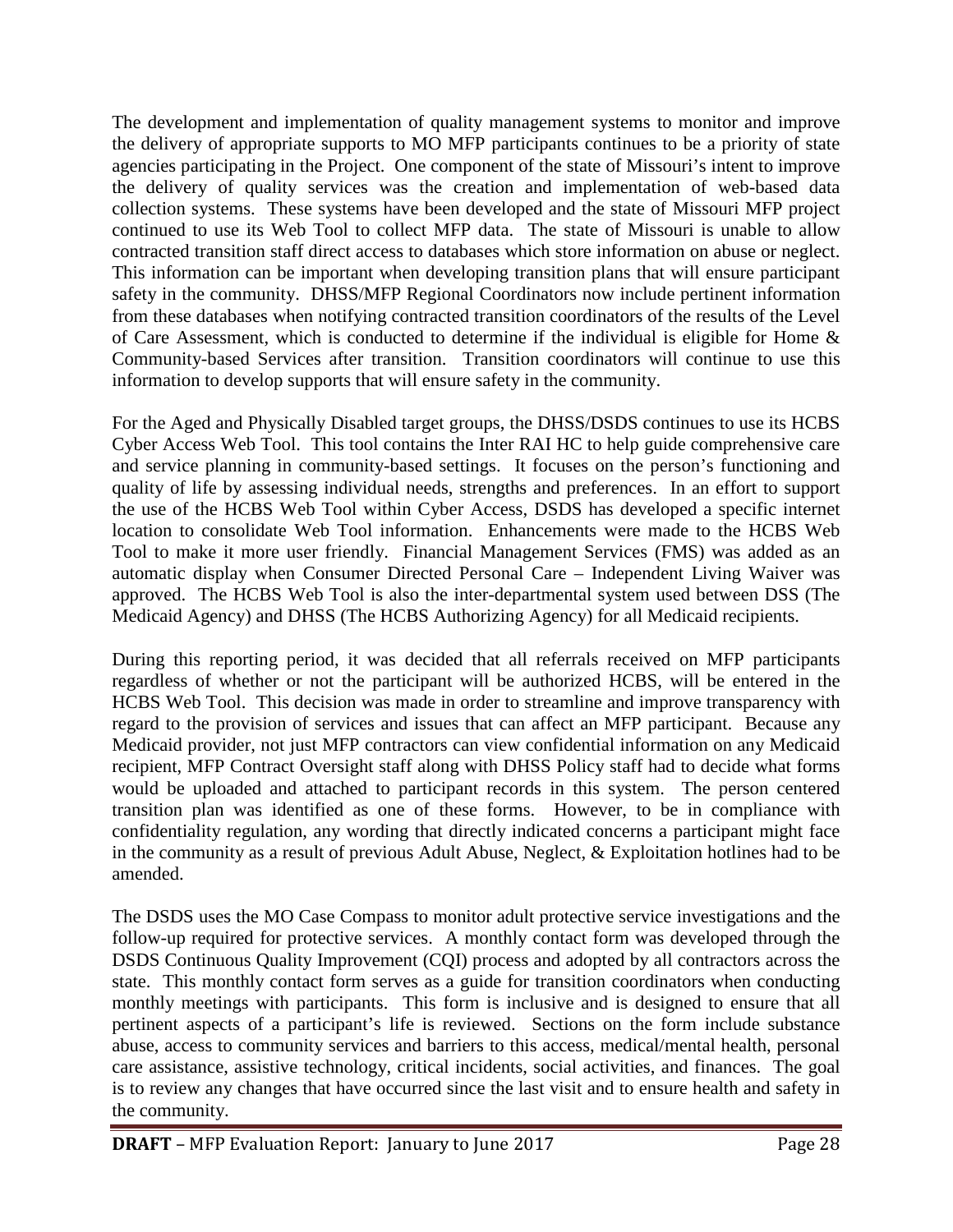During this reporting period, Contract Oversight staff decided to request copies of the MFP Monthly Contact forms when conducting reviews of Adult Protective Service Hotlines call in on MFP participants within the first 90 days of transition. Completing the Monthly Contact form in the home when visiting the participant is a contractual requirement. This provides the reviewer an idea of the concerns discussed during each visit with the participant, and whether or not the contractor had knowledge and time to implement an intervention strategy that could have prevented the hotline call.

While conducting performance measures for MFP contractors, particular the measure, "Abuse, Neglect, & Exploitation hotlines initiated on a participant within 90 days of transition", it was revealed that oftentimes DSDS MFP Regional Coordinators and the MFP contractors (CILs/AAAs) would be unaware that a hotline was called in on a participant. Although the regional coordinators and the Adult Protective Service (APS) workers are under the Division of Senior and Disability Services, APS workers were either unaware the reported adult was an active MFP participant, or they simply forgot to follow-up with the regional coordinator and bring them in the loop. This was problematic for our quality oversight of the program. If both sides were unaware of a hotline until maybe the next scheduled case management follow-up visit in the home, it could be too late to implement a risk mitigation strategy, which could result in a participant being permanently re-institutionalized.

To correct this problem, Department of Health and Senior Services (DHSS) Information Technology (IT) staff worked with Department of Social Services (DSS) IT staff. The Case Compass database which houses all reports called in for abuse, neglect & exploitation is maintained by DHSS IT. The MFP database houses all MFP records, past and present and is maintained by DSS IT. Both Department's IT staff collaborated and developed a way to match active participants in the MFP database with ANE reports entered into Case Compass using identifiers such as name, Medicaid number, D.O.B etc. Now a weekly report is generated and maintained in the "BIPortal" system, which regional coordinators can log into and see every week if a hotline was called in on one of their participants without relying on an APS worker to follow-up and advise them of the incident. If a regional coordinator notices that a hotline was called in on a participant, they immediately follow-up with the contractor making sure they are aware, and that they have a plan to eliminate or mitigate the risk. This process has helped improve our quality oversight of the MFP program and will ensure a greater success of maintaining participants in the community.

The DHSS/DSDS have taken steps to meet with participants and related service providers to share information and monitor support needs. The DHSS awarded contracts to Centers for Independent Living (CILS) and Area Agencies on Aging (AAA) to provide transition coordination services. As part of this transition coordination, contractors are required to monitor MFP participants during the first year of transition. These contractors continue to meet, as part of the CQI process, face to face with participants; twice for the first three months of transition and monthly for the next nine months. As part of this Continuous Quality Improvement (CQI) process, DSDS and contracted staff that work with MFP persons attend monthly meetings to discuss relevant issues involving the delivery of services and supports. Quality meetings were held with the CEOs of provider agencies; DSDS central office staff and the five DSDS regional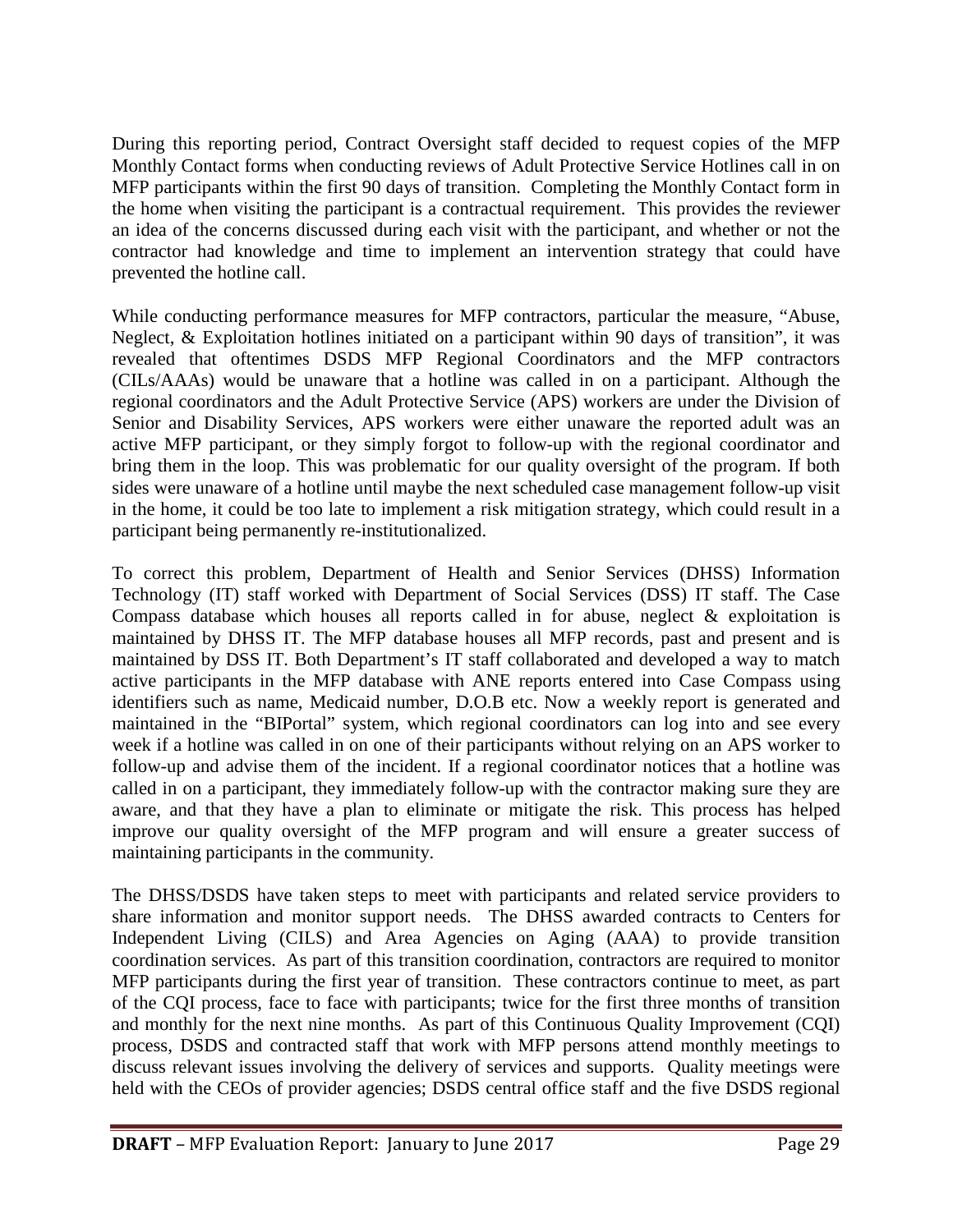coordinators address contract implementation issues, barriers to delivery of services and identify best practices.

During this review period, the CQI process continued to be an effective "grassroots" approach to determine best practices and strategy development. This approach has proven successful in developing solutions to local or regional issues. Another regional CQI effort was the development and implementation of a "readiness checklist" for participants with a history of long-term institutionalization to help them prepare for community living. Areas addressed included financial planning, housing preferences, and community supports and service needs.

During this reporting period, DSDS continued to use quality monitoring protocols that would apply to MFP participants during their one-year transition period. DSS has created two new systems to allow DSDS to monitor performance with regards to the following measures: 1) The percentage of individuals who transition within 6 months of the Options Counseling Session, and 2) The percentage of individuals who are involved with an abuse/neglect/exploitation report within 90 days of transition. DSDS continues to monitor cases which have been pending transition six months or longer. Regional CQI teams are monitoring the MDS Section Q referrals to improve outreach to those nursing homes which have not submitted a referral. In addition, the state level CQI team adopted a satisfaction survey which all DSDS contractors are expected to utilize to measure satisfaction with Options Counseling and Transition Coordination **Services** 

The Department of Mental Health (DMH) has implemented the web tool called the Action Planning and Tracking System. This program tracks trends and needs for quality improvement and individualized remediation in areas such as health, safety, rights, services and money. This program interacts with the Missouri Quality Outcomes (MQO). The DMH has also linked the Health Identification and Planning System (HIPS) directly into CIMOR, the DMH information management system. This will allow notification directly from the data system to service providers to improve follow-up as identified from nursing reviews. This will eliminate the paper system and create the ability to examine a person's health needs over time. The Division of Developmental Disabilities (DDD) has implemented a standardized web-based tool for reviewing quarterly and monthly data on service delivery and supports to analyze event data and develop intervention measures and system improvement strategies when indicated.

Ongoing review and enhancements continue for the electronic system that has been developed for the Regional Community Living Coordinators to review monthly reportable events specific to individuals currently enrolled in the MO MFP program. This process is designed to assist with the identification of themes and trends for overall quality improvement strategies that focus on service delivery and supports. Community Living Coordinators are now able to directly enter data on reportable incidents into the MO MFP database. Medical / health needs continue to be reviewed on a monthly basis by community registered nurses. Ongoing Technical Assistance support has been provided to MO MFP staff regarding accessing data through CIMOR.

The DMH continued to use enhanced quality monitoring protocols for the first year of transition. Here quality related outcomes using identified benchmarks for persons at risk for poor outcomes will be monitored for effectiveness. Critical Incidents and outcomes are monitored with information on these incidents entered into the Event Management Tracking system (EMT).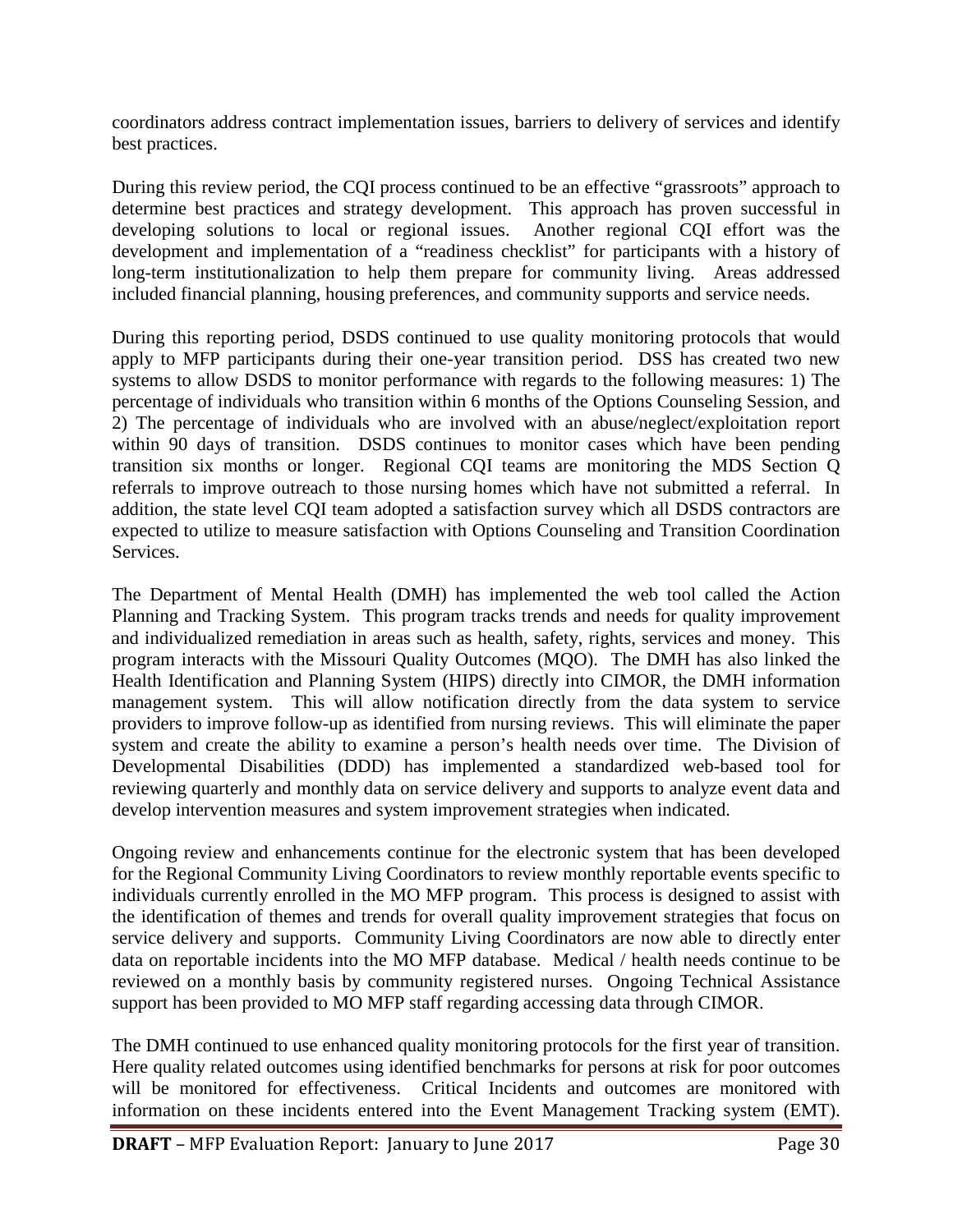This system has been enhanced to create a field for Contact Description. There is now a standalone field and will provide better security and confidentiality for reports on dissatisfaction, abuse/neglect, misuse of funds, etc. to be submitted to the Office of Constituent Services (OCS) and entered into the system. Individualized Service Plans will be reviewed and findings entered into the Action Plan Tracking System.

During this reporting period, agencies across the state were provided the opportunity to request and receive secured access to the DMH Event Management Tracking system. Access was accompanied with training for providers who have chosen to enter their reportable events directly into the EMT database resulting in an automated notification and communication with DD facilities and corresponding Support Coordinators/SC Supervisors. Following this change, agencies have reported an increased level of awareness of events affecting individuals they serve.

The DMH has taken steps to meet with participants and related service providers to share information and monitor support needs. The DDD has created the position of Community Living Coordinators to support consumers transitioning to the community. Among other responsibilities, these individuals provide assistance in locating living options that will optimize the community experience of MO MFP participants. Complementing these positions, the DDD has hired eleven advocacy specialists to provide training and support to individuals with DD and their families as well as community organizations and employers. The DDD has also created Self-Directed Support Coordinators at each of the five Regional DD offices and six satellite offices. These individuals will provide training on the implementation process for self-direction. They will also provide guidance and support to participants and their families and others on selfdirection issues.

The state of Missouri continues to use of the National Core Indicators survey across the state to provide additional information on individuals with DD receiving services and supports. One key piece of information that will be obtained from this survey is the rate of direct support staff turnover. Maintaining a low rate of staff turnover has been identified as one of the key components in providing quality care to persons with disabilities. The state also continues to use the Support Intensity Scale (SIS) which measures support requirements in 57 life activities and 28 behavioral and medical areas. DMH continues to involve the Safe Advocates and Families for Excellence (SAFE) and utilization reviews to help monitor supports.

#### **Objective 5a**: Level of satisfaction with home and community-based services including living arrangements.

#### **Baseline Findings**

The MFP Quality of Life Survey (QoLS) is being used to help measure consumer level of satisfaction with HCBS supports and living arrangements. The QoLS continues to be administered to participants and the results sent to CMS. Between January to June, 2017, 92 persons transitioned into the community using the MO MFP program and were administered a baseline QoLS.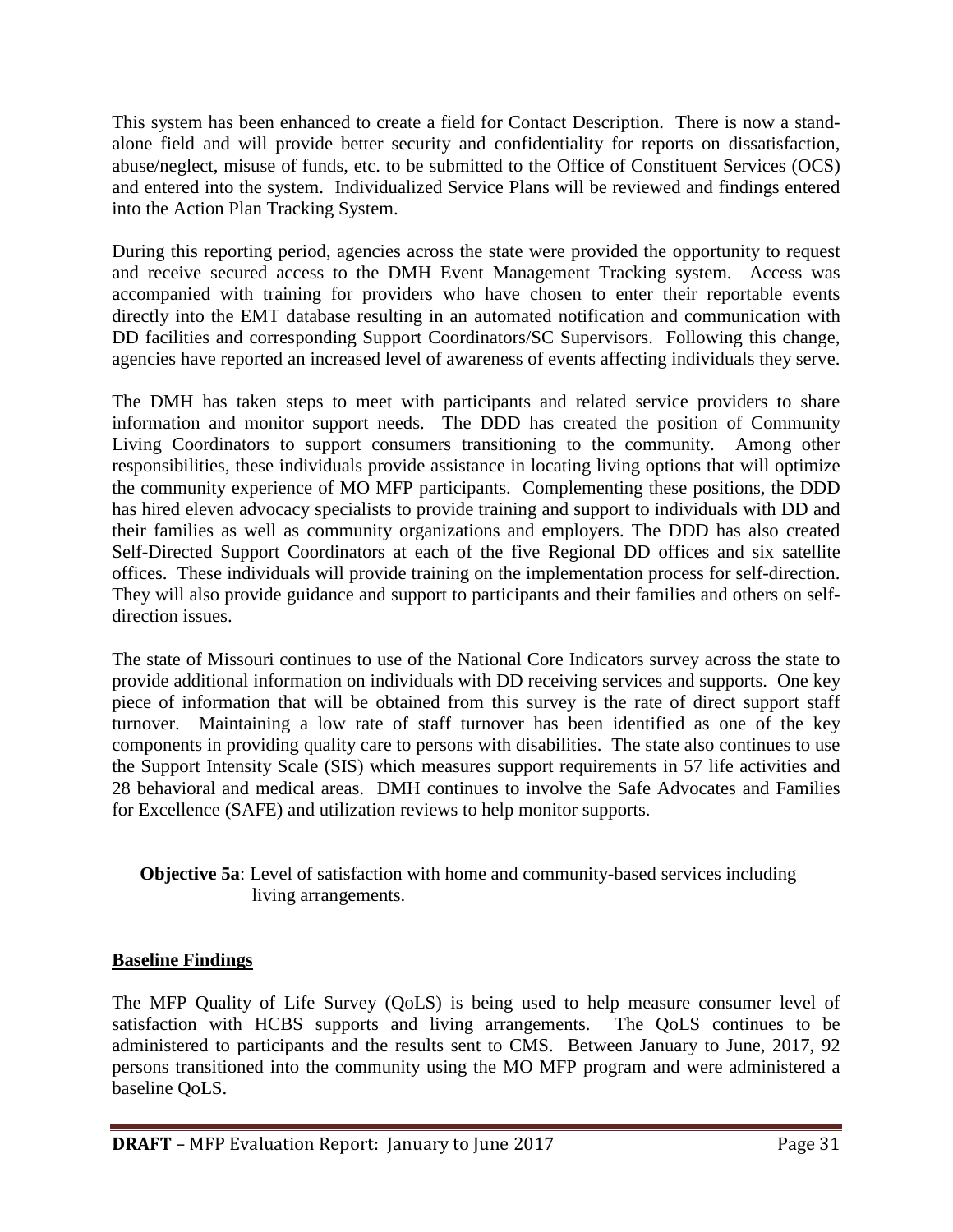By the end of this reporting period, data from the QoLS was obtained for a cumulative total of 1,645 persons for the Baseline Phase of transitioning into the community using MFP. Prior to transitioning to the community, 93% of these participants reported that they were living in longterm institutional settings and 7% were in other living arrangements. Only 50% of those living in an institutional setting reported that they liked where they lived. This compared to those living in an alternative setting where 74% reported liking their living setting.

Across all Baseline living situations, 32% of individuals in the Aged group and 30% in the PD group reported being unhappy with where they were currently living. This is much higher reported rate of unhappiness with their living setting than the 25% reported by those in both the DD and DD/MI groups. 68% of persons living in an institutional setting reported that they did not help select their current living setting. Similar results were indicated by those persons living in alternative settings where 60% reported that they also did not help select their current housing.

For the Baseline assessment, approximately 13% of those living in an institutional setting reported that they did not feel safe where they lived. Of these, 34% indicated that they felt this way most of the time. In other areas related to personal safety, of those who responded, 4% of persons living in institutional settings reported that they had been physically hurt by care providers. Close to 19% of institutional residents indicated that they had been yelled at or verbally abused. In addition, 27% reported that they had money or personal items taken from them without permission.

Overall, for those individuals about to transition into the community, nearly 78% reported being happy with the help they currently received in their pre-transition living setting. Of these, 77% of persons living in an institutional setting reported being happy with their services as compared to 86% of those in a non-institutional setting. In examining those who were not satisfied with their support services, the largest group was in the PD group (57%). This contrasts with the Aged and DD groups where approximately 25% and 18% were displeased.

When asked if they were happy with how they were living their life, 66% answered in the affirmative. The largest percentage in this group were those with a DD. Those indicating that they were not happy with how they were living their life were mostly in the PD (54%) and Aged (30%) groups.

Prior to transitioning, approximately 81% of MFP participants reported that they were treated with respect by their service providers. However, a significant number of persons in the PD group indicated that this was not true for them. Again, prior to returning to the community, 80% said that their helpers listened carefully to their requests. But a significant number of persons in the Aged and PD groups reported that this was not true for them.

76% of pre-transition MFP participants indicated that they required assistance to perform their ADL behaviors. While some participants in all groups required assistance for their ADLs, assistance was reported as being needed more often for persons in the DD groups. 19% of respondents who required assistance indicated that they went without a shower or bath when they needed one and approximately 60% of these occurred because there was no one to help them. 11% of participants reported that they were unable to use the bathroom when needed and 43% of this group indicated that this was due to a lack of staff assistance.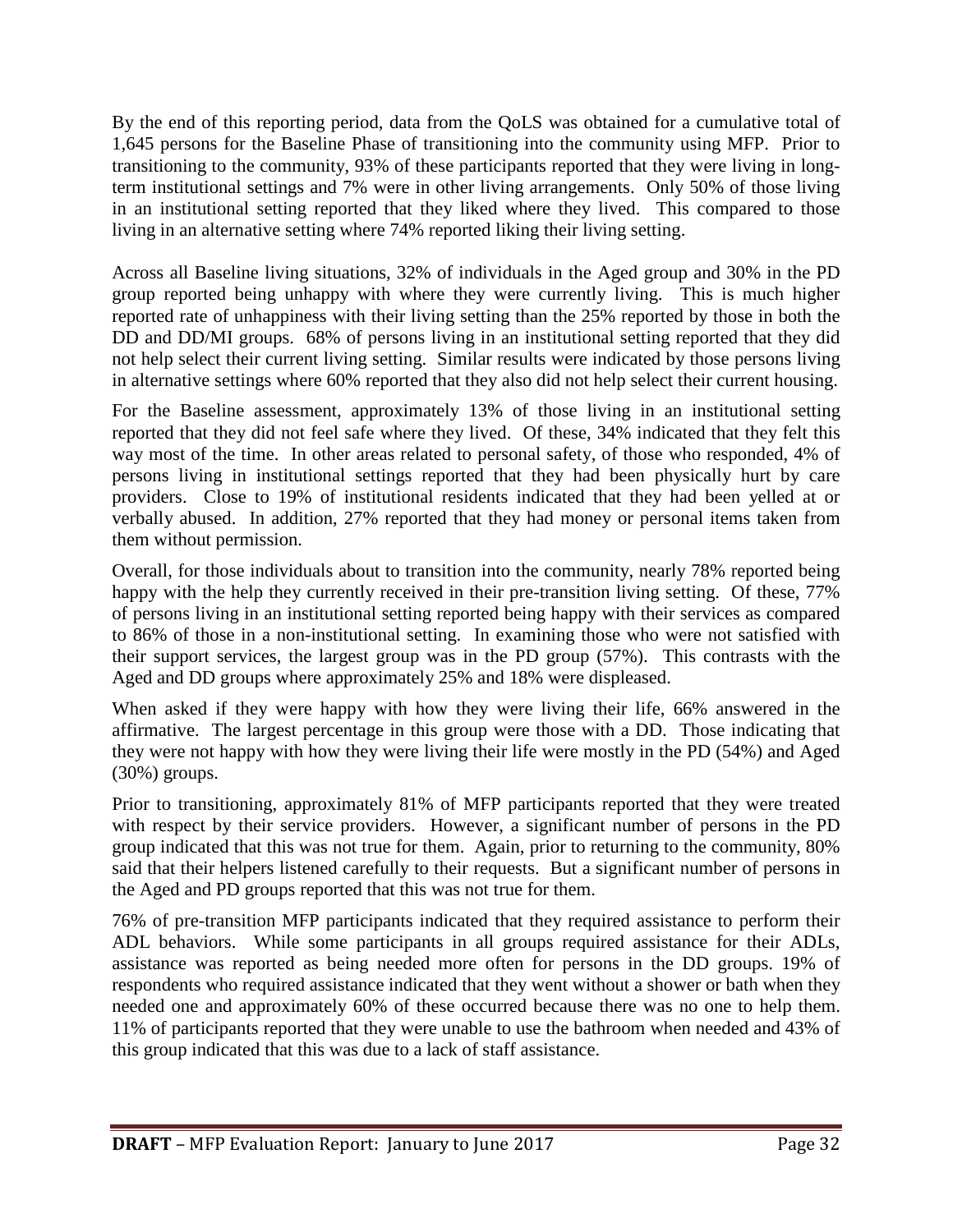#### **One Year Post-Transition Findings**

For this reporting period, cumulative data from the QoLS was obtained from 871 persons participating in MO MFP who had transitioned into the community and had been living in the community for 12 months. One year following a return to their communities, 73% of MO MFP participants were living in a non-group home setting such as an apartment and 89% of these individuals reported that they liked where they were living. Similar results were found for persons residing in group homes where 85% indicated that they liked where they were living. 49% of those in group homes and 69% of individuals living in a non-group setting reported that they helped select their current home.

At the first follow-up interview that occurred after 12 months of community residence, only 6% of respondents indicated that they did not feel safe where they lived. Of these, only 15 persons reported that they felt this way most of the time. At the time of the 12-month follow-up interview, six persons indicated that they had been physically hurt by their current care providers and 20 individuals reported that they had been yelled at or verbally abused. 23 (4%) consumers also reported that they had either money or personal items taken without their permission.

One year after returning to their community, 91% of MFP participants reported being happy with the level of help they receive around their living setting. Looking across target groups, the largest group of persons that were dissatisfied with their support services were in the PD group where 14% reported being unhappy with the services they received. At this first follow-up interview, 96% of MFP participants stated that they were treated with respect by their service providers. Again, 95% of MFP participants reported that their support staff listed carefully to what they were asked to do. This was a noted improvement from baseline measures across all target groups, but especially for those in the Aged and PD groups.

Over 73% of participants reported that they required assistance to perform their ADL behaviors. While assistance was required across all groups, those with a DD reported a higher level of need in this area. Participants reported that 92% of these aid providers were paid to provide this assistance. Again, while paid service providers were reported for all groups, those in the DD and PD groups were the most likely to have paid support workers. It was also reported that 39% of MFP participants had the opportunity to pick their support staff. Here, those in the PD category were the most likely to have exercised this option. For respondents that required assistance, 47 persons (6%) indicated that they went without a shower or bath when they needed one, but only 21 persons stated that this was because no one was there to help them. Twenty-one persons (3%) reported that they were unable to use the bathroom when needed but only two individuals indicated that this was due a lack of available staff assistance.

During their first 12 months of living in the community, 87% of MFP participants reported that they were able to see family and friends when they wished. Participants also indicated that they were able to get to places they needed to go to like work, shopping and doctor appointments 94% of the time. These rates occurred even though 65% of these individuals needed help to go out into the community.

When asked if they were happy with how they were living their life, 90% answered in the affirmative. The largest percentage in this positive group were in the DD group. Those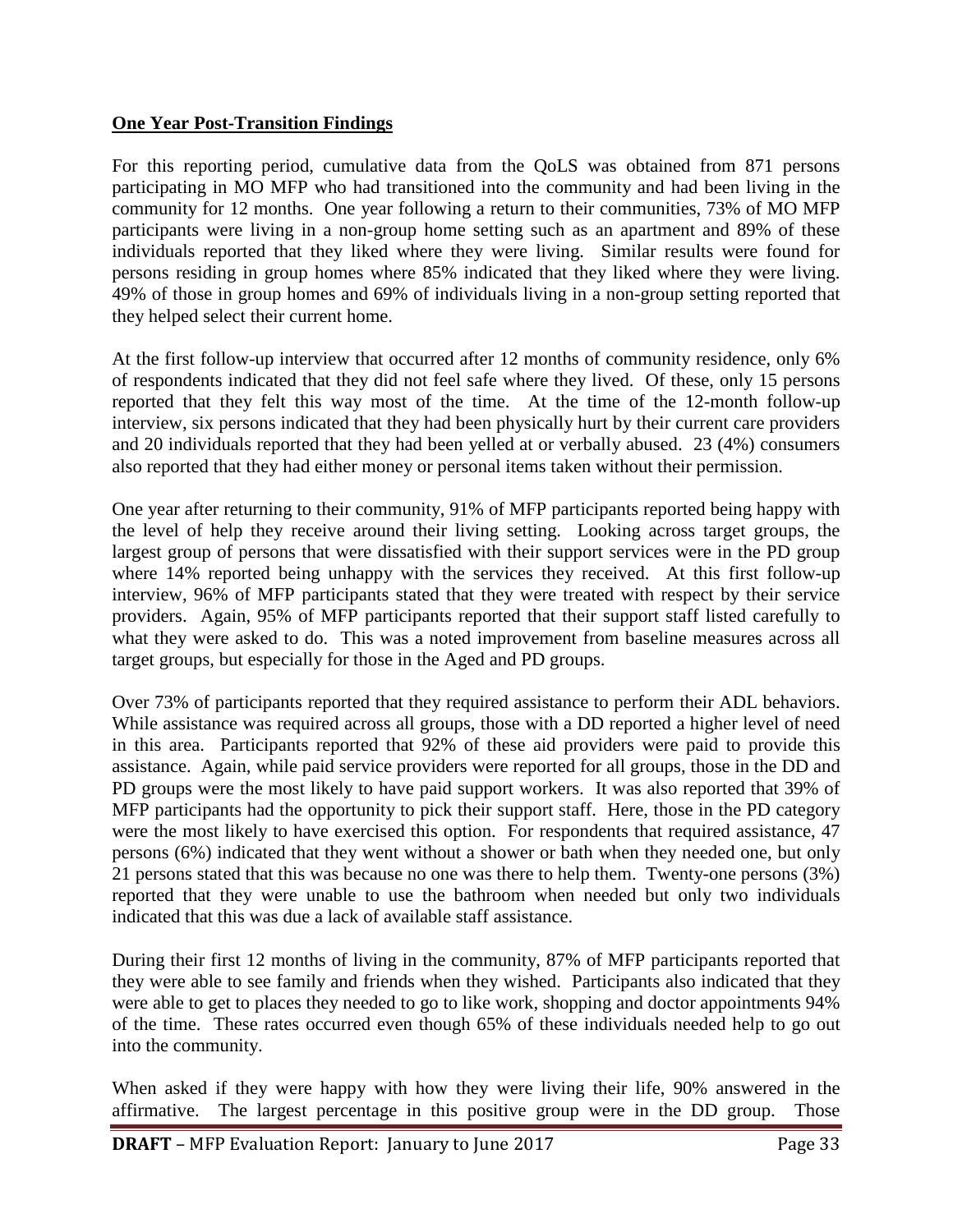indicating that they were not happy with how they were living their life were mainly in the PD group.

One question asked on the QoLS at the one-year assessment is "Are you working for pay right now?" Of those now living in the community for one year,  $15\%$  (N=117) indicated that they were working for pay. In this group, 6 persons had a PD, 96 were in the DD group, 12 were in the co-morbid DD/MI target group and 3 were Aged. As Figure 5 shows, participants with DD represented the greatest proportion of paid workers (82%).

#### **Figure 5.**



Of those MFP participants who were not working for pay  $30\%$  (N=165) indicated that they would like to find paid employment. A breakdown by target groups for individuals desiring paid employment can be found in Figure 6 located below. As can be seen in Figure 6, participants with PD represented the greatest proportion not engaged in paid employment but willing to work for pay (58%). In addition to individuals who were working or desiring paid employment, 52 persons (7%) reported that they were doing volunteer work without being paid and another 152 persons (24%) indicated that they would be willing to perform volunteer work without being paid.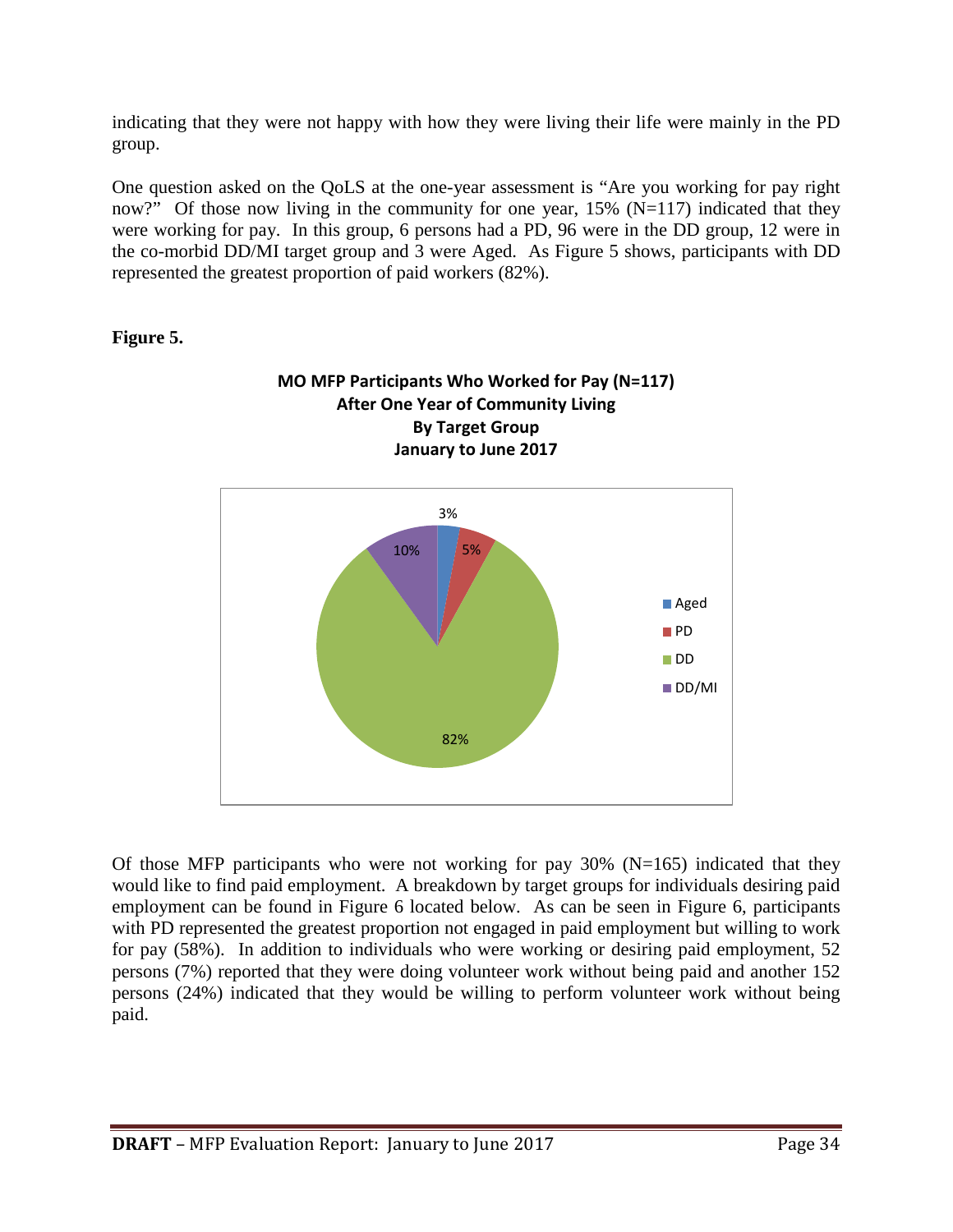#### **Figure 6.**

#### **MO MFP Participants Who Desired to Work for Pay (N=165) After One Year of Community Living By Target Group January to June 2017**



#### **Two-year Post-Transition Findings**

For this reporting period, data from the QoLS was obtained from 544 persons participating in the MO MFP project that had transitioned and were living in the community for 24 months. Of these MO MFP participants 71% were now living in non-group home settings such as apartments. After returning and living in their communities for 2-years, 75% of persons living in a group home setting and 91% of those living in a non-group home setting indicated that they liked their current living arrangement. 44% of those in group homes and 66% of those not living in a group home setting indicated that they had helped select their current home.

At the second follow-up interview that occurred after 24 months of community residence, only 4% of respondents indicated that they did not feel safe where they lived. Of these, only three persons reported that they felt this way most of the time. At the time of the two-year follow-up interview, four persons indicated that they had been physically hurt by their current care providers and 20 (1%) individuals reported that they had been yelled at or verbally abused. In addition, 21 (1%) consumers reported that they had either money or personal items taken without their permission.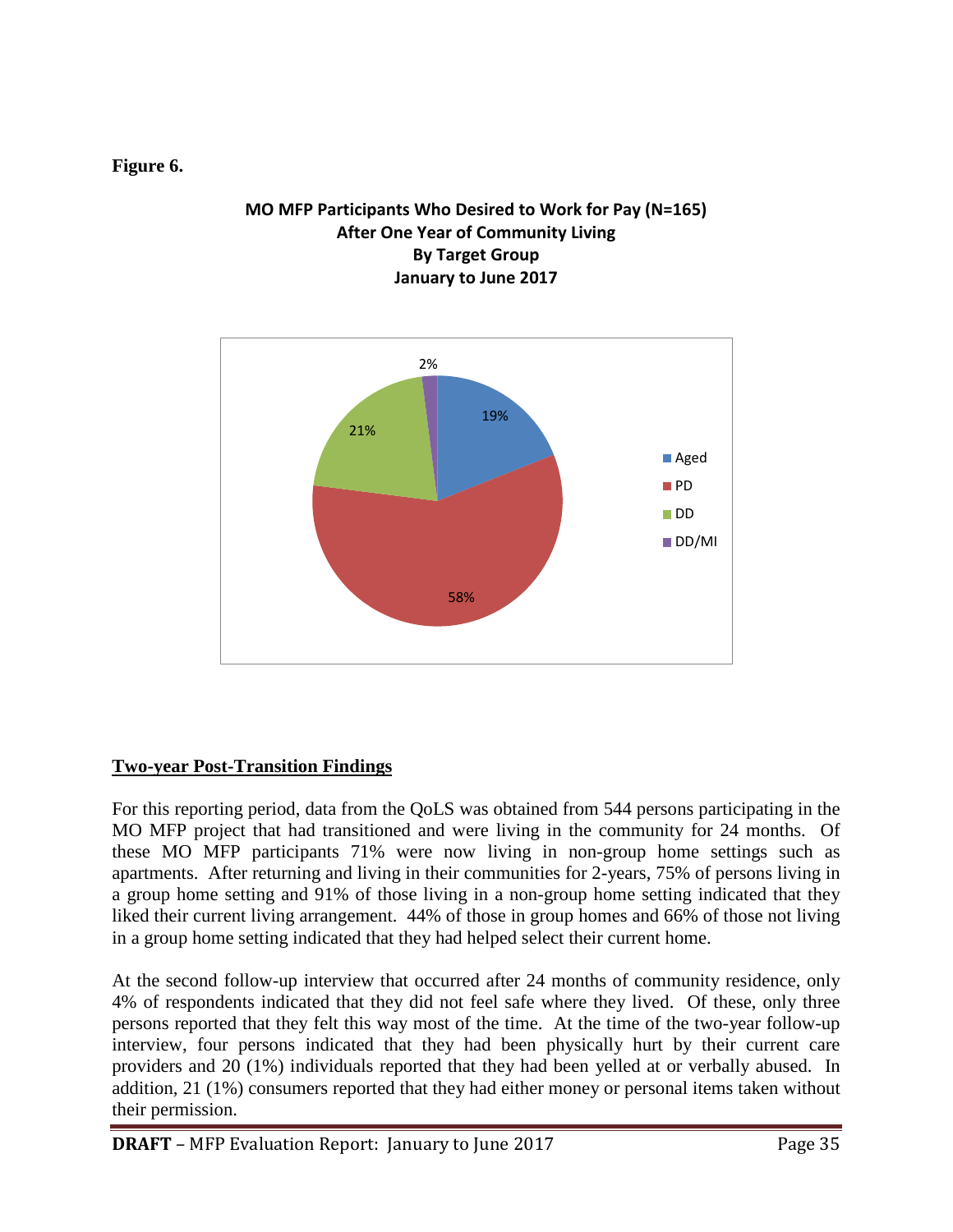Two-years after returning to their communities, 92% of MFP participants reported being happy with the support they receive around their living setting. The largest numbers of persons who were dissatisfied with their support services were in the PD and Aged groups. At this second follow-up interview, over 96% of MFP participants stated that they were treated with respect by their service providers. This self-report on being treated with respect was found across all target groups from the 1 to 2-year follow-up interviews. When asked if their support staff listened carefully to their requests of what to do, 96% reported in the affirmative. However, some in the PD and DD/MI groups did indicate issues in this area.

Nearly 77% of participants stated that they required assistance to perform their ADL behaviors. Survey reports indicated that supports were required across all groups however, those in the PD or DD groups were most likely to need this support. MFP participants needing support reported that 93% of these aid providers were paid to perform these duties. Participants also reported that 37% of MFP participants used the opportunity to pick their support staff with those in the PD category the most likely to have exercised this option. For respondents that required assistance, 22 persons (4%) indicated that they went without a shower or bath when they needed one, but only 8 persons stated that this was because no one was there to help them. 18 persons (4%) reported that they were unable to use the bathroom when needed but only four individuals indicated that this was due a lack of available staff assistance.

After living in the community for 24 months, 86% of MO MFP respondents indicated that they were able to see friends and family when they wanted to see them. 93% of MFP participants reported that they were able to go to the places they needed to and 85% indicated that they were able to do this most of the time. This rate occurred even though 73% of these individuals needed help to go out into the community.

When asked if they were happy with how they were living their life, 86% answered that they were happy. The largest percentage in this positive group were in the DD group followed by those in the PD group.

One question asked on the second-year follow-up QoLS is "Are you working for pay right now?" Of those now living in the community for two-years, 20% (N=93) indicated that they were working for pay. In this group of paid workers, 77 were in the DD group, nine had a DD/MI, five had a PD and two were in the aged group. As Figure 7 shows, participants with DD represented the greatest proportion of paid workers (83%).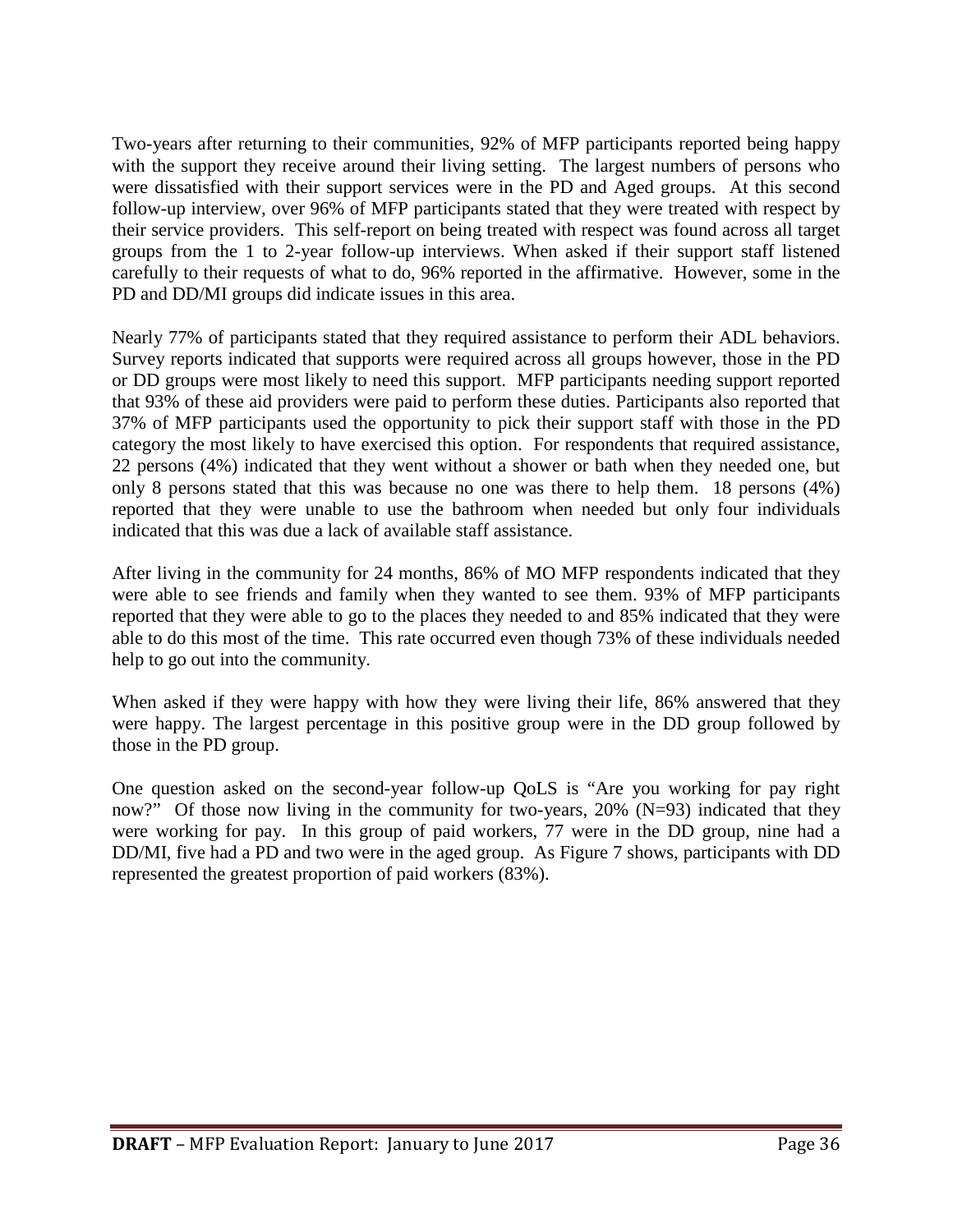#### **Figure 7.**



**MO MFP Participants Who Worked for Pay (N=93)**

Of those MFP participants who were not working for pay,  $23\%$  (N=75) indicated that they would like to find paid employment. A breakdown by target groups for individuals desiring paid employment can be seen in Figure 8 located below. As can be seen in Figure 8, 55% of participants with a PD and 27% of persons with a DD who were not engaged in paid employment were willing to work for pay.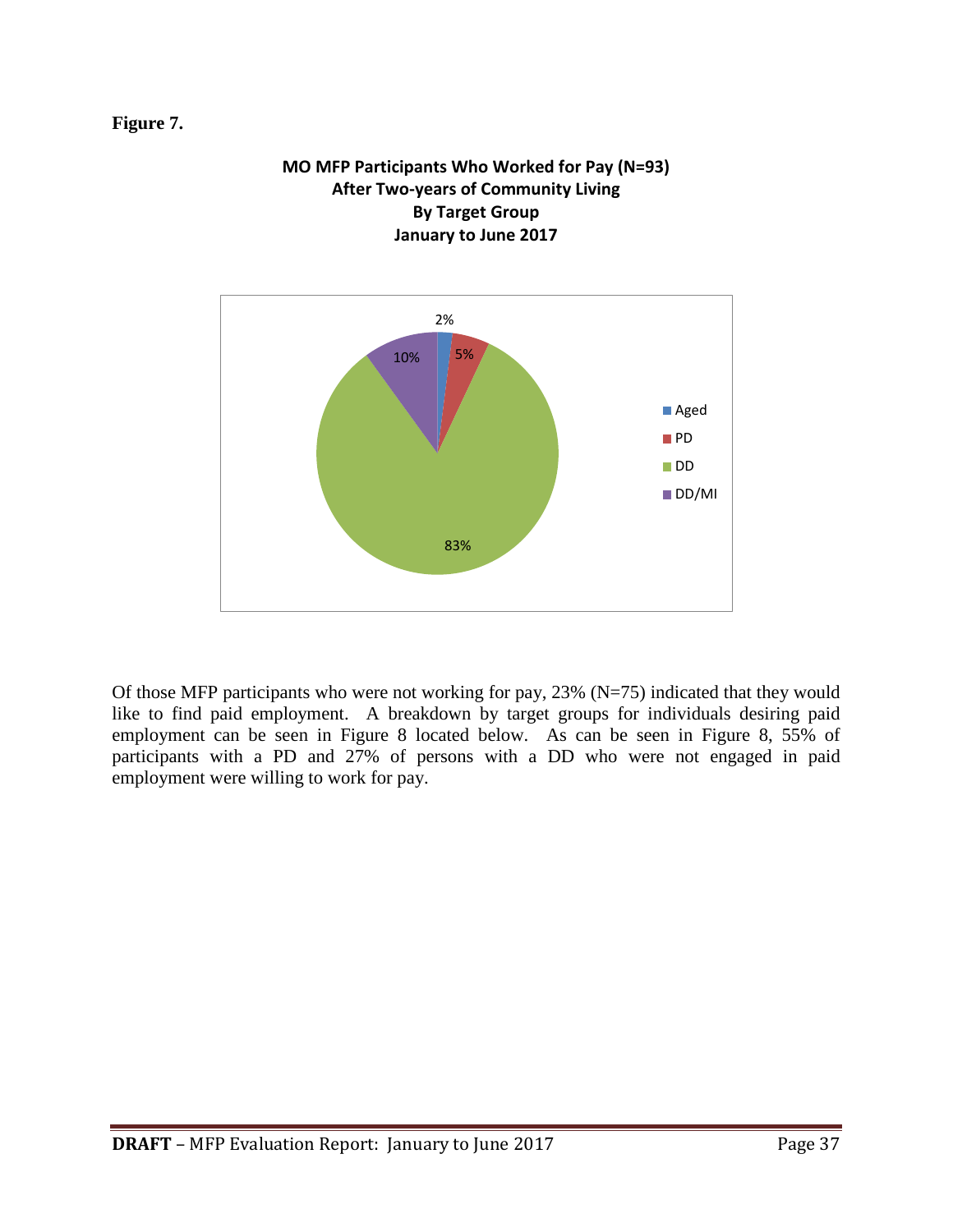#### **Figure 8.**

#### **MO MFP Participants Who Desired to Work for Pay (N=74) After Two-years of Community Living By Target Group January to June 2017**



In addition to individuals who were working or desiring paid employment, 37 persons (8%) reported that they were doing volunteer work without getting paid and another 65 persons (17%) indicated that if opportunities were found, they would be willing to perform volunteer work without being paid.

**Objective 5b:** Changes in quality of life.

Concern over quality of life in institutional settings has been a driving force in LTC policy for some time. The MFP program is based on the premise that many institutionalized Medicaid recipients prefer to live in the community and are able to do so with appropriate support. One of the main assumptions of the MFP program is that community-based care would improve participant Quality of Life (QoL). As a result, the monitoring of QoL is a critical aspect of the evaluation of the MFP project.

The MFP Quality of Life Survey (QoLS) will be used to help examine changes in consumer quality of life as the result of participation in MFP. This survey is intended to be administered prior to a consumer leaving their institutional setting and again in 12 and 24 months after returning to the community. The QLS is designed to be administered to consumers and the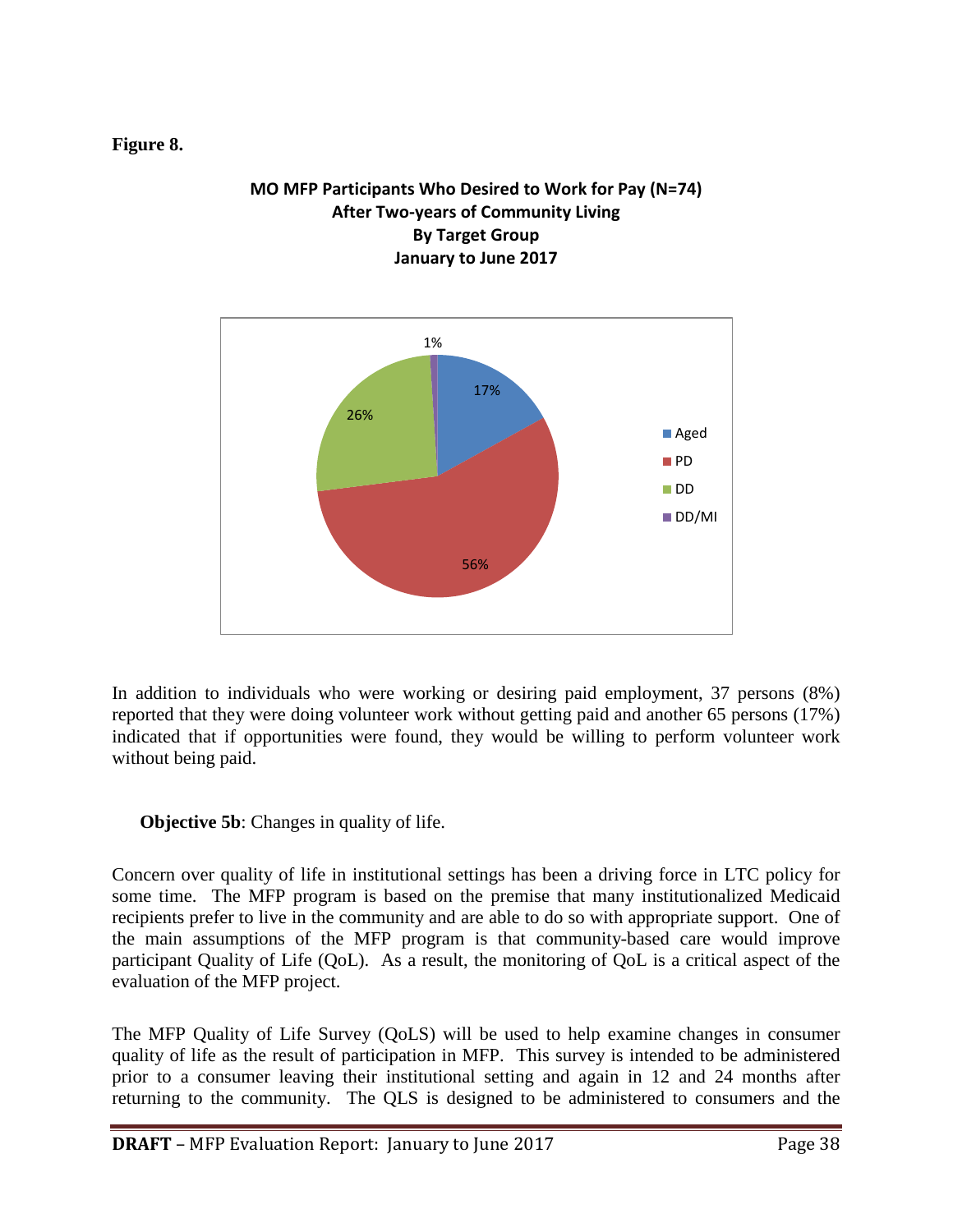results sent to CMS. The QoLS is intended to collect information on participants in the following domains: 1. Satisfaction with living arrangement, 2. Unmet need for personal care, 3. Respect and dignity, 4. Choice and control, 5. Community integration and inclusion, 6. Overall satisfaction with life, and 7. Mood and Health Concerns. Results for each domain will be measured by the summative counts of similar items that constitute the domain.

For this reporting period, a cumulative total of 1,645 persons were eligible for the baseline QoLS, 871 participants in the MFP project were eligible for and administered the 12-month QoLS and 544 individuals were administered the 24 month follow-up QoLS.

An examination of the reported changes in domain scores for all MO MFP participants after approximately one year and two-years of living in the community indicated that improvements were reported across all summary domains. See Table 8.

#### **Table 8.**

|                                   |        | <b>Baseline to First Year</b> |        | <b>Baseline to Second Year</b> |
|-----------------------------------|--------|-------------------------------|--------|--------------------------------|
|                                   |        | Follow-Up                     |        | Follow-Up                      |
| Domain                            | Number | Percent                       | Number | Percent                        |
| Living Arrangement                | 505    | 65%                           | 313    | 64%                            |
| <b>Personal Care</b>              | 84     | 11%                           | 56     | 12%                            |
| Respect / Dignity                 | 136    | 23%                           | 91     | 24%                            |
| <b>Choice and Control</b>         | 518    | 66%                           | 324    | 66%                            |
| Community Integration & Inclusion | 331    | 42%                           | 200    | 41%                            |
| Satisfaction                      | 224    | 30%                           | 141    | 31%                            |
| Mood & Health Concerns            | 215    | 31%                           | 149    | 32%                            |

#### **Percent of Participants Who Reported Improvements in Quality of Life Domains**

In examining the changes in measured summary domains across target groups and time, a more complicated picture begins to emerge. A visual description of the changes in domains across target groups and over time can be found in the following series of Figures 9 - 15.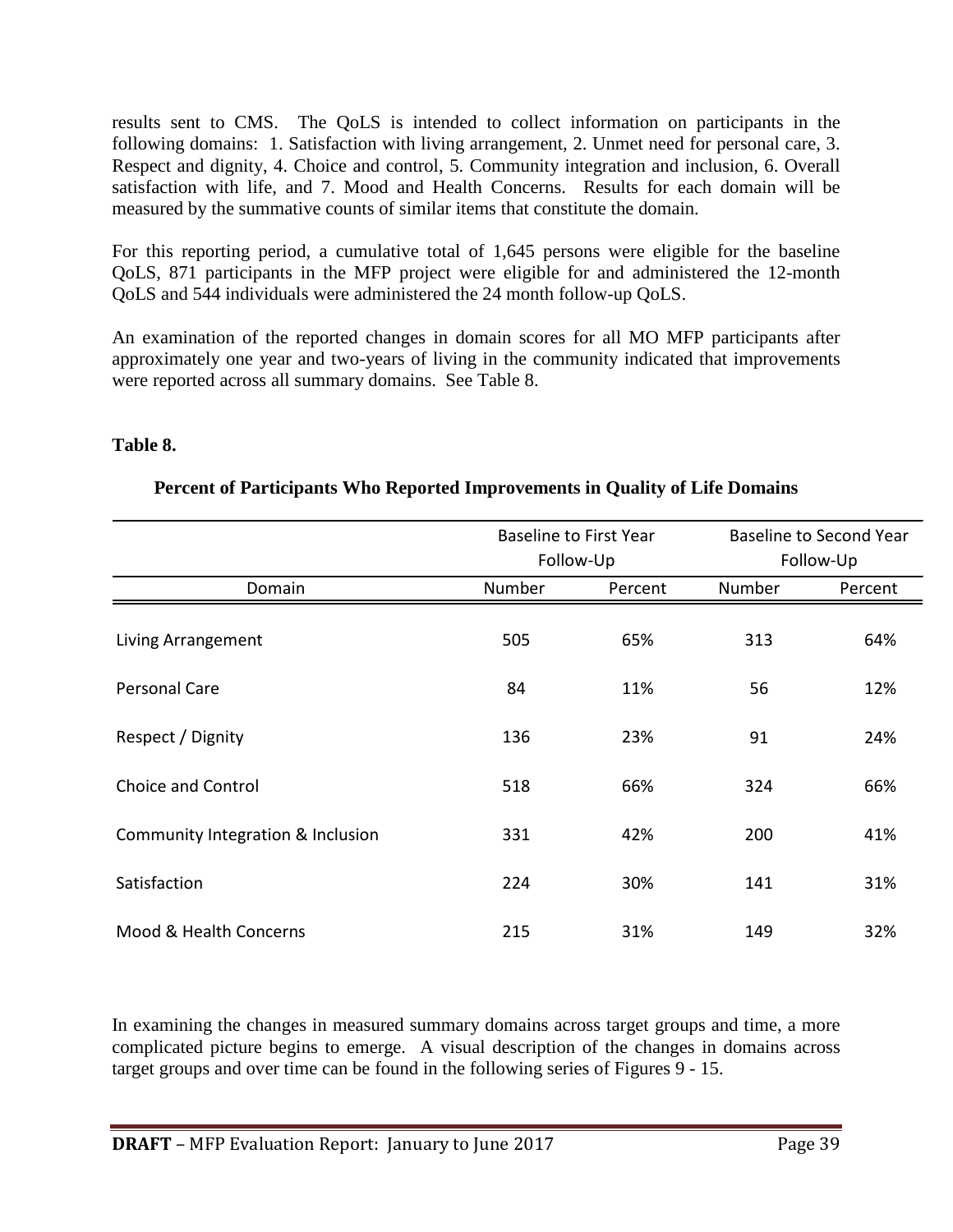## **Figure 9.**

#### **Choice and Control**



**Figure 10**.

**0 2 4 6 8 10 Combined Aged PD DD DD/MI** ■Baseline **12 mo 24 mo**

**Living Arrangements**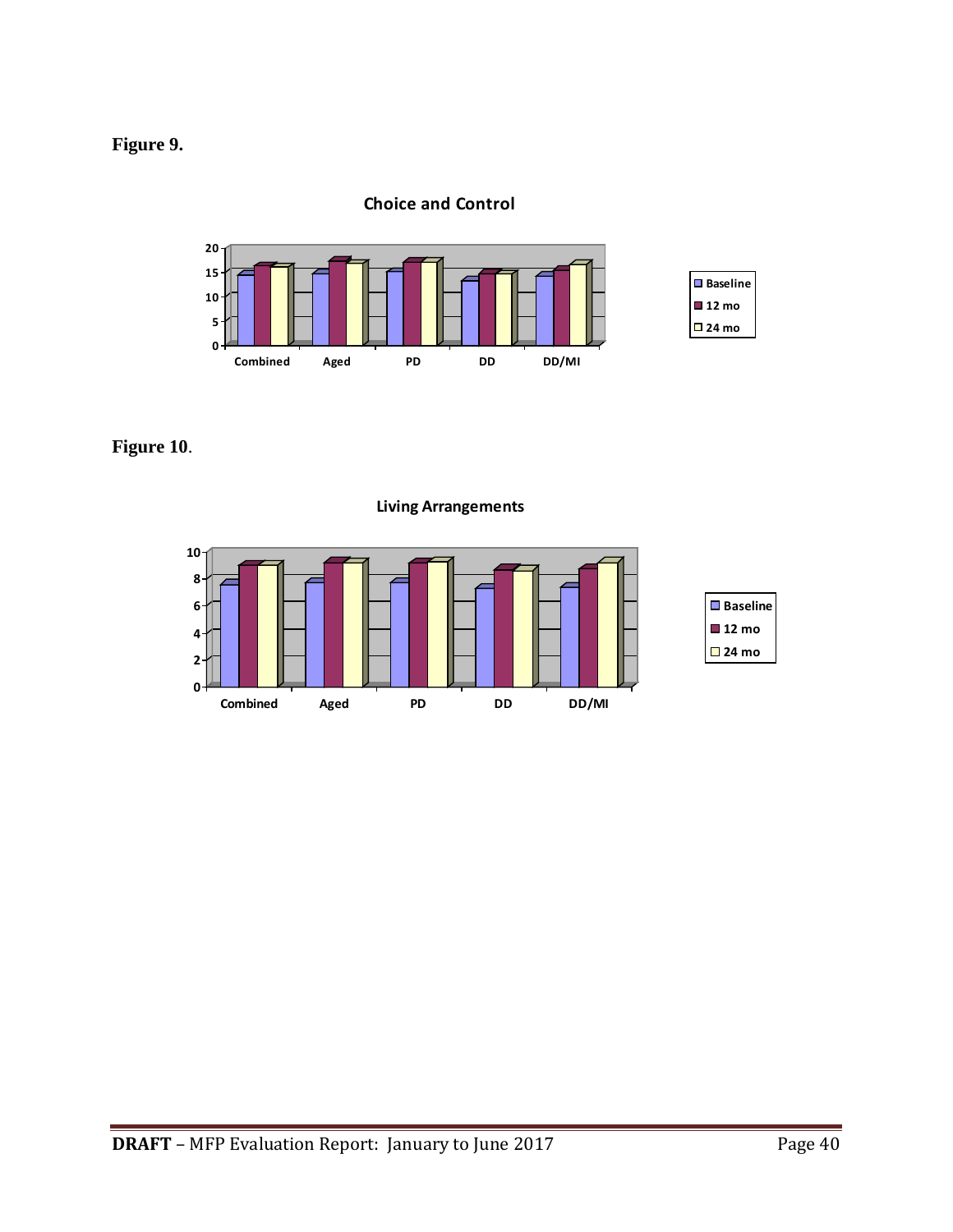



**Satisfaction**

**Figure 12.**

**Community Integration**

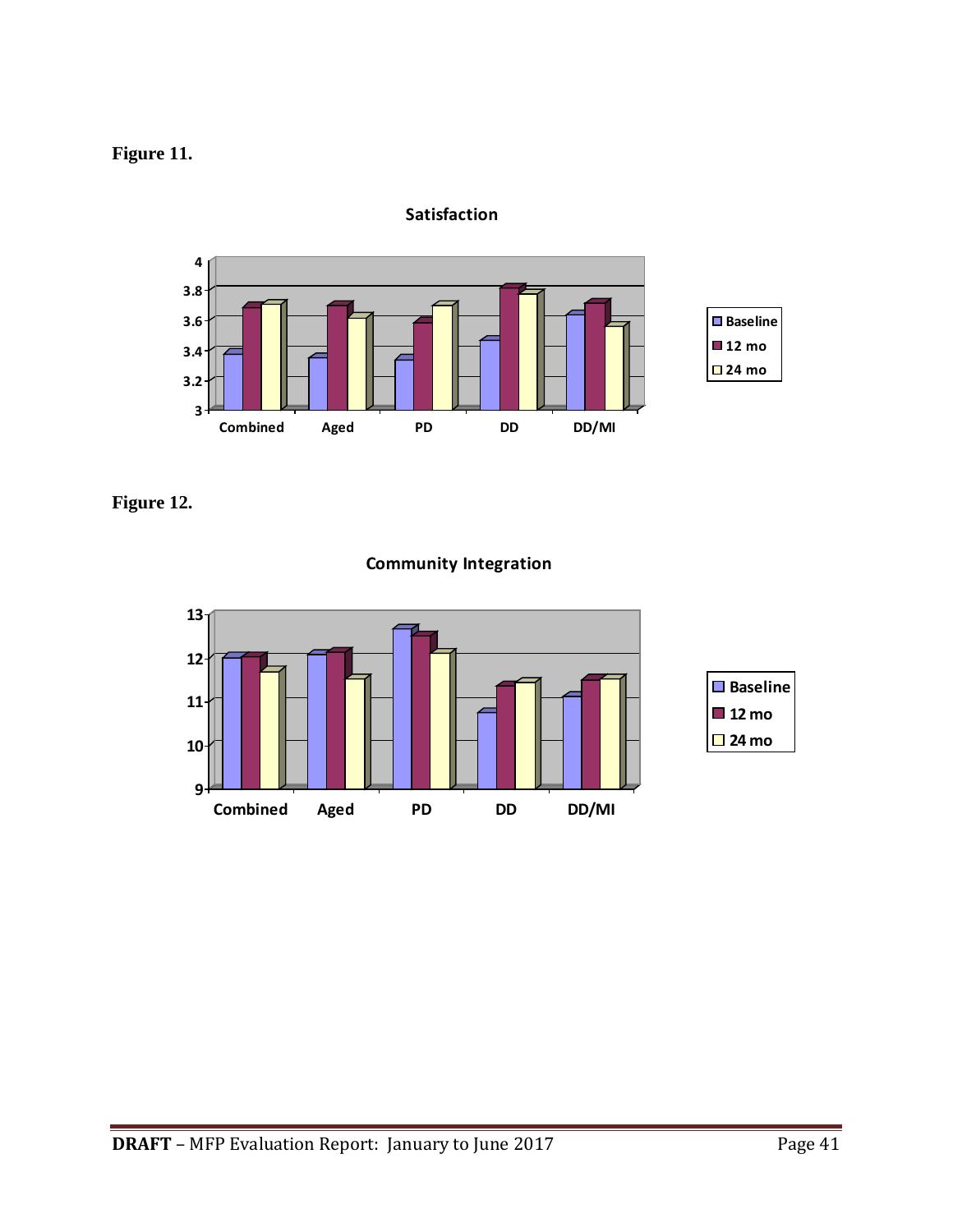### **Figure 13.**



**Respect and Dignity**

**Figure 14.**



**Unmet Personal Care Needs**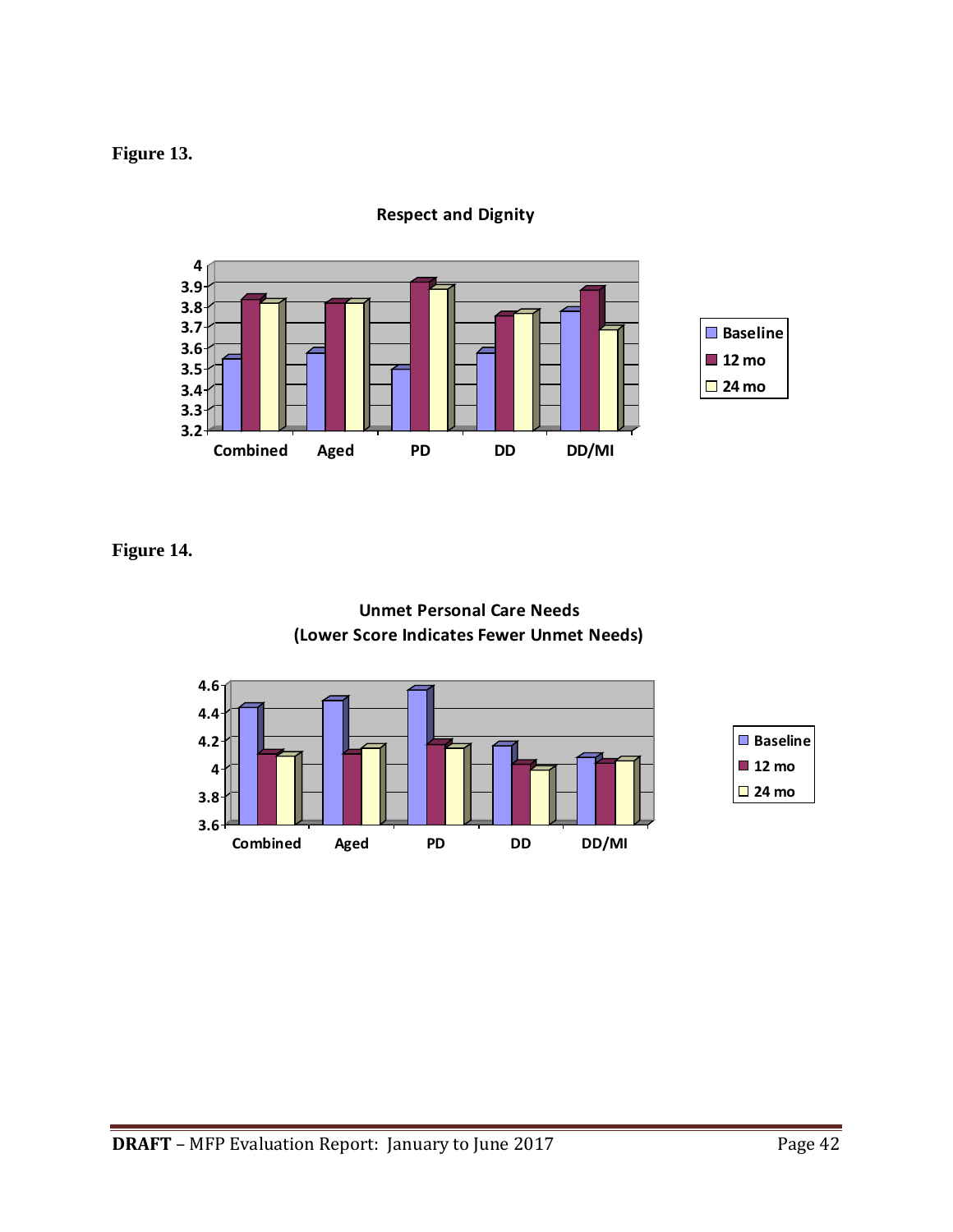#### Figure 15.



#### **Mood & Health Concerns**

A summary of the significance for changes in domain scores across all target groups and over time can be found in the following table (See Table 9). An analysis of the change in domain scores from baseline to the first-year follow-up indicated that significant improvements in QoL were reported for all MO MFP participants on: Satisfaction, Living Arrangement, Respect and Dignity, Choice and Control and Personal Care. Community Integration & Inclusion and Mood & Health Concerns were the only domains where MFP participants did not report significant improvement from Baseline assessment to the 12-month follow-up report. A similar pattern of changes in domain scores was found in the changes from baseline to the two-year survey. These findings suggest that improvement in QoL occurred following a return to the community and maintained for two years.

Different patterns of change in QoL are found when examining MO MFP participants in their respective target group. At the 12-month follow-up, significant improvements in the domain of *life satisfaction* were reported for all target groups except those persons in the co-morbid DD/MI group. When surveyed at the 2-year follow-up, significant improvements in *life satisfaction* were maintained for those in the Physically Disabled and DD groups. Non-significant improvements in *life satisfaction* from the baseline measure to the 2-year follow-up were reported for those in the Aged and co-morbid DD/MI groups.

For the domain of *living arrangements*, all target groups reported significant improvements at both the one and two-year follow-up assessments. A similar pattern of improvement was found for the domain of *choice and control* across all target groups for the 12 and 24-month follow-up surveys.

Individuals in the Aged, Physically Disabled and the DD target groups all reported a significant increase in being treated with *respect and dignity* by their care providers at the one-year followup. At the two-year assessment, only those in the Aged and Physically Disabled groups continued to report a significant improvement in being treated with *respect and dignity* by their service providers.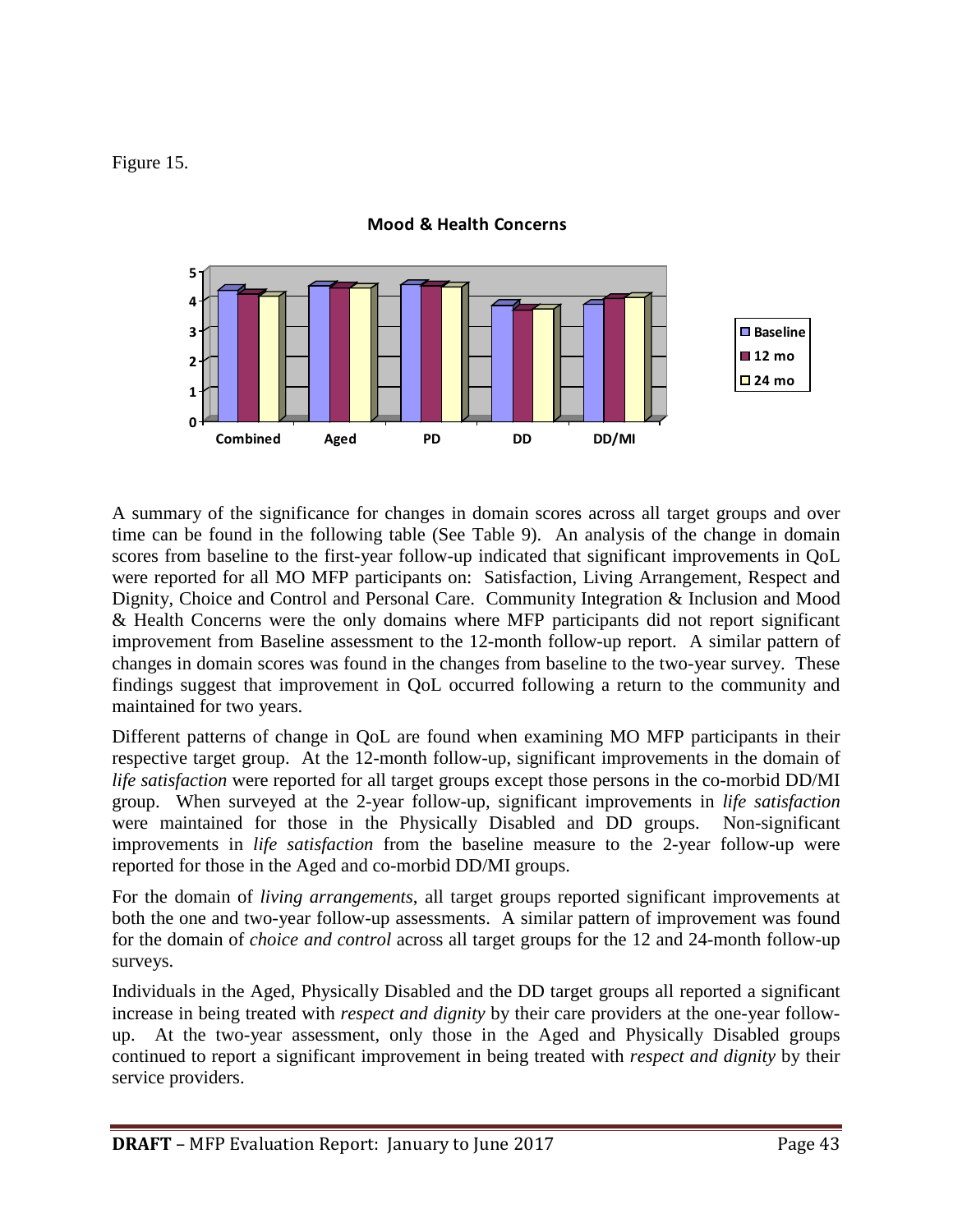At the both the one-year and two-year assessments, persons in the Aged, Physically Disabled and DD groups reported significant improvements in having their *personal care needs* met when compared to the baseline measure. No significant improvement in meeting *personal care needs*  were reported by those in the co-morbid DD/MI group at either the one or two-year assessments.

For the domain of *community integration*, only those individuals in the DD target group reported a significant improvement at the one-year follow-up. At the two-year assessment, those in the DD group continued to report an improvement in their community integration; however, they were now joined by those in the Aged and Physically Disabled groups.

No significant improvements across target groups were reported in the area of *mood and health concerns* at either the one or two-year assessments. This failure to find significant improvements in this domain was true for all four target groups involved in the MO MFP program.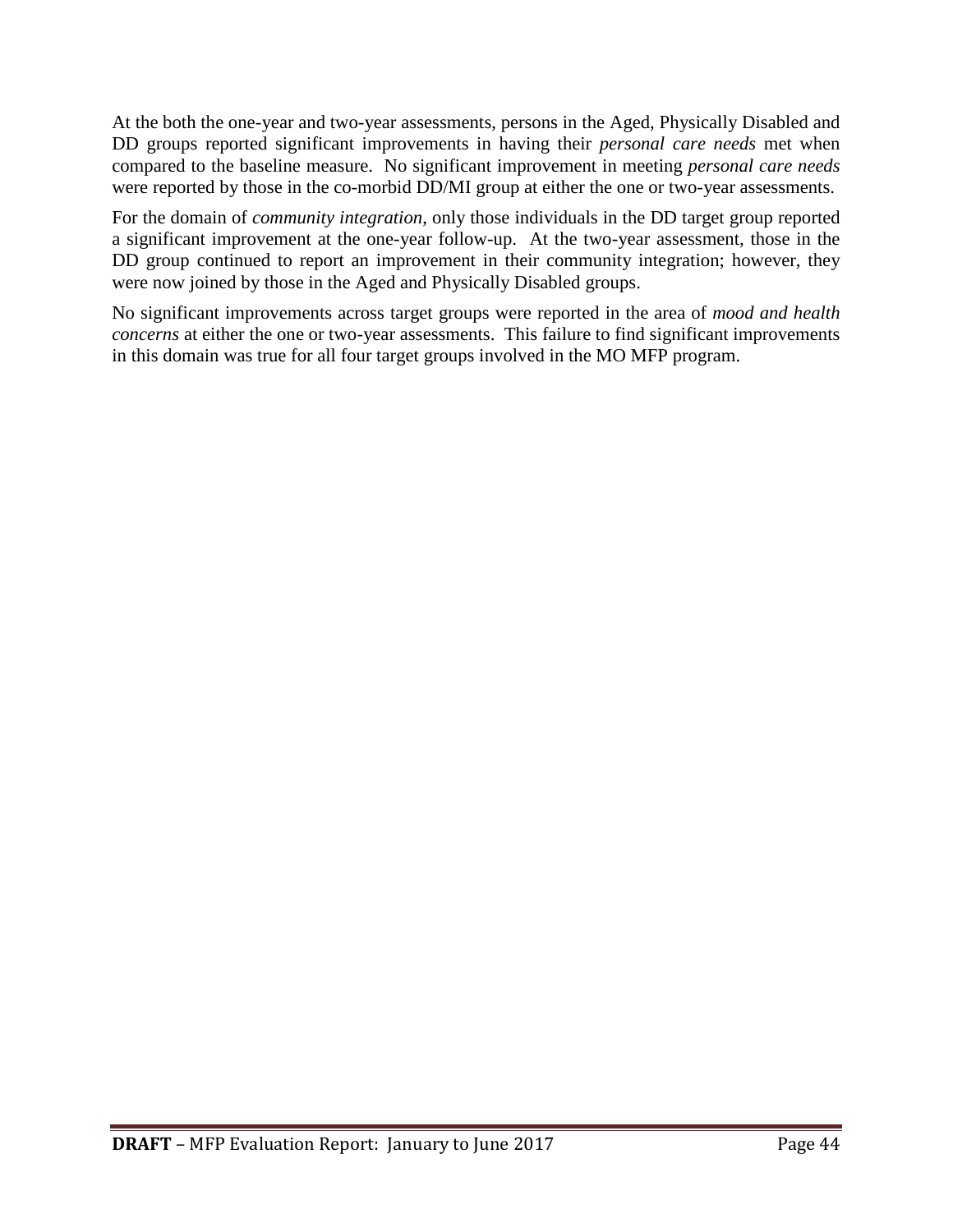#### **Table 9.**

|                              | All                 | Aged      | <b>PD</b> | <b>DD</b> | DD/MI     |
|------------------------------|---------------------|-----------|-----------|-----------|-----------|
|                              | <b>Participants</b> |           |           |           |           |
| <b>Life Satisfaction</b>     |                     |           |           |           |           |
| Baseline vs 12 mo            | ***                 | ***       | ***       | ***       | <b>NS</b> |
| Baseline vs 24 mo            | ***                 | <b>NS</b> | ***       | $***$     | <b>NS</b> |
| <b>Living Arrangement</b>    |                     |           |           |           |           |
| Baseline vs 12 mo            | ***                 | ***       | ***       | ***       | $\ast$    |
| Baseline vs 24 mo            | ***                 | ***       | ***       | $***$     | $\ast$    |
| <b>Choice and Control</b>    |                     |           |           |           |           |
| Baseline vs 12 mo            | ***                 | ***       | ***       | $***$     | $\ast$    |
| Baseline vs 24 mo            | ***                 | ***       | ***       | ***       | ***       |
| <b>Respect and Dignity</b>   |                     |           |           |           |           |
| Baseline vs 12 mo            | ***                 | $**$      | ***       | $\ast$    | <b>NS</b> |
| Baseline vs 24 mo            | ***                 | $\ast$    | ***       | <b>NS</b> | <b>NS</b> |
| <b>Personal Care</b>         |                     |           |           |           |           |
| Baseline vs 12 mo            | ***                 | ***       | ***       | $\ast$    | <b>NS</b> |
| Baseline vs 24 mo            | ***                 | ***       | ***       | $\ast$    | <b>NS</b> |
| <b>Community Integration</b> |                     |           |           |           |           |
| Baseline vs 12 mo            | <b>NS</b>           | <b>NS</b> | <b>NS</b> | ***       | <b>NS</b> |
| Baseline vs 24 mo            | <b>NS</b>           | $\ast$    | $\ast$    | ***       | <b>NS</b> |
| <b>Mood and Health</b>       |                     |           |           |           |           |
| Baseline vs 12 mo            | <b>NS</b>           | <b>NS</b> | <b>NS</b> | <b>NS</b> | <b>NS</b> |
| Baseline vs 24 mo            | <b>NS</b>           | <b>NS</b> | <b>NS</b> | <b>NS</b> | <b>NS</b> |

| Significant Differences Between Assessments: Quality of Life Measures by Target Group |  |
|---------------------------------------------------------------------------------------|--|
|                                                                                       |  |

\* p < .05

\*\* p < .01

\*\*\*  $p < .001$ 

NS = Not Significant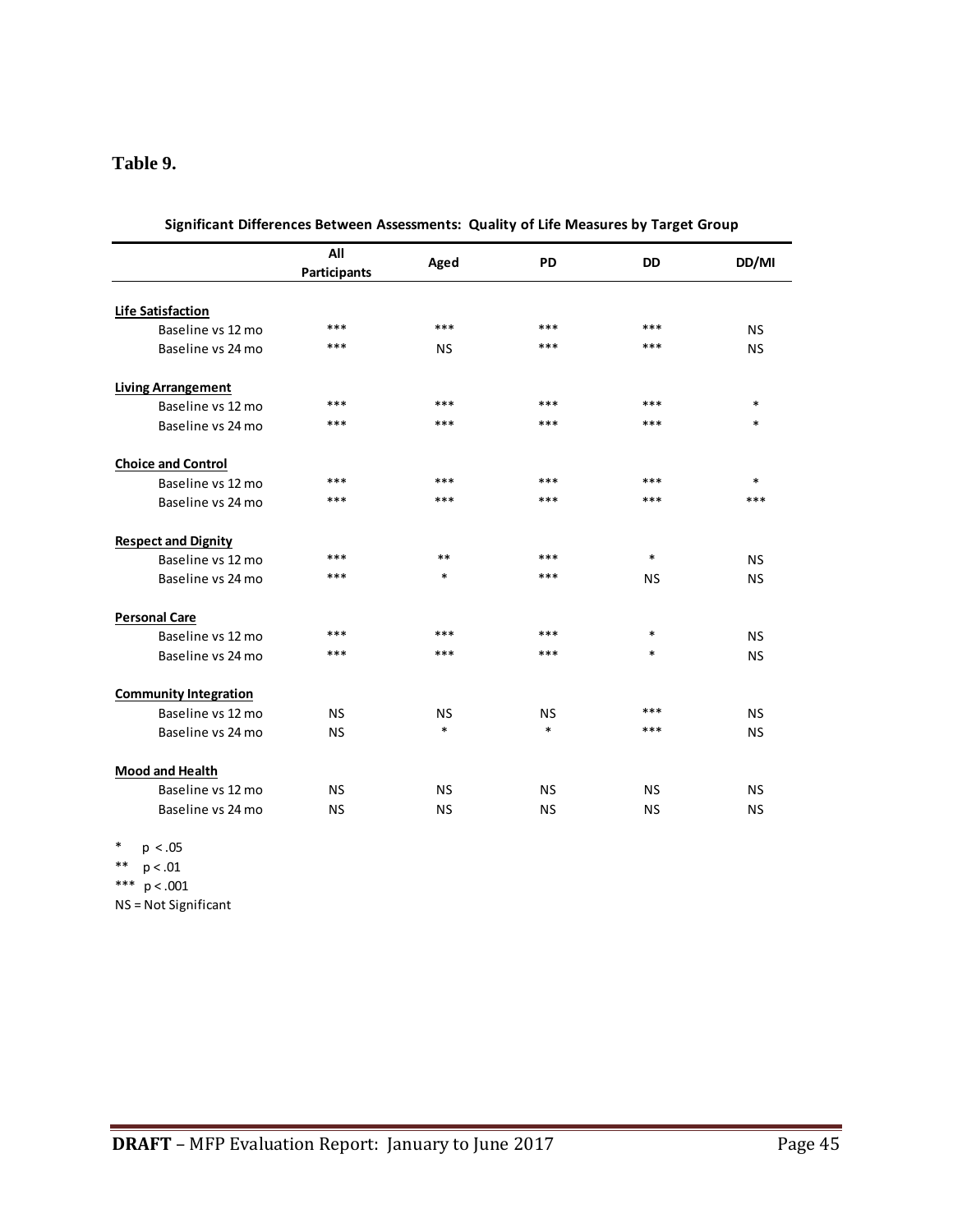**Area 6:** Persons eligible to participate in MFP and who decline or those persons enrolled in MFP and who cease participation in MFP will be evaluated to determine the reasons for their decisions. Individuals who die while participating in MFP will also have their cause of death examined.

**Objective 6a**: Rates of re-institutionalization of MFP participants and reasons cited.

Of the individuals currently enrolled in the MO MFP project, a total of 66 persons were reinstitutionalized from January to June 2017. Of these, 61 MFP participants required a reinstitutionalization of 30 days or less: 40 were Physically Disabled target group, 18 were Aged and 3 were in the DD group. For this reporting period 1 person in the Aged group and 4 individuals in the Physically Disabled group required a re-institutionalization greater than 30 days. No MO MFP participants were re-institutionalized with a length of stay as yet unknown. The majority of persons, who chose or had to return to an institutionalized setting, did so for health-related issues that did not allow them to remain in the community or because they had Medicaid spend-down problems.

**Objective 6b:** Frequency of deaths of MFP participants and reasons cited.

From January to June 2017, there were 6 reported deaths for individuals participating in the MO MFP program. Three persons were in the Aged target group and three were in the PD group. The causes of deaths were listed as age related or due to complications during hospital treatments for health related problems.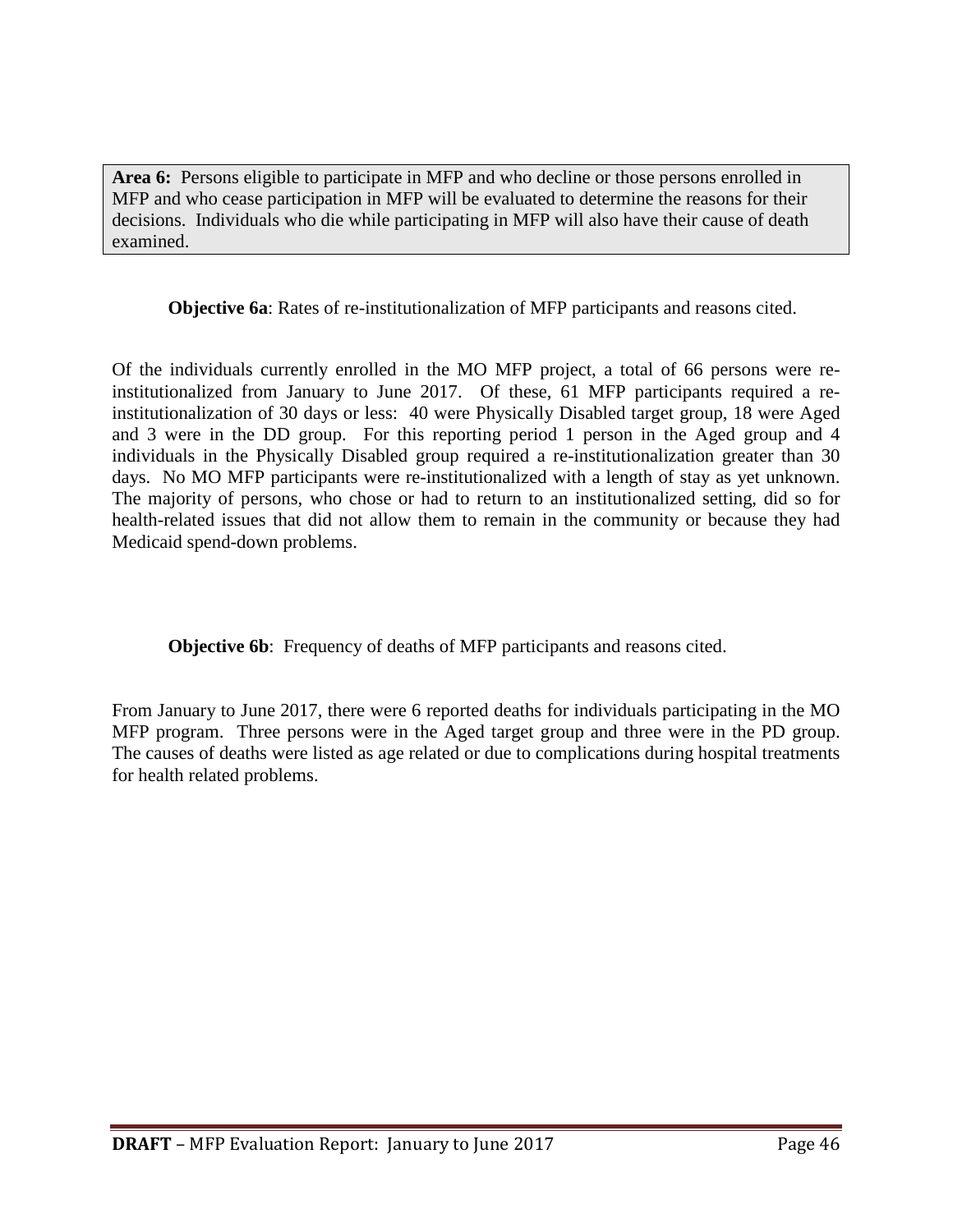#### **Missouri Money Follows the Person Semi-Annual Evaluation Report – January to June 2017 Summary**

For this reporting period, the Missouri Money Follows the Person: My Life, My Way, My Community MO (MFP) was able to transition 92 individuals. The 92 MO MFP transitions reported for the time-period covered in this report, while slightly below semi-annual goals, are consistent with rates from earlier years where annual goals were met or exceeded. However, semi-annual target numbers were not meet for all target groups. Target goals for individuals in the Aged and ID and ID/MI groups were in the range to achieve annual goals. However, transitions for those in the PD group was below semi-annual expectations. The training for nursing home staff on Section Q continued to show results. For this reporting period, 120 persons were referred to MO MFP using Section Q and 11 of these individuals eventually transitioned back to the community. This number is 12% of the total transitions for this reporting period.

Both the DHSS and the DMH continue to develop and implement policies and procedures to provide continuity and quality care upon transition for their target groups. Both agencies have developed and continue to use web-based tools to help collect data that allows them to assess and monitor individual needs and service delivery. Among other areas, these systems allow for the monitoring of abuse and neglect, health needs, and the altering of individual supports as needed.

One continuing area of concern and a primary impediment to community transitions is that of housing. Affordable housing continues to be difficult to obtain and local housing agencies have been reluctant to dedicate any housing slots specifically for MFP participants. State agencies participating in the MO MFP Project have taken steps in an attempt to address this problem through local and regional meetings with housing authorities and housing developers and local collaborations with subsidized apartment owners and managers. Participating agencies are also working with housing developers to help create more universally designed housing throughout the state. The MO MFP program has hired a housing coordinator and housing specialist to provide assistance in the area of housing. The state MFP Director will continue to work with housing agencies to develop housing approaches that will benefit MFP participants. A continuing problem area in housing is the assessment of risk for community placements of individuals with histories of alcohol or substance abuse, and severe mental illness. Here agencies continue to hold meetings to share knowledge on how these persons can best be transitioned and supported in the community.

The state of Missouri continues to show a shift in rebalancing monetary funding from institutions to HCBS for this reporting period. The target goal was a 4 percent in total Medicaid HCBS expenditures for each year of the demonstration program. This goal will be examined in the end of the year semi-annual evaluation report.

During this reporting period, 68 MFP participants choose to self-direct their support services with the majority in the non-elderly, Physical Disability target group (N=50). The remaining persons who self-directed services were in the aged group (N=18). During this reporting period,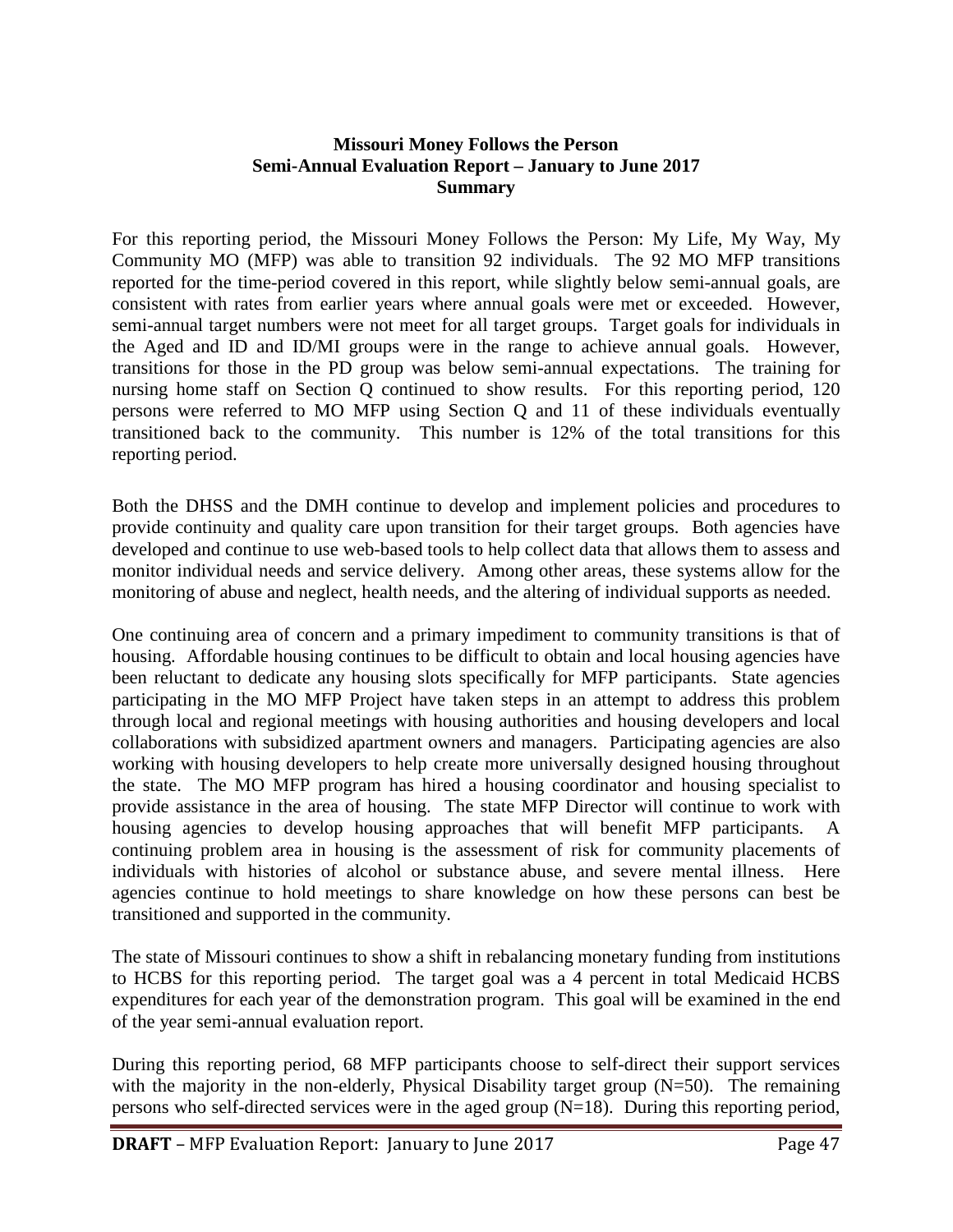available data indicated that four participants in the PD group and one person in the aged group dis-enrolled from the self-direction option of the Mo MFP program.

At the end of this reporting period, the MO MFP program reported that 66 persons needed to be re-institutionalized. Most  $(N=61)$  were for less than 30 days, Five were for more than 30 days and none had an undetermined length of stay. Three persons with a length of stay longer than 30 days re-enrolled in the MO MFP program upon discharge. The majority of persons, who chose or had to return to an institutionalized setting, either did so for health-related issues that did not allow them to remain in the community, for deterioration in cognitive functioning or to meet spend down requirements.

The results from the one and two-year Quality of Life Surveys suggest that the MO MFP program is accomplishing the goal of returning qualified individuals to the community and improving the quality of life for these participants. MO MFP participants have reported significant improvements in their living arrangements, life satisfaction, and choice and control over their lives that have been sustained over a two-year time span since leaving a long-term care institution.

Some of the remaining domains measured by the QoLS have shown mixed results that have varied over time and across target groups. Persons leaving long term care facilities such as those in the Aged and Physically Disabled and ID groups have reported significant improvements in their personal care upon returning to the community at both the one and two-year follow-up assessments.

In the area of "being treated with respect and dignity", persons in the PD group reported the strongest and most consistent improvement at both the one and two-year assessments. Those in the aged group also reported significant improvements from the baseline measure on the one-and two-year survey, but their results were not as strong as for those in the PD group. Persons in the DD group reported improvement on the 12-month survey but not on the 24-month follow-up. No changes in this domain were found for those in the DD/MI group.

The only individuals that reported a prolonged and significant improvement in community integration were those in the DD group. Here they reported an improvement that was maintained across the two-year time-period. Persons in the aged and PD groups reported a significant improvement in community integration only at the 2-year assessment. The failure of the other groups to show gains in this domain should be examined. Differences might be due to access to a more organized system or process that is not currently available to those in the other target groups and this might warrant a closer examination of how others are being integrated into their communities.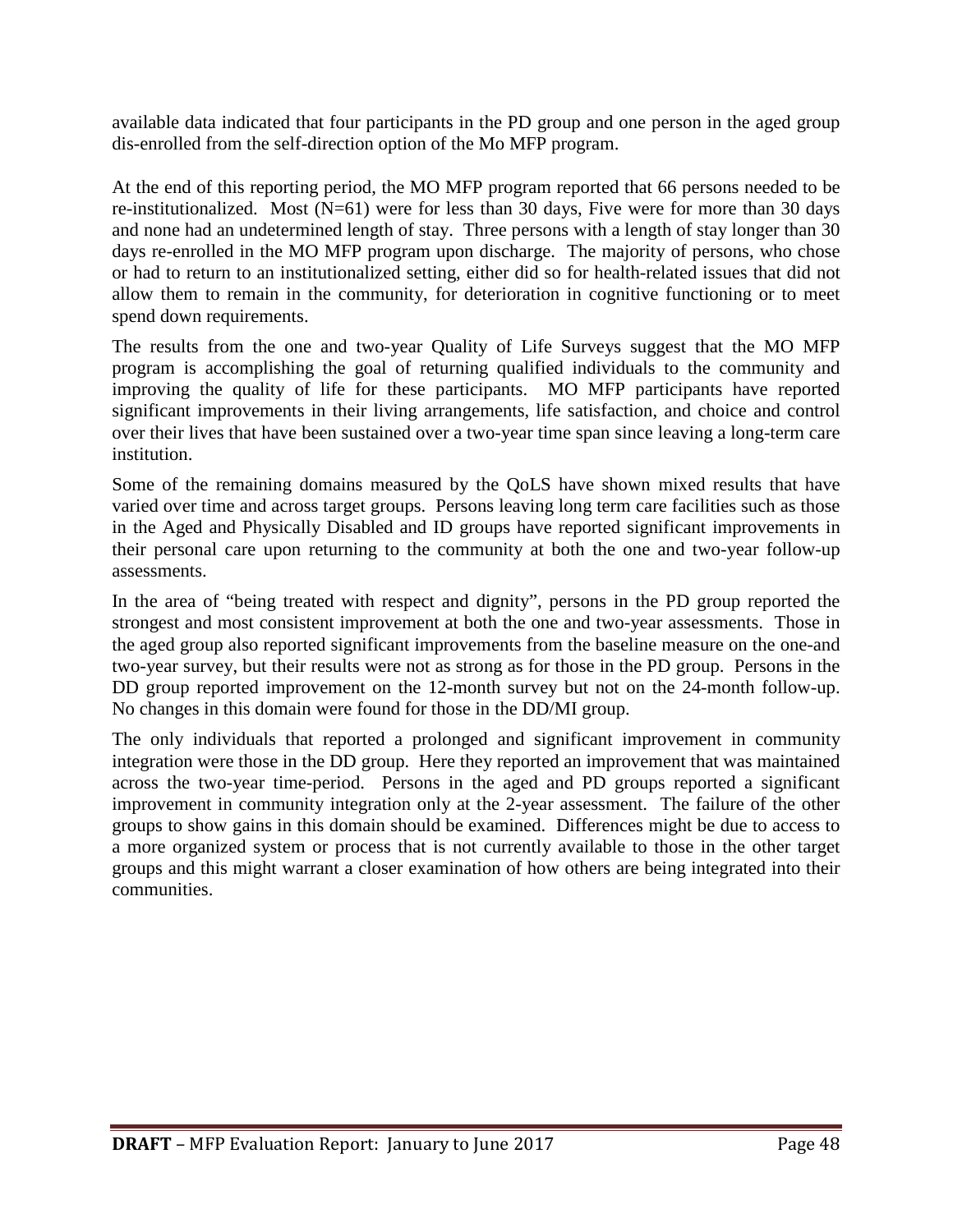# **APPENDIX A**

# **EVALUATION OVERVIEW**

This semi-annual report for the evaluation of the Missouri Money Follows the Person Demonstration (MO MFP) covers the 6-month period from July to December 2016. The evaluation activities described in this report align with the (a) evaluation plan that was submitted to the Centers for Medicare and Medicaid Service (CMS) and (b) the required semi-annual reporting format.

### **Evaluation Plan**

The evaluation plan was developed in collaboration between Tom McVeigh, Robert Doljanac and the MO MFP project staff. During the planning phase, project work teams developed a strategic plan including specific activities and relevant data sources. The evaluation plan was designed to complement the strategic plan such to inform the implementation process and outcomes. Overall, the evaluation plan details, by grant objective, the evaluation processes, measures, and data sources.

Given the integrated nature of the data comprising the evaluation of the Missouri Money Follows the Person Demonstration, implementation of the evaluation plan has involved collaboration across many partners within the Departments of Mental Health (DMH), Social Services (DSS) and Health and Senior Services (DHSS).

The evaluation plan includes both a process and outcome evaluation. The purpose of the process evaluation is to:

- Determine the perceptions of the stakeholders about the planning and implementation of the projects,
- Determine the extent to which the implementation of the grant follows proposed protocols,
- Document changes to grant processes and reasons for changes, and
- Record participation from various stakeholders in grant activities and decision-making.

The outcome evaluation involves:

- Integrating existing data sources contributing to the understanding of the effects of the grant processes on the quality of life for people with disabilities,
- Examining the usefulness of current data systems,
- Measuring stakeholder perspectives of outcomes and document their personal experiences.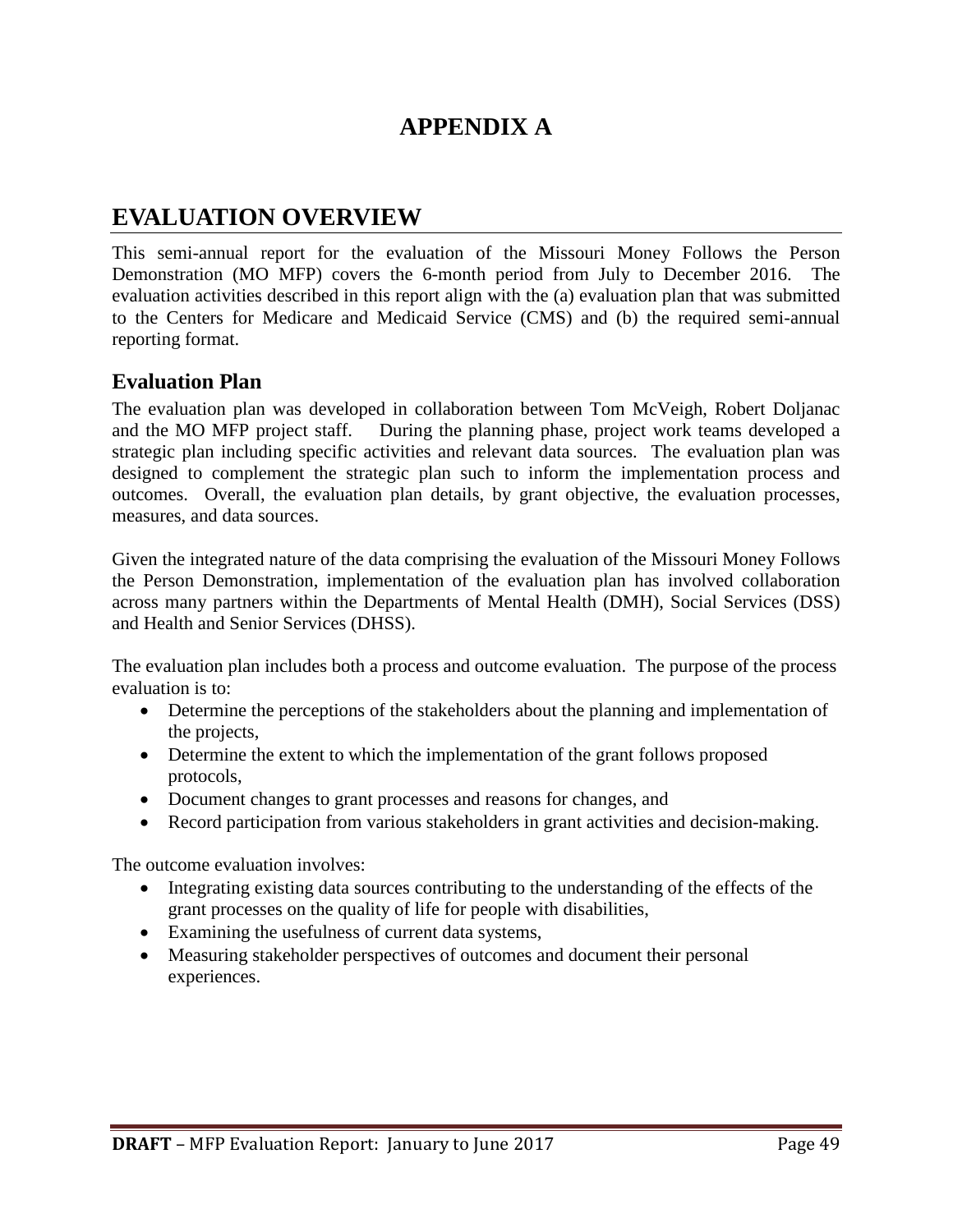# **Evaluation Methodology**

### **Table 10.**

|     | Area #1: The MFP Project will establish practices and policies to screen, identify, & assess persons who are candidates for transitioning into<br>the community through the MFP Project. |                                                                                               |                                                 |                                                                                  |                                 |  |  |  |  |  |
|-----|------------------------------------------------------------------------------------------------------------------------------------------------------------------------------------------|-----------------------------------------------------------------------------------------------|-------------------------------------------------|----------------------------------------------------------------------------------|---------------------------------|--|--|--|--|--|
|     |                                                                                                                                                                                          |                                                                                               |                                                 |                                                                                  |                                 |  |  |  |  |  |
|     | Outcome                                                                                                                                                                                  | Data Elements for<br>Measure                                                                  | Information / Data<br>Source(s)                 | Entity / Agency<br>providing data                                                | Frequency of<br>Data Collection |  |  |  |  |  |
| a.  | Changes in policies & procedures relevant to<br>persons in each target group                                                                                                             | Related policies and<br>procedures                                                            | Interviews and Dept.<br>Policy Reports          | Dept. of Mental Health<br>& CPS<br>Dept. of Health and<br>Senior Services        | Semi-Annual                     |  |  |  |  |  |
|     |                                                                                                                                                                                          |                                                                                               |                                                 |                                                                                  |                                 |  |  |  |  |  |
| $b$ | Number in each target group who choose to<br>participate and those who actually transition                                                                                               | Numbers identified<br>$\bullet$<br>Numbers who<br>transition<br>Reason for non-<br>transition | Annual reviews,<br>referrals, and<br>interviews | Dept. of Mental Health<br>& CPS<br>Dept. of Health and<br><b>Senior Services</b> | Semi-Annual                     |  |  |  |  |  |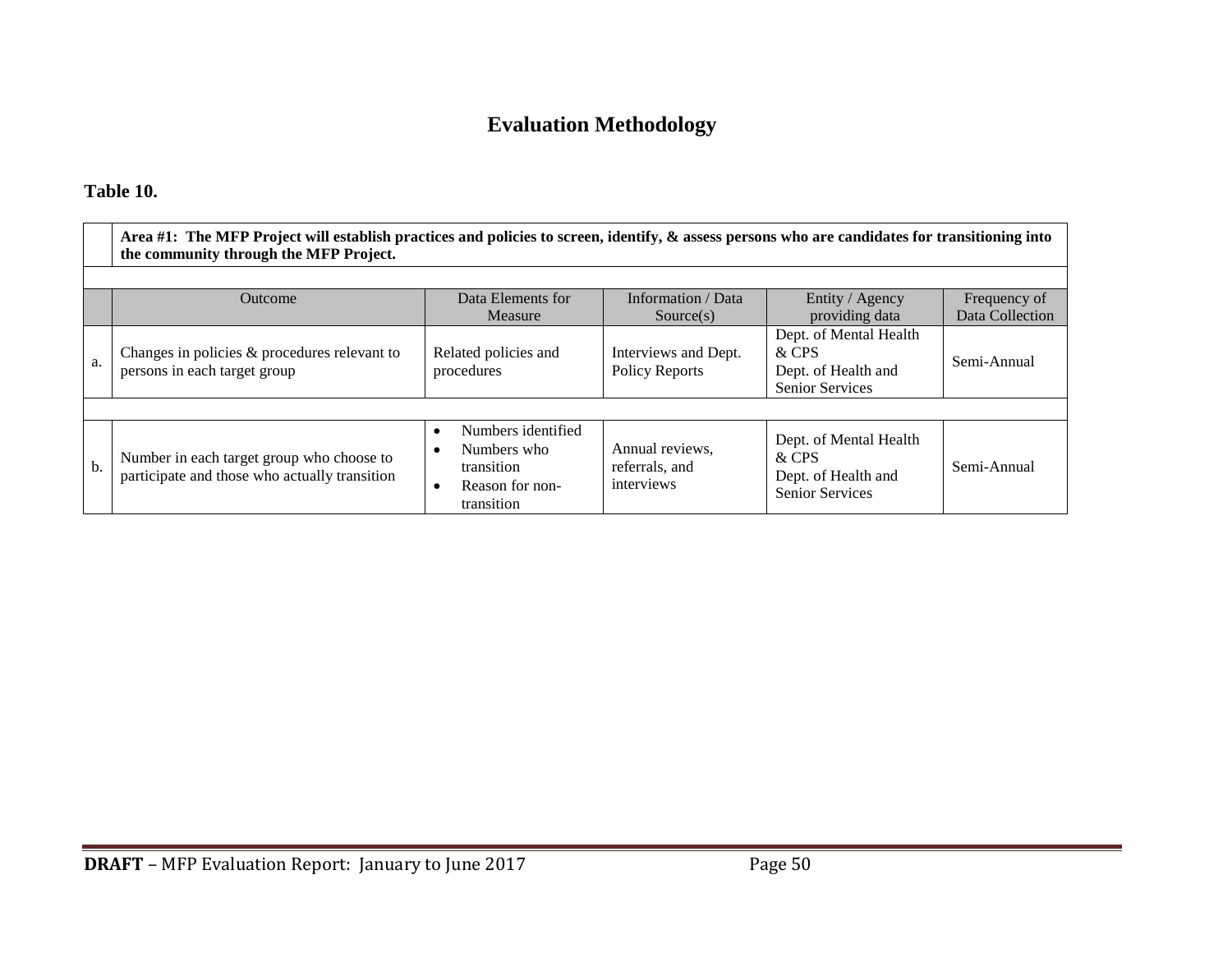## **Table 11.**

|     | Area #2: Development of flexible financing strategies or other budget transfer strategies that allow "money to follow the person". |                                                           |                                 |                                                                          |                                 |  |  |  |  |
|-----|------------------------------------------------------------------------------------------------------------------------------------|-----------------------------------------------------------|---------------------------------|--------------------------------------------------------------------------|---------------------------------|--|--|--|--|
|     | Outcome                                                                                                                            | Data Elements for<br>Measure                              | Information / Data<br>Source(s) | Entity / Agency<br>providing data                                        | Frequency of<br>Data Collection |  |  |  |  |
| a.  | Changes in the balance of long term care<br>funding between institutional and home and<br>community-based services                 | Long term care<br>funding<br>Institutional funding        | State budget reports            | Dept. of Mental Health<br>Dept. of Health and<br><b>Senior Services</b>  | Semi-Annual                     |  |  |  |  |
|     |                                                                                                                                    |                                                           |                                 |                                                                          |                                 |  |  |  |  |
| $b$ | Increases in the number of persons funded<br>under the Medicaid waiver program                                                     | Number of persons<br>receiving Medicaid<br>waiver funding | State data reports              | Dept. of Mental Health,<br>Dept. of Health and<br>Senior Services        | Semi-Annual                     |  |  |  |  |
|     |                                                                                                                                    |                                                           |                                 |                                                                          |                                 |  |  |  |  |
| c.  | Increases in the amount of funding for<br>demonstration services received by persons in<br>the MFP Project                         | Demonstration services<br>funding                         | State budget reports            | Dept. of Mental Health,<br>Dept. of Health and<br><b>Senior Services</b> | Semi-Annual                     |  |  |  |  |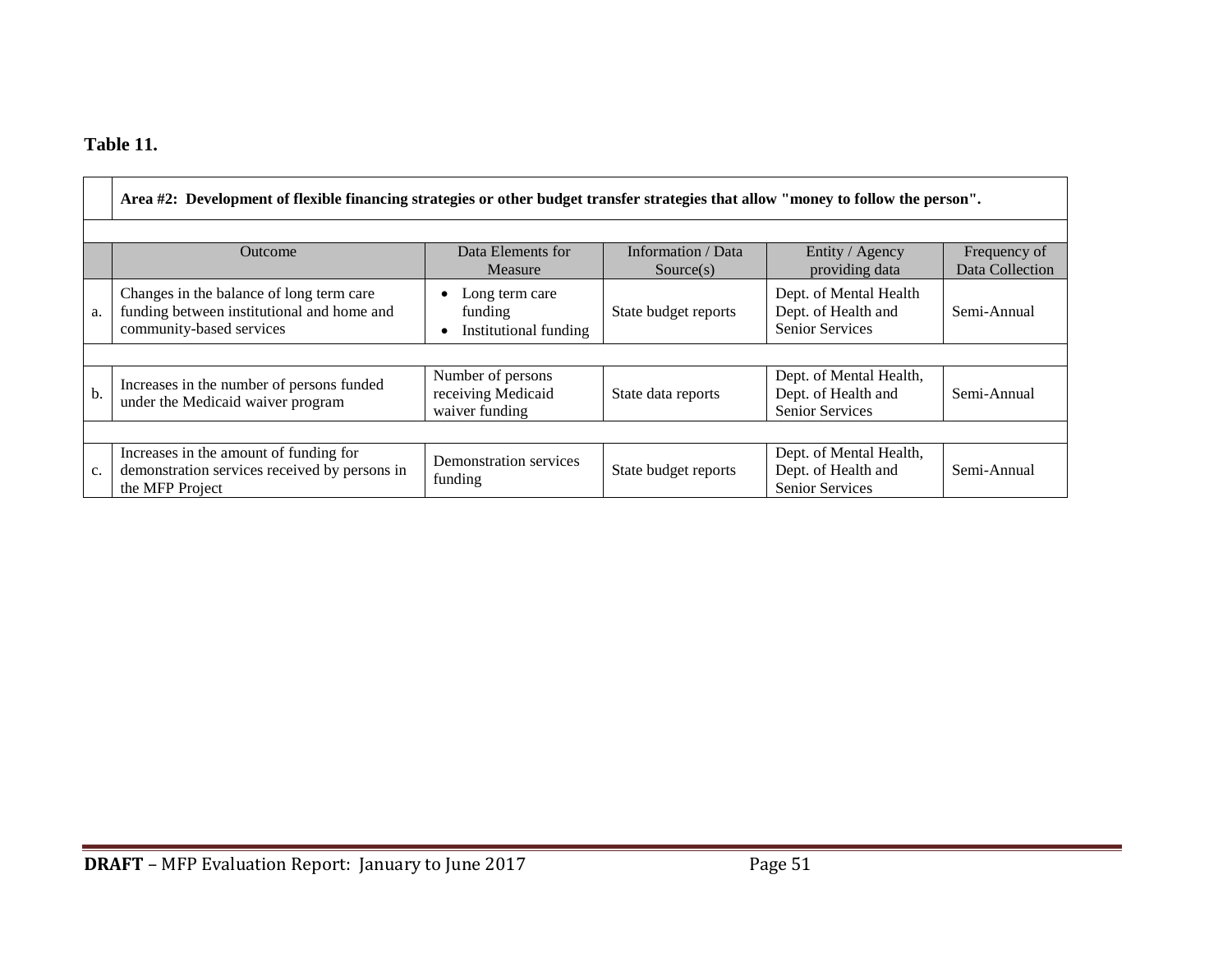### **Table 12.**

|    | Area #3: Availability and accessibility of supportive services for MFP Project Participants                                      |                                                                                                    |                                 |                                                                                   |                                 |  |  |  |  |
|----|----------------------------------------------------------------------------------------------------------------------------------|----------------------------------------------------------------------------------------------------|---------------------------------|-----------------------------------------------------------------------------------|---------------------------------|--|--|--|--|
|    | <b>Outcome</b>                                                                                                                   | Data Elements for<br>Measure                                                                       | Information / Data<br>Source(s) | Entity / Agency providing data                                                    | Frequency of Data<br>Collection |  |  |  |  |
| a. | Level of involvement of consumers in the<br>MFP Project in transition planning and<br>delivery of services for each target group | Individual responses<br>to survey/interview<br>questions                                           | Quality of Life<br>Survey (QLS) | <b>CMS</b>                                                                        | Semi-Annual                     |  |  |  |  |
| b. | Types of housing selected by MFP<br>participants for each target group                                                           | Type housing<br>selected and received                                                              | <b>MFP</b> Data Files           | Department of Mental Health<br>Department of Health and Senior<br>Services        | Semi-Annual                     |  |  |  |  |
|    | Apt. or Unit with an individual lease<br>$\bullet$                                                                               |                                                                                                    |                                 |                                                                                   |                                 |  |  |  |  |
|    | Community-based Residential Setting<br>$\bullet$<br>Home Owned or Leased by Individual<br>$\bullet$<br>or Family                 |                                                                                                    |                                 |                                                                                   |                                 |  |  |  |  |
| c. | Number of MFP participants who self-<br>direct services for each target group                                                    | Number of persons<br>self-directing services                                                       | <b>MFP</b> Data Files           | Department of Mental Health<br>Department of Health and Senior<br><b>Services</b> | Semi-Annual                     |  |  |  |  |
| d. | The number of individuals who were unable<br>to transition due to lack of accessible /<br>affordable housing                     | Number of<br>individuals who were<br>unable to transition<br>due to housing                        | DSS / MFP Data<br>Files         | <b>MFP</b> Project Staff                                                          | Semi-Annual                     |  |  |  |  |
| e. | Types and amount of transition services,<br>including demonstration services                                                     | <b>Transition Services</b>                                                                         | <b>MFP</b> Data Files           | Department of Mental Health<br>Department of Health and Senior<br>Services        | Semi-Annual                     |  |  |  |  |
| f. | Why individuals interested in participating<br>in MFP were unable to transition into the<br>community                            | Number of<br>individuals who were<br>unable to transition<br>into the community<br>and reasons why | <b>MFP</b> Data Files           | <b>MFP</b> Project Staff                                                          | Semi-Annual                     |  |  |  |  |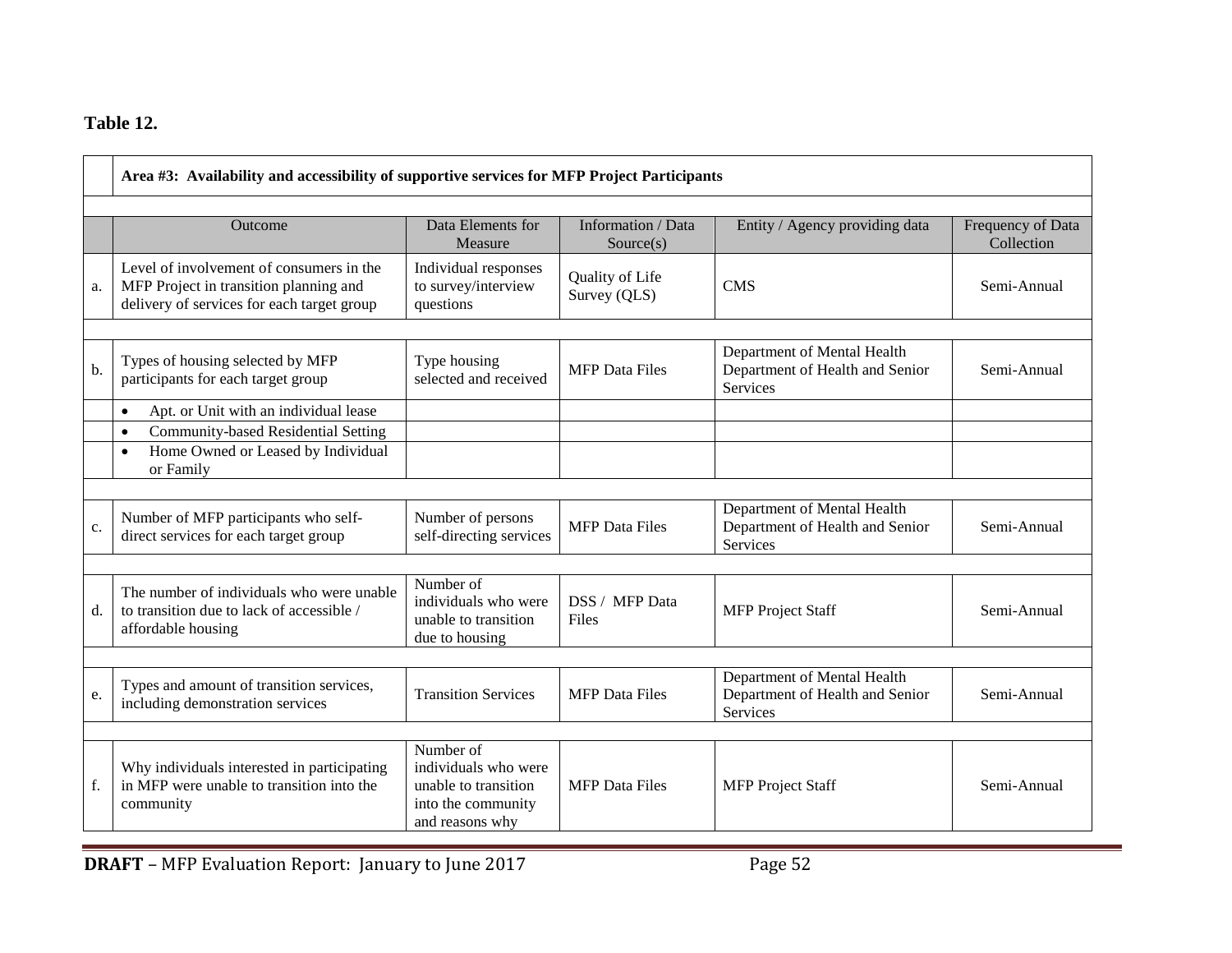## **Table 13.**

|    | Area #4: Performance of a cost analysis on support service costs for individuals participating in the MFP Project                                         |                                                                               |                                                |              |             |  |  |  |  |
|----|-----------------------------------------------------------------------------------------------------------------------------------------------------------|-------------------------------------------------------------------------------|------------------------------------------------|--------------|-------------|--|--|--|--|
|    | Data Elements for<br>Information / Data<br>Entity / Agency<br>Frequency of Data<br><b>Outcome</b><br>providing data<br>Collection<br>Measure<br>Source(s) |                                                                               |                                                |              |             |  |  |  |  |
| a. | Cost of Medicaid services prior to participation in<br><b>MFP</b>                                                                                         | Total support service<br>costs billed 12 mo. prior<br>to participating in MFP | <b>Individual Medicaid</b><br>billing invoices | Mo HealthNet | Semi-Annual |  |  |  |  |
|    |                                                                                                                                                           |                                                                               |                                                |              |             |  |  |  |  |
| b. | Cost of Medicaid services after transitioning and<br>participating in MFP                                                                                 | Total support service<br>costs billed 12 mo. after<br>participating in MFP    | Individual Medicaid<br>billing invoices        | Mo HealthNet | Semi-Annual |  |  |  |  |

## **Table 14.**

|                                                                                                                                                        | Area #5: Development of policies & practices to improve quality management systems to monitor services and supports provided to participants<br>in the MFP Project |                                                       |                                            |            |             |  |  |  |  |
|--------------------------------------------------------------------------------------------------------------------------------------------------------|--------------------------------------------------------------------------------------------------------------------------------------------------------------------|-------------------------------------------------------|--------------------------------------------|------------|-------------|--|--|--|--|
| Data Elements for Measure<br>Information / Data<br>Entity / Agency<br>Frequency of Data<br><b>Outcome</b><br>providing data<br>Collection<br>Source(s) |                                                                                                                                                                    |                                                       |                                            |            |             |  |  |  |  |
| a.                                                                                                                                                     | Level of satisfaction with home<br>and community-based services<br>including living arrangements                                                                   | Individual responses to<br>survey/interview questions | MFP participants<br>completing QoLS        | <b>CMS</b> | Semi-Annual |  |  |  |  |
|                                                                                                                                                        |                                                                                                                                                                    |                                                       |                                            |            |             |  |  |  |  |
| b.                                                                                                                                                     | Changes in quality of life                                                                                                                                         | Individual responses to<br>survey/interview questions | <b>MFP</b> Participants<br>completing QoLS | <b>CMS</b> | Semi-Annual |  |  |  |  |